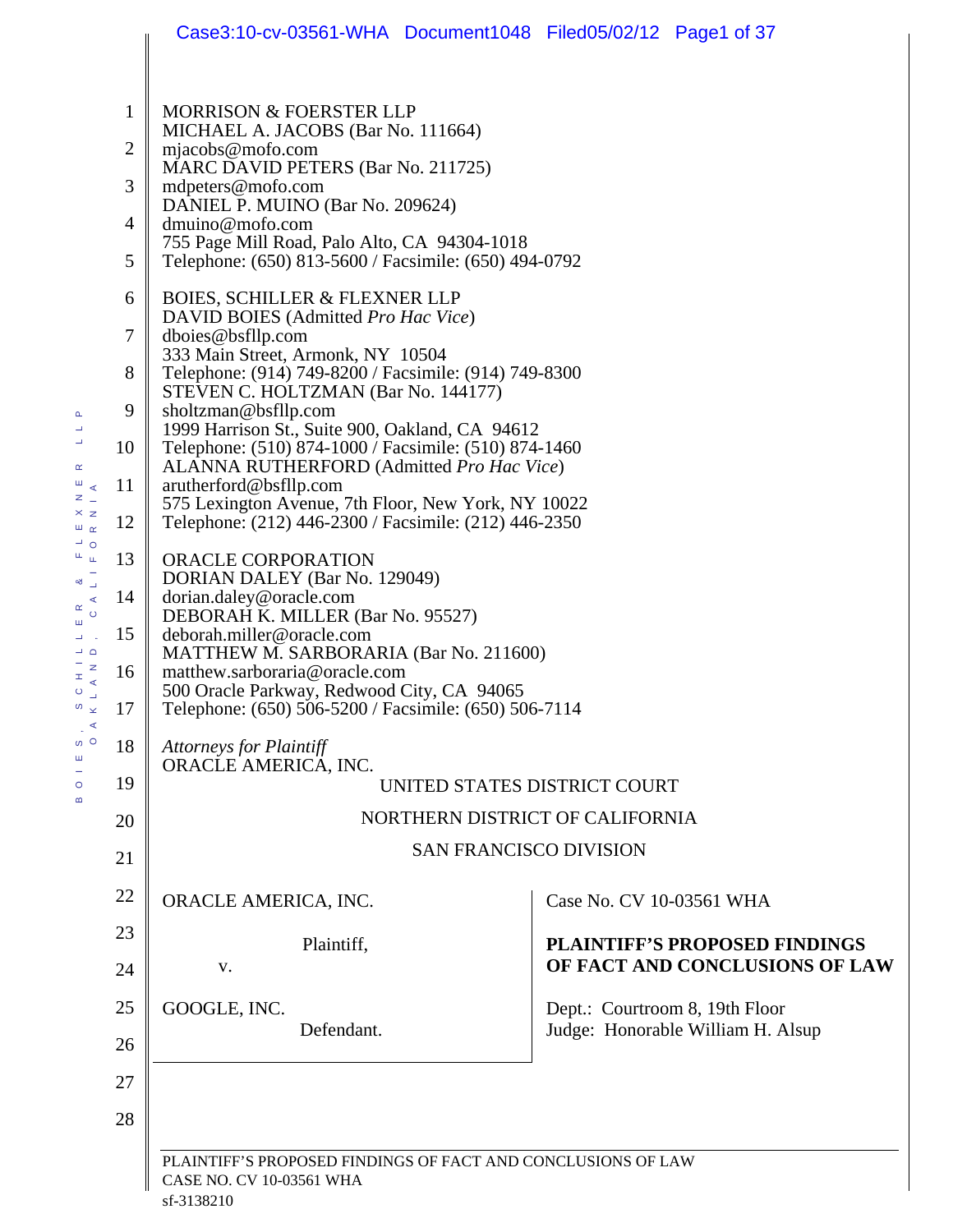|                | Case3:10-cv-03561-WHA Document1048 Filed05/02/12 Page2 of 37                                       |
|----------------|----------------------------------------------------------------------------------------------------|
| $\mathbf{1}$   | This matter was tried to the Court and a jury from April 16, 2012 to April 30, 2012. The           |
| $\overline{2}$ | Court, having duly considered the evidence in this action, now finds the following with respect to |
| 3              | the issues that were tried to the Court:                                                           |
| 4              | PROPOSED FINDINGS OF FACT REGARDING OWNERSHIP<br>I.                                                |
| 5              | Sun Microsystems, Inc. ("Sun") obtained copyright registrations on the Java<br>1.                  |
| 6              | platform and the JDK from the Copyright Office, including copyrights in J2SE 1.2 Beta 2, 1.2,      |
| $\tau$         | 1.3, 1.4, 5.0, and 6.0 Platforms, and the "Java Application Programming Interface, Volume 1        |
| 8              | Core Packages" book.                                                                               |
| 9              | TX 475, 450, 451, 452, 453, 454, 455, 460, 461, 462, 463, 464, 476, 509, 513,                      |
| 10             | 518, 520, 521, 523, 524, 526, 598, 599, 601, 602, 603, 659 (registration<br>certificates)          |
| 11             | ECF No. 525 (Stipulated Facts 15-16 (J2SE 1.4 and 5.0).)                                           |
| 12             | J2SE 1.4 and J2SE 5.0 were both registered as derivative works, and both the<br>2.                 |
| 13             | copyright registrations incorporate by reference Sun's copyright registrations for prior versions. |
| 14             | TX 3529 (J2SE 5.0);                                                                                |
| 15             | TX 3530 (J2SE 1.4)<br>RT 2233:6-2234:20; 2234:20                                                   |
| 16             | 3.<br>Under the heading "Materials Added to this Work," the copyright registration for             |
| 17             | J2SE 1.4 lists "New and revised computer code and accompanying documentation and manuals."         |
| 18             | The registration was accompanied by a hard copy partially redacted excerpt of source code for      |
| 19             | java.nio and included a CD-ROM entitled Java ™ 2 SDK Standard Edition Documentation 1.4.0.         |
| 20             | TX 3530                                                                                            |
| 21             | Reinhold at RT 2233:6-2234:20.                                                                     |
| 22             | Similarly, under the heading "Materials Added to this Work," the copyright<br>4.                   |
| 23             | registration for J2SE 5.0 lists "New and revised computer code and accompanying documentation      |
| 24             | and manuals." The registration was accompanied by a hard copy excerpt of source code from the      |
| 25             | J2SE 5.0, and included a CD-ROM containing the binary code and documentation for J2SE 5.0.         |
| 26             | TX 3529                                                                                            |
| 27             | Reinhold at RT 2234:20-2238:19<br>Dare at RT 2257:5-2266:25                                        |
| 28             | TX 1076, 1077, 1078, 1081                                                                          |
|                | PLAINTIFF'S PROPOSED FINDINGS OF FACT AND CONCLUSIONS OF LAW<br>CASE NO. CV 10-03561 WHA           |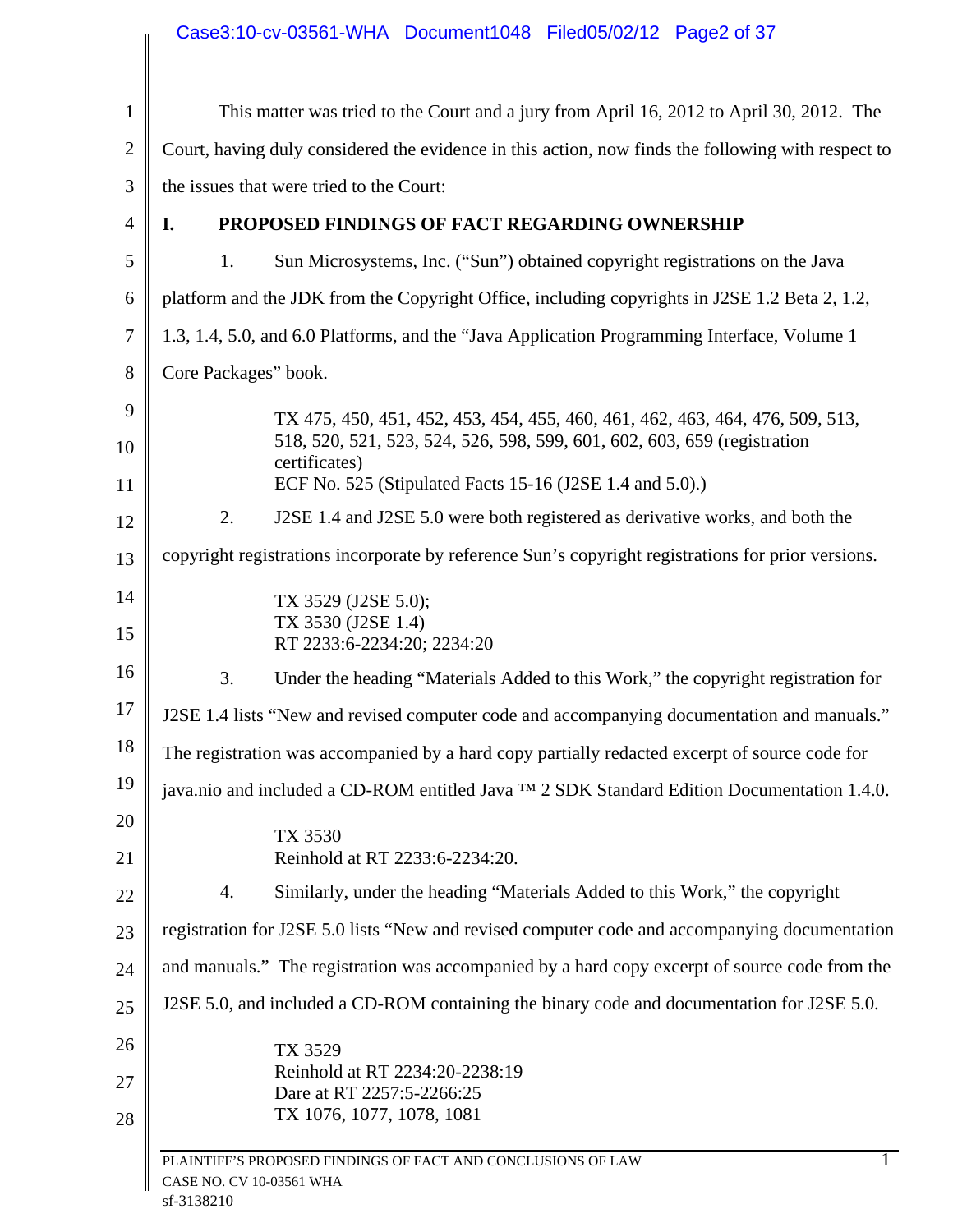| 5.                    | The individual code files from which Google copied are all part of the source code                  |
|-----------------------|-----------------------------------------------------------------------------------------------------|
| for J2SE version 5.0. |                                                                                                     |
|                       | Reinhold at RT 693:1-695:9<br>TX 623.1-10                                                           |
| 6.                    | Sun changed its name to "Oracle America, Inc." when Oracle Corporation                              |
|                       | purchased Sun. Oracle America is the plaintiff in this action.                                      |
|                       | ECF No. 525 at 8 (Stipulated Fact 3)                                                                |
| 7.                    | Google has submitted no evidence showing that the registrations cover anything                      |
|                       | other than what they purport to claim.                                                              |
| 8.                    | Google has submitted no evidence that the registered code differs from what was                     |
| identified at trial.  |                                                                                                     |
| Π.                    | PROPOSED FINDINGS OF FACT REGARDING COPYRIGHTABILITY                                                |
| 9.                    | Class libraries in Java are software libraries of prewritten code that can be reused                |
|                       | by software developers in a wide variety of different programs. There are over 400 classes          |
|                       | containing prewritten code segments, contained in the 37 accused API packages of the class          |
|                       | libraries for J2SE Version 5.0.<br>Reinhold at RT 584:10-585:15<br>Mitchell at RT 1248:13           |
| 10.                   | Java Application Programming Interfaces ("APIs") are documentation, sometimes                       |
|                       | referred to as specifications, that describe the many elements that make up the class libraries and |
|                       | the relationships among them.                                                                       |
|                       | Reinhold at RT 585:16-586:6                                                                         |
| 11.                   | The Java API packages describe the structure of the class libraries, the names of all               |
|                       | the elements, and includes English prose that describes how every element is expected to work.      |
|                       | The class libraries contain the compiled code.                                                      |
|                       | Reinhold at RT 592:18-23                                                                            |
| 12.                   | The 37 API packages asserted in this lawsuit are java.awt.font, java.beans, java.io,                |
|                       | java.lang, java.lang.annotation, java.lang.ref, java.lang.reflect, java.net, java.nio,              |
|                       | java.nio.channels, java.nio.channels.spi, java.nio.charset, java.nio.charset.spi, java.security,    |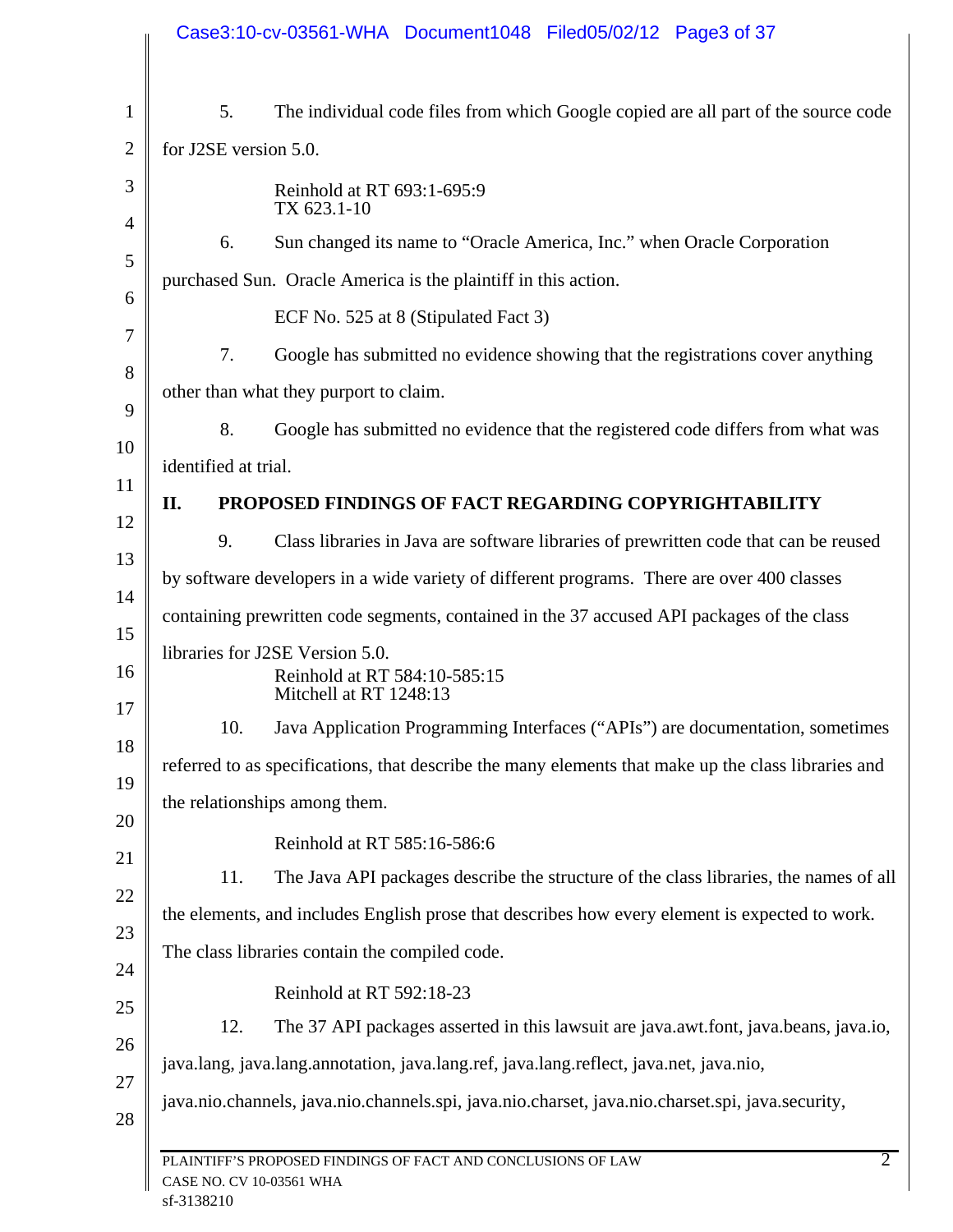# Case3:10-cv-03561-WHA Document1048 Filed05/02/12 Page4 of 37

| $\mathbf{1}$   | java.security.acl. java.security.cert, java.security.interfaces, java.security.spec, java.sql, java.text,   |
|----------------|-------------------------------------------------------------------------------------------------------------|
| $\overline{2}$ | java.util, java.util.jar, java.util.logging, java.util.prefs, java.util.regex, java.util.zip, javax.crypto, |
| 3              | javax.crypto.interfaces, javax.crypto.spec, javax.net, javax.net.ssl, javax.security.auth,                  |
| 4              | javax.security.auth.callback, javax.security.auth.login, javax.security.auth.x500,                          |
| 5              | javax.security.cert, and javax.sql                                                                          |
| 6              | TX 1072                                                                                                     |
| 7              | 13.<br>The java.net.ssl API package is used for creating secure transactions over the                       |
| 8              | internet. The package java.sql is used for accessing a wide variety of relational databases.                |
| 9              | Reinhold at RT at 6:16:2-24                                                                                 |
| 10             | Android incorporates APIs for the 37 Java packages asserted in this lawsuit.<br>14.                         |
| 11             | <b>TX 51</b>                                                                                                |
| 12             | The Java APIs for the 37 packages at issue include thousands of individual<br>15.                           |
| 13             | elements, organized into packages, classes, interfaces, exceptions, constructors, methods, and              |
| 14             | fields. The designers of the Java APIs for these packages selected the elements and arranged                |
| 15             | them into a complex structure, sequence and organization.                                                   |
| 16             | Reinhold at RT 589:2-18, 628:22-629:6, 585:16-586:6, 621:7-622:5, 634:1-25                                  |
| 17<br>18       | <b>TX 1028</b><br>Mitchell at RT 1238:13-1239:12, 1248:11-1249-1, 2283:9-20<br>TX 624 at 23-26              |
| 19             | There is an intricate relationship of hierarchies and dependencies among Java API<br>16.                    |
| 20             | elements within and across packages. These are illustrated in part in the Java API package poster           |
| 21             | used by developers when programming for J2SE version 5.0.                                                   |
| 22             | Mitchell at RT 2283:6-20<br>Reinhold at RT 586:7-603:6                                                      |
| 23             | TX 1028<br>The intricate structure of the API packages poster reflects only the high level class<br>17.     |
| 24             | and interface relationships for some of the API packages in version 5.0, because it would be                |
| 25             |                                                                                                             |
| 26             | impossible to fit a description of all the relationships even on a large poster with extremely small        |
| 27             | print.                                                                                                      |
| 28             | Reinhold at RT 599:11-600:3                                                                                 |
|                | $\overline{3}$<br>PLAINTIFF'S PROPOSED FINDINGS OF FACT AND CONCLUSIONS OF LAW                              |
|                | CASE NO. CV 10-03561 WHA                                                                                    |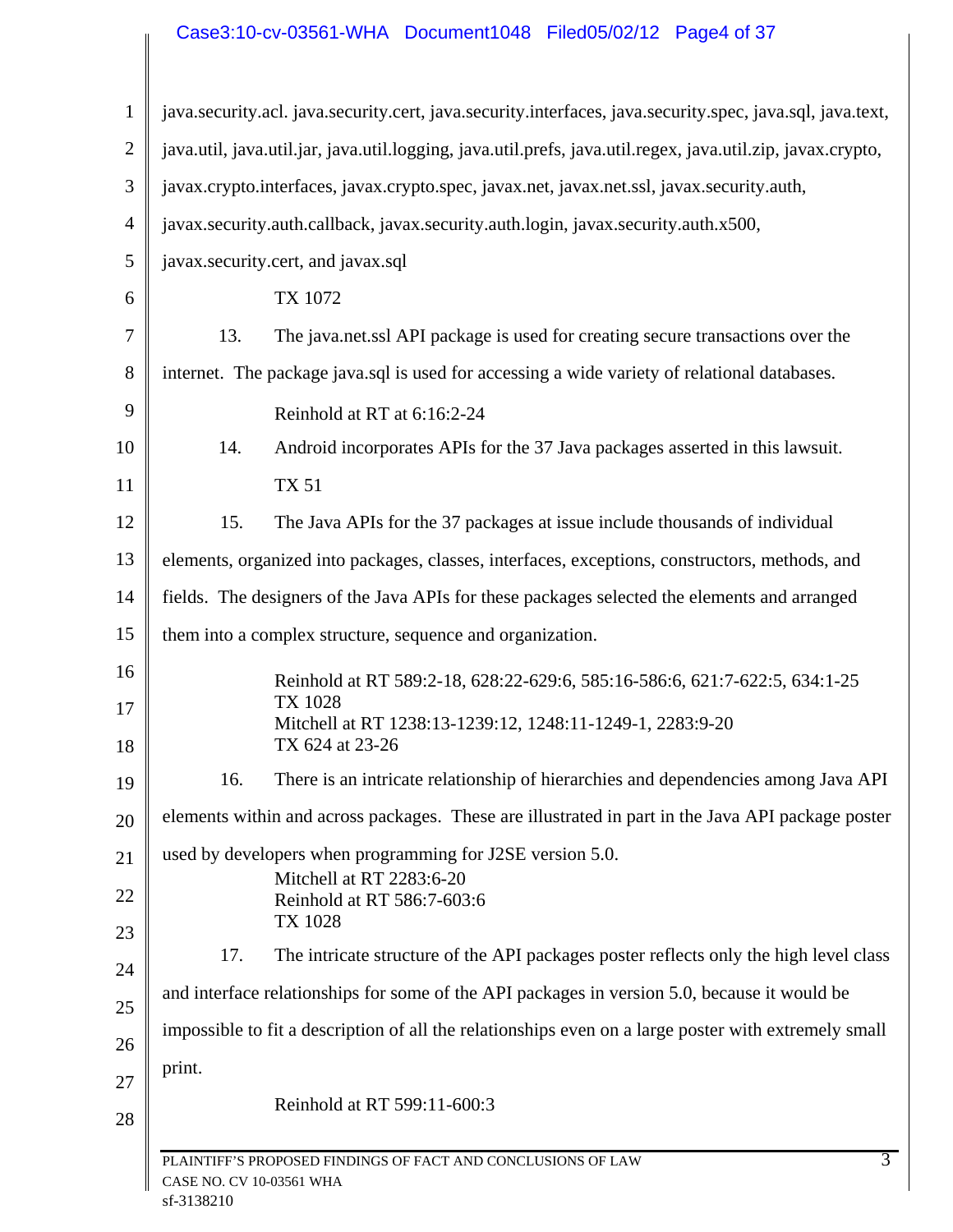|                | Case3:10-cv-03561-WHA Document1048 Filed05/02/12 Page5 of 37                                               |  |
|----------------|------------------------------------------------------------------------------------------------------------|--|
|                |                                                                                                            |  |
| $\mathbf{1}$   | 18.<br>There is a hierarchical relationship among classes. Classes can have one or more                    |  |
| $\overline{2}$ | subclasses, each of which inherits the characteristics of the classes above it in the hierarchy.           |  |
| 3              | Reinhold at RT 588:5-11                                                                                    |  |
| 4              | Mitchell at RT 1218:15-19, 1225:10-16                                                                      |  |
| 5              | There are many other types of relationships among classes, interfaces, and<br>19.                          |  |
| 6              | packages that include connections within and across packages. Interfaces, for example, can be              |  |
| $\overline{7}$ | used to relate different classes that share common characteristics that are located in different           |  |
| 8              | packages.                                                                                                  |  |
| 9              | Reinhold at RT 589:13-18, 590:5-23, 601:22-25                                                              |  |
| 10             | 20.<br>Methods can contain parameters that are defined in other classes located within,                    |  |
| 11             | or outside, the package in which the method is found. Methods can also return members of other             |  |
| 12             | classes.                                                                                                   |  |
| 13             | Reinhold at RT 602:4-603:6                                                                                 |  |
| 14             | 21.<br>Classes and subclasses can be contained within the hierarchy of one package but                     |  |
| 15             | defined in another.                                                                                        |  |
| 16<br>$17\,$   | Reinhold at RT 601:14-21<br>Mitchell at RT 1221:24-1222:2                                                  |  |
| 18             | Interfaces themselves are often arranged hierarchically in a manner similar to<br>22.                      |  |
| 19             | classes.                                                                                                   |  |
| 20             | Mitchell at RT 1219:14-23, 1236:19-1237:2                                                                  |  |
| 21             | 23.<br>The structure, sequence and organization ("SSO") of the 37 Java API packages are                    |  |
| 22             | expressed in both their specifications and the implementations. The specifications describe the            |  |
| 23             | SSO of the Java API implementations, and are used by developers to understand and use the                  |  |
| 24             | implementation.                                                                                            |  |
| 25             | Reinhold at RT 619:16-620:6                                                                                |  |
| 26             | Mitchell at RT 1236:3-1237:8; 1234:9-17<br>Bornstein at RT 1843:3-1844:1                                   |  |
| 27             | 24.<br>In Java, the SSO is the same for the API specifications and the implementations                     |  |
| 28             | because both are derived from the same source code. The English language comments and                      |  |
|                | $\overline{4}$<br>PLAINTIFF'S PROPOSED FINDINGS OF FACT AND CONCLUSIONS OF LAW<br>CASE NO. CV 10-03561 WHA |  |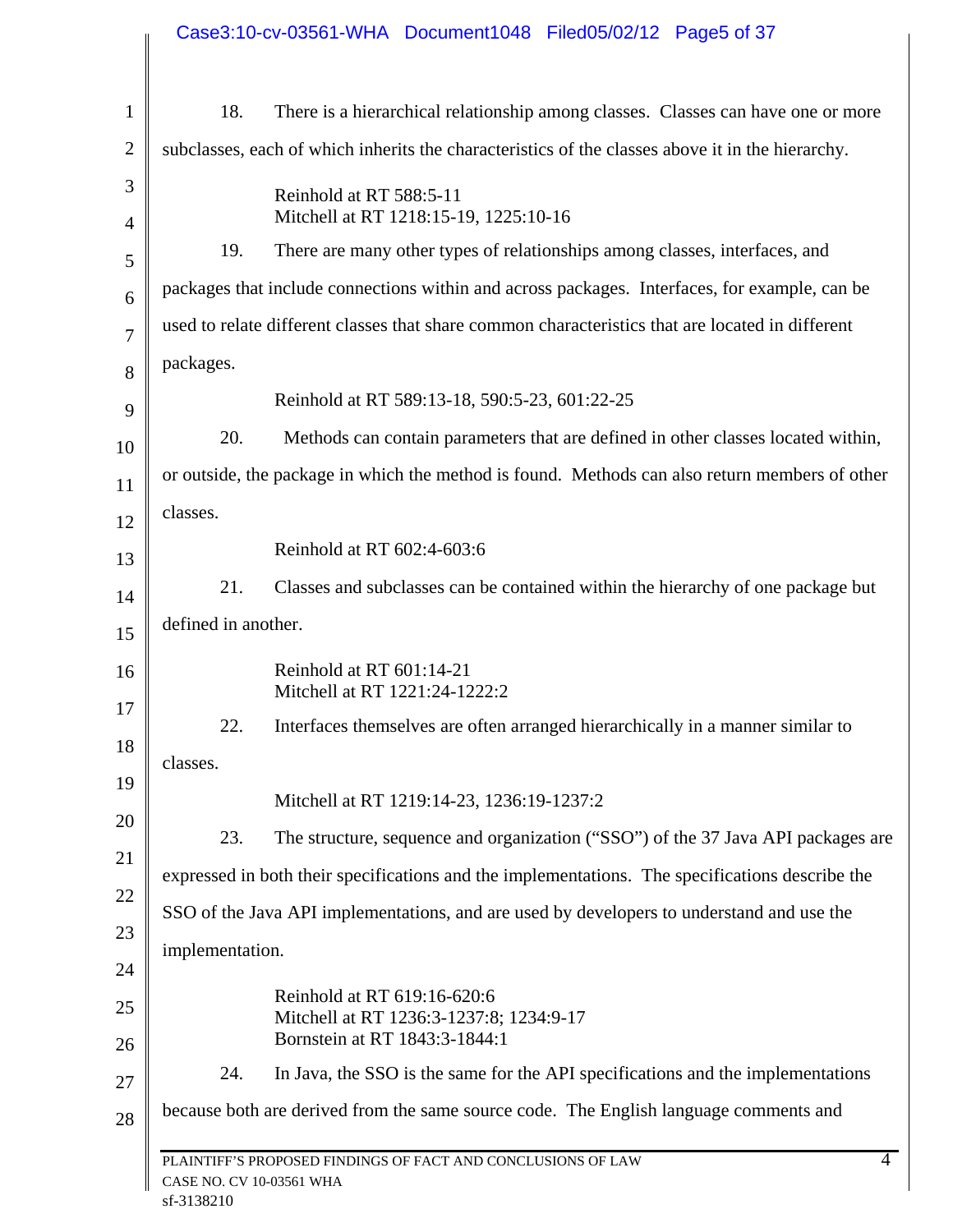|                |                          | Case3:10-cv-03561-WHA Document1048 Filed05/02/12 Page6 of 37                                                                                                                               |
|----------------|--------------------------|--------------------------------------------------------------------------------------------------------------------------------------------------------------------------------------------|
|                |                          |                                                                                                                                                                                            |
| $\mathbf{1}$   |                          | declarations are extracted from the source code using a tool called javadoc. The source code is                                                                                            |
| $\overline{2}$ |                          | also compiled into executable byte code for the implementation by a compiler.                                                                                                              |
| 3              |                          | Reinhold at RT 607:2-608:3                                                                                                                                                                 |
| $\overline{4}$ |                          | Reinhold at RT 613:3-614:10<br>Mitchell at RT 1228:2-9                                                                                                                                     |
| 5              |                          | Mitchell at RT 1332:14-1333:8<br>Mitchell at RT 1257:3-13                                                                                                                                  |
| 6              |                          | Mitchell at RT 1236:19-1237:2                                                                                                                                                              |
| $\overline{7}$ | 25.                      | Similarly, in Android, the Android specifications have the same SSO as the                                                                                                                 |
| 8              |                          | implementations because both are derived from the same source code.                                                                                                                        |
| 9              |                          | Lee at RT 1169:8-15                                                                                                                                                                        |
| 10             |                          | Bornstein at RT 1841:11-15                                                                                                                                                                 |
| 11             | 26.                      | The source code and documentation for the 37 accused Android API packages                                                                                                                  |
| 12             |                          | have the same selection, structure, sequence and organization described in the documentation and                                                                                           |
| 13             |                          | source code for the 37 Java API packages at issue.                                                                                                                                         |
| 14             |                          | Astrachan at RT 2214:22-2215:5 (SSO of the method declarations are the same in                                                                                                             |
| 15             |                          | Java and Android)<br>Astrachan at RT 2215:24-2216:2 (method signatures are in the same location                                                                                            |
| 16             |                          | within the SSO in both Java and Android)]<br>Reinhold at RT 606:14-16 (the structure of the Java APIs is "exactly the same" as                                                             |
| 17             |                          | the structure of the Java class libraries)                                                                                                                                                 |
| 18             |                          | Reinhold at RT 606:18-608:3 (structure of names is same as structure of source<br>code because the Java Documentation Extractor pulls names from source code)<br>Mitchell at RT 2282:17-24 |
| 19             |                          | Mitchell at RT 2286:9-16                                                                                                                                                                   |
| 20             | 27.                      | The printed copy of the documentation for the 37 Java API packages in suit would                                                                                                           |
| 21             |                          | span 11,000 pages, filling three and a quarter banker's boxes.                                                                                                                             |
| 22             |                          | Reinhold at RT 617:2-15                                                                                                                                                                    |
| 23             | 28.                      | The individual elements included in the Android source code and described in the                                                                                                           |
| 24             |                          | Android documentation perform the same functions as their corresponding elements in the Java                                                                                               |
| 25             |                          | source code that are described in the Java documentation.                                                                                                                                  |
| 26             |                          | Astrachan at RT 2219:7-18 ("I would write source code based on the<br>specification.")                                                                                                     |
| 27             |                          | Mitchell at RT 1253:16-18 (the "narrative" of the documentation is reflected in the<br>source code)                                                                                        |
| 28             |                          |                                                                                                                                                                                            |
|                |                          | $\overline{5}$<br>PLAINTIFF'S PROPOSED FINDINGS OF FACT AND CONCLUSIONS OF LAW                                                                                                             |
|                | CASE NO. CV 10-03561 WHA |                                                                                                                                                                                            |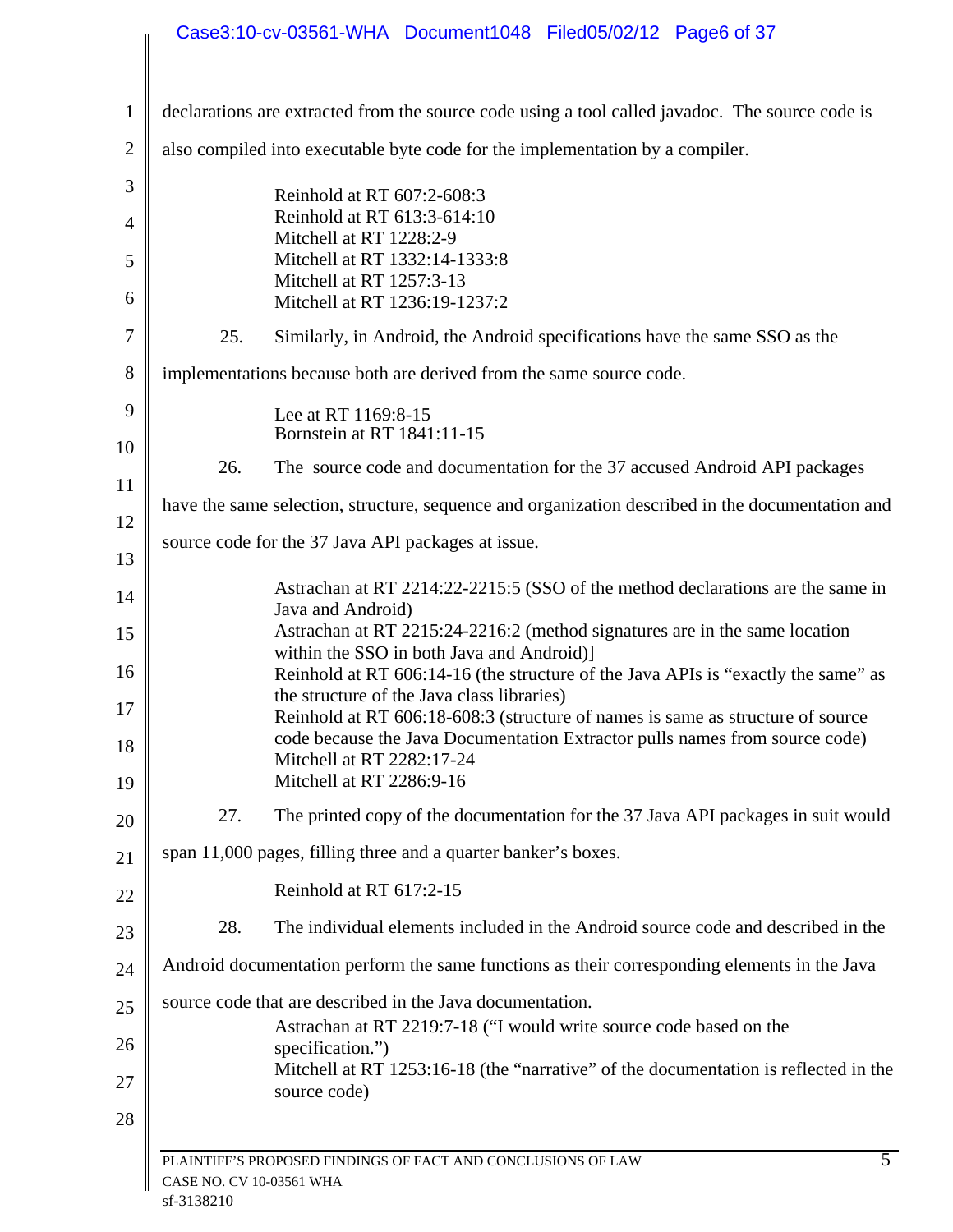|                                | Case3:10-cv-03561-WHA Document1048 Filed05/02/12 Page7 of 37                                                                                                                                    |
|--------------------------------|-------------------------------------------------------------------------------------------------------------------------------------------------------------------------------------------------|
| $\mathbf{1}$<br>$\overline{2}$ | Mitchell at RT 2282:17-2283:2 ("The declarations on the left are literally copied<br>into the code, and that represents not just the names, but where they related as far<br>as the hierarchy") |
| 3                              | Bornstein at RT 1836:19-1837:2 (Android team looked at Java specifications to<br>derive information from them to write code)                                                                    |
| 4                              | 29.<br>Designing APIs is an activity that requires significantly creativity and skill.                                                                                                          |
| 5                              | Astrachan at RT 2209:7-8<br>Mitchell at RT 1238:13-18                                                                                                                                           |
| 6<br>7                         | Reinhold at 627:21-629:5<br>Screven at RT 513:14-18; see also 516:24-517:3<br>Bloch at 751:14-18                                                                                                |
| 8                              | TX 624 at 47                                                                                                                                                                                    |
| 9                              | 30.<br>No witness testified at trial that API design is not creative.                                                                                                                           |
| 10                             | 31.<br>"Designing a good API is tough" "[I] ike any work of craftsmanship."                                                                                                                     |
| 11                             | Bloch at RT 751:14-18; see also 830:18-19; 831:7-12                                                                                                                                             |
| 12                             | 32.<br>APIs are works of authorship.                                                                                                                                                            |
| 13                             | Bloch at RT 741:23-742:3, 743:1-3, 743:12-18, 746:9-16; 748:17-22                                                                                                                               |
| 14                             | "In anything except the most trivial API design, there are so many choices to be<br>33.                                                                                                         |
| 15                             | made" that an engineer "wouldn't even know how to start counting them."                                                                                                                         |
| 16                             | Reinhold at RT 627:21-628:23                                                                                                                                                                    |
| 17                             | 34. "Original, as the term is used in copyright, means only that the work was independently                                                                                                     |
| 18                             | created by the author (as opposed to copied from other works), and that it possesses at                                                                                                         |
| 19                             | least some minimal degree of creativity." Feist Publ'ns, Inc. v. Rural Tel. Serv. Co.,                                                                                                          |
| 20                             | 499 U.S. 340, 345(1991). The selection, structure, sequence and organization of the 37                                                                                                          |
| 21                             | API packages in suit constitutes original, creative expression. $(FOF \_$                                                                                                                       |
| 22                             | Java API design is a task that is often assigned to a company's "most senior<br>35.                                                                                                             |
| 23                             | experienced and talented software engineers."                                                                                                                                                   |
| 24                             | Ellison at RT 291:11-16                                                                                                                                                                         |
| 25                             | The selection, structure, sequence and organization of the elements of the APIs for<br>36.                                                                                                      |
| 26                             | the 37 packages at issue represent years of original and creative design.                                                                                                                       |
| 27<br>28                       | Screven at RT 516:24-517:3 (the API for the 37 packages "reflect creative<br>$design$ ")                                                                                                        |
|                                | 6<br>PLAINTIFF'S PROPOSED FINDINGS OF FACT AND CONCLUSIONS OF LAW<br>CASE NO. CV 10-03561 WHA<br>sf-3138210                                                                                     |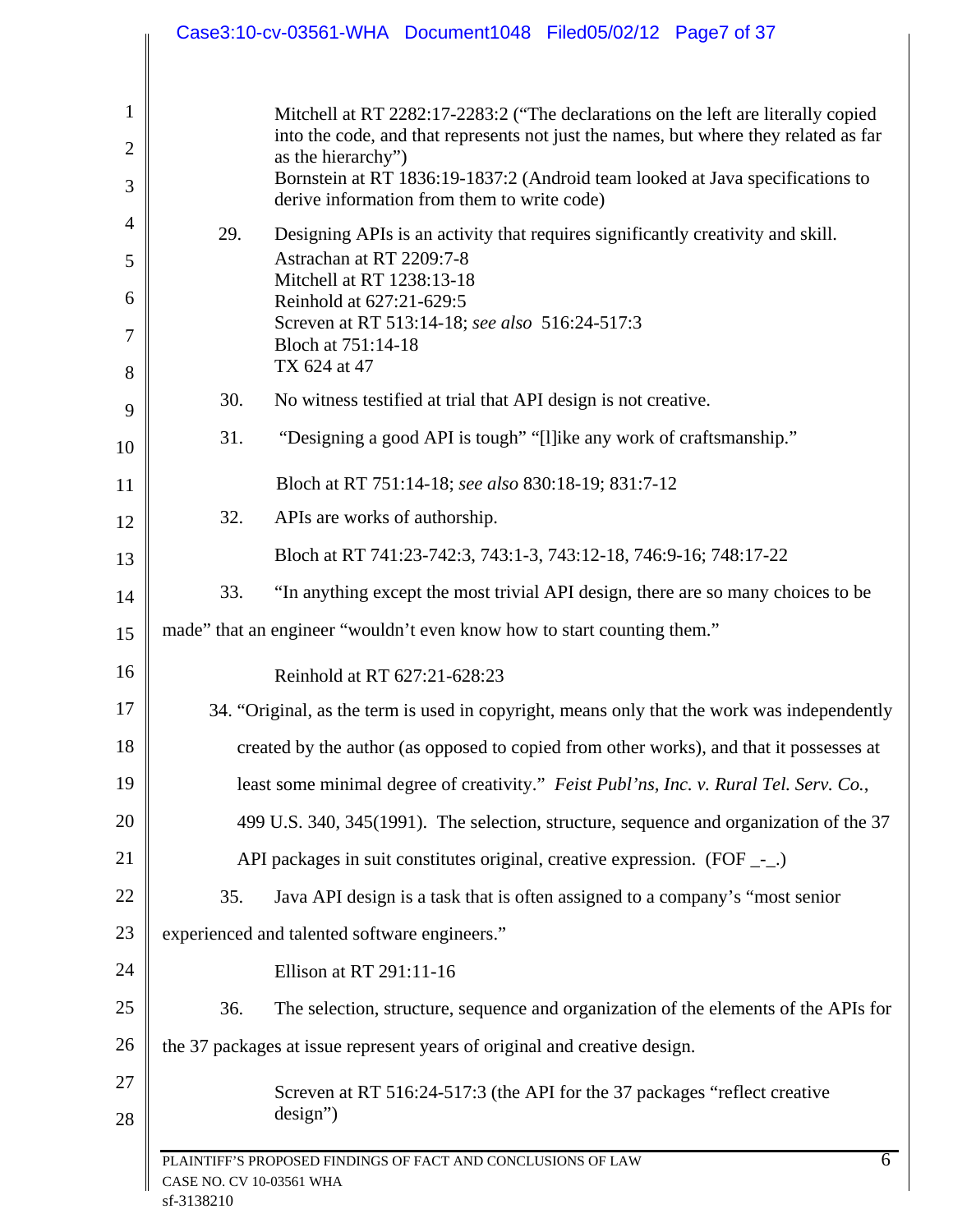|      | Reinhold at RT 687:25-688:13 (Sun has been developing APIs since 1996; APIs<br>for the 37 packages have "evolved over time")<br>Mitchell at 1243:4-1244:16 (evolution of java.util) |
|------|-------------------------------------------------------------------------------------------------------------------------------------------------------------------------------------|
| 37.  | It took almost two years for Chief Java Architect Mark Reinhold, working with                                                                                                       |
|      | other engineers, to develop the APIs for java.nio and its related sub-packages when he was at                                                                                       |
| Sun. |                                                                                                                                                                                     |
|      | Reinhold at RT 623:17-624:1; 627:21-629:6                                                                                                                                           |
| 38.  | The collections framework, which is in the asserted Java API package java.util, is                                                                                                  |
|      | a set of APIs that developers said "changed their life."                                                                                                                            |
|      | Bloch at RT 750:5-21                                                                                                                                                                |
|      | Bloch at RT 772:25-773:6                                                                                                                                                            |
| 39.  | The collections APIs in other development environments such as $C_{++}$ and                                                                                                         |
|      | Smalltalk are structured very differently.                                                                                                                                          |
|      | Mitchell at RT 1240:23-1244:16                                                                                                                                                      |
| 40.  | Third parties have created totally different APIs for Java that accomplish similar                                                                                                  |
|      | things to Oracle's Java APIs                                                                                                                                                        |
|      | Reinhold at RT 518:4-519:15; 630:11-631:18<br>Screven at RT 290:15-291:6                                                                                                            |
| 41.  | The Java API packages have grown dramatically, from the seven API packages                                                                                                          |
|      | that were included in the first release, to the 166 packages included with version 5.0, to 209                                                                                      |
|      | packages included with version 7.0.                                                                                                                                                 |
|      | Reinhold at RT 631:19-25                                                                                                                                                            |
| 42.  | The complex structure of the Java APIs for the 37 packages at issue and their                                                                                                       |
|      | associated implementations is not required in order for the Java APIs or their implementations to                                                                                   |
|      | operate with the virtual machine or computer. A primary purpose of the selection structure,                                                                                         |
|      | sequence and organization of the APIs is to make them easier for programmers to learn and use.                                                                                      |
|      | Reinhold at RT 597:9-17<br>Reinhold at RT 595:20-596:18<br>Reinhold at RT 606:14-21<br>Bloch at RT 741:2-742:3                                                                      |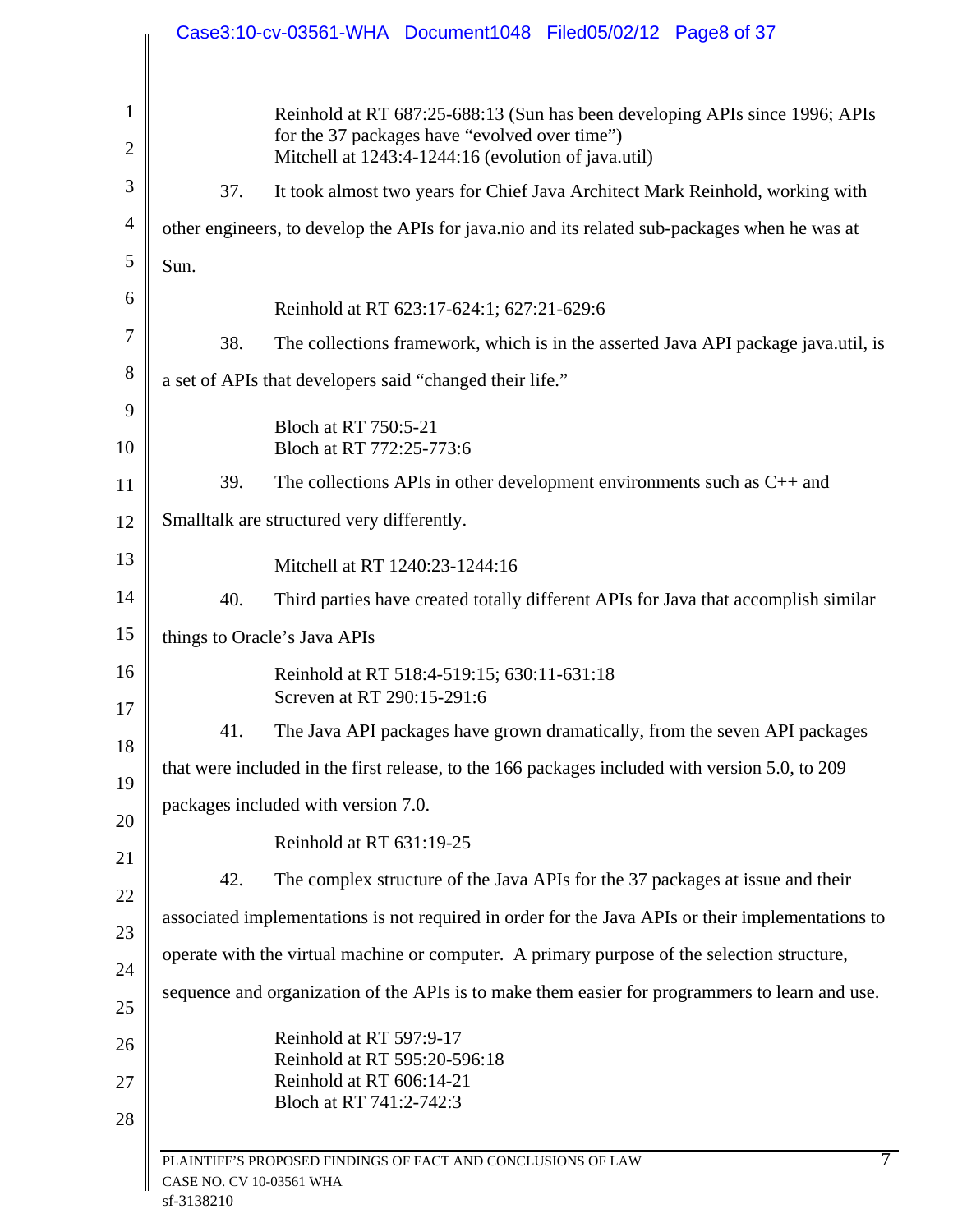|                |                          | Case3:10-cv-03561-WHA Document1048 Filed05/02/12 Page9 of 37                                                                                                                          |
|----------------|--------------------------|---------------------------------------------------------------------------------------------------------------------------------------------------------------------------------------|
|                |                          |                                                                                                                                                                                       |
| $\mathbf{1}$   |                          | TX 624 at 4                                                                                                                                                                           |
| $\overline{2}$ | 43.                      | Writing Java APIs involves multiple design choices and requires attention to                                                                                                          |
| 3<br>4         |                          | aesthetic considerations, not just function.<br>Reinhold at RT 627:21-628:1 ("so many choices to be made I wouldn't know how                                                          |
| 5              |                          | to start")<br>Reinhold at RT 597:9-13 (java.nio "could have had many alternative structures.<br>As we worked on this design, many different ideas were suggested and                  |
| 6              |                          | evaluated.")<br>Reinhold at RT 628:22-629:6                                                                                                                                           |
| 7<br>8         |                          | Bloch at RT 746:9-16<br>TX 624                                                                                                                                                        |
|                |                          | Reinhold at RT 68:21-629:6                                                                                                                                                            |
| 9              | 44.                      | The "aesthetics of an API design are part of this noble and rewarding craft" of                                                                                                       |
| 10             | designing a Java API.    |                                                                                                                                                                                       |
| 11             |                          | Bloch RT at 752:5-11                                                                                                                                                                  |
| 12             | 45.                      | When designing an API, the engineer must consider not only the functionality that                                                                                                     |
| 13             |                          | is required by the potentially large number of users, but also a "complex web of classes [to] lay                                                                                     |
| 14             |                          | out and design" and "the implication[s] for the underlying implementation."                                                                                                           |
| 15<br>16       |                          | Screven at RT 513:21-514:12; see also 515:14-23 (need to understand what is<br>required to implement, otherwise the API may be unimplementable, very slow, or<br>cumbersome to build) |
| 17             | 46.                      | Oracle and Sun had many choices for what elements to include in the 37 Java API                                                                                                       |
| 18<br>19       |                          | packages and how to structure them. It was not required to structure them in any particular way.                                                                                      |
| 20             |                          | Reinhold at RT 630:11-631-18 (different structures for logging packages)<br>Mitchell at RT 1240:23-1244:16 (different structures for collections and java.util)                       |
| 21             | 47.                      | The structure, sequence and organization of the Java API packages is not                                                                                                              |
| 22             |                          | commonplace, and was not an indispensable or standard way of expressing any idea.                                                                                                     |
| 23             |                          | Reinhold at RT 630:11-631:18                                                                                                                                                          |
| 24             |                          | Mitchell at RT 1240:23-1242:25, 1243:6-1244:16                                                                                                                                        |
| 25             | 48.                      | Functionality did not dictate the organization of the API packages in suit. If                                                                                                        |
| 26             |                          | function were the only concern, all of the classes could have been placed in a one large package.                                                                                     |
| 27             |                          | Reinhold at RT 619:13-23                                                                                                                                                              |
| 28             |                          |                                                                                                                                                                                       |
|                | CASE NO. CV 10-03561 WHA | 8<br>PLAINTIFF'S PROPOSED FINDINGS OF FACT AND CONCLUSIONS OF LAW                                                                                                                     |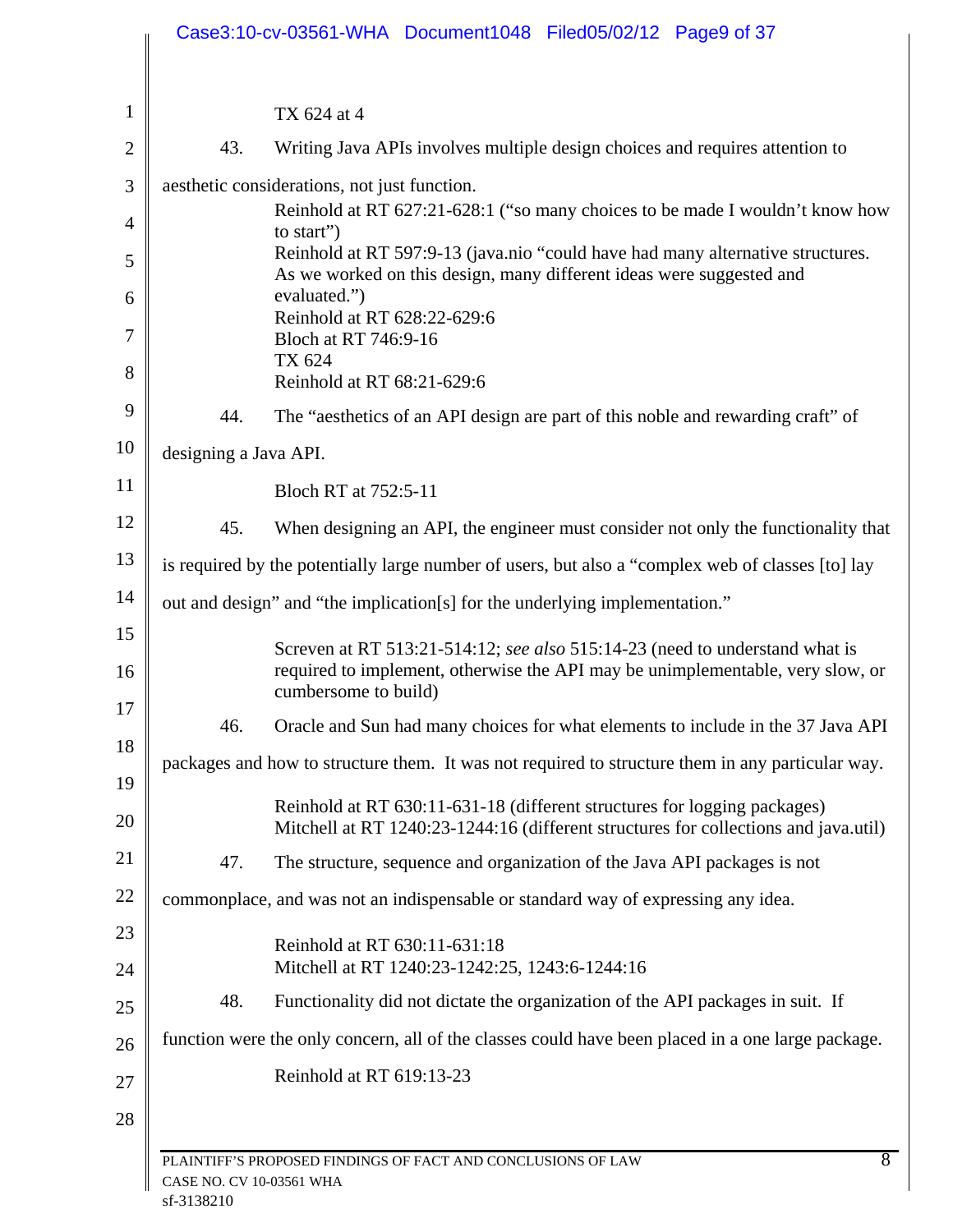|                |                          | Case3:10-cv-03561-WHA Document1048 Filed05/02/12 Page10 of 37                                                       |
|----------------|--------------------------|---------------------------------------------------------------------------------------------------------------------|
| $\mathbf{1}$   | 49.                      | The choice of names is significant, and the Java API designers thoughtfully                                         |
| $\overline{2}$ |                          | selected thousands of names for aesthetic purposes and consistency.                                                 |
| 3              |                          | Reinhold at RT 628:2-21                                                                                             |
|                |                          | TX 624 (Bloch presentation) at 7 ("Code should read like prose.")<br>Bloch at RT 746:20-748:13                      |
|                |                          | Mitchell at RT 1248:14-20                                                                                           |
|                | 50.                      | The Java API packages are distinct from the Java programming language. The                                          |
|                |                          | programming language is described in the Java Language Specification ("JLS"). Only about 60                         |
|                |                          | classes are required by the programming language, and, except Object, none are specified in                         |
|                | detail in the JLS.       |                                                                                                                     |
|                |                          | TX 1062 at 1-2                                                                                                      |
|                |                          | Reinhold at RT 676:14-678:13<br>Reinhold at RT 684:16-685:2                                                         |
|                |                          | Astrachan at RT 2196:1-4<br>TX 984                                                                                  |
|                | 51.                      | Google did not need to copy Oracle's Java APIs for these 37 packages to make                                        |
|                |                          | use of the Java programming language. Google designed many of its own API packages for                              |
|                |                          | Android and could have designed its own APIs for these packages as well.                                            |
|                |                          | Mitchell at RT 2288:6-12<br>Astrachan at RT 2212:25-2213:19, 2220:1-7<br>Reinhold at RT 518:4-519:15; 630:11-631:18 |
|                | 52.                      | Android is not compatible with Java. Google "supersetted" and "subsetted" the                                       |
|                |                          | Java APIs—adding in its own APIs for other packages that are not included in Java and failing to                    |
|                |                          | include APIs for other packages that are present in Java. As a result, many applications written                    |
|                |                          | for Java will not run on Android, and many applications written for Android will not run on Java.                   |
|                |                          | Mitchell at RT 1331:16-1332:2, 2287:23-2288:5<br>Morrill at RT 1007:6-11<br>TX 383 at 8                             |
|                | 53.                      | Oracle and Sun did not dedicate the APIs to the public domain. They consistently                                    |
|                |                          | included copyright notices on the Java API specifications. These copyright notices were included                    |
|                |                          | in the books that published early versions of the specifications and are prominently featured on                    |
|                |                          |                                                                                                                     |
|                | CASE NO. CV 10-03561 WHA | $\overline{9}$<br>PLAINTIFF'S PROPOSED FINDINGS OF FACT AND CONCLUSIONS OF LAW                                      |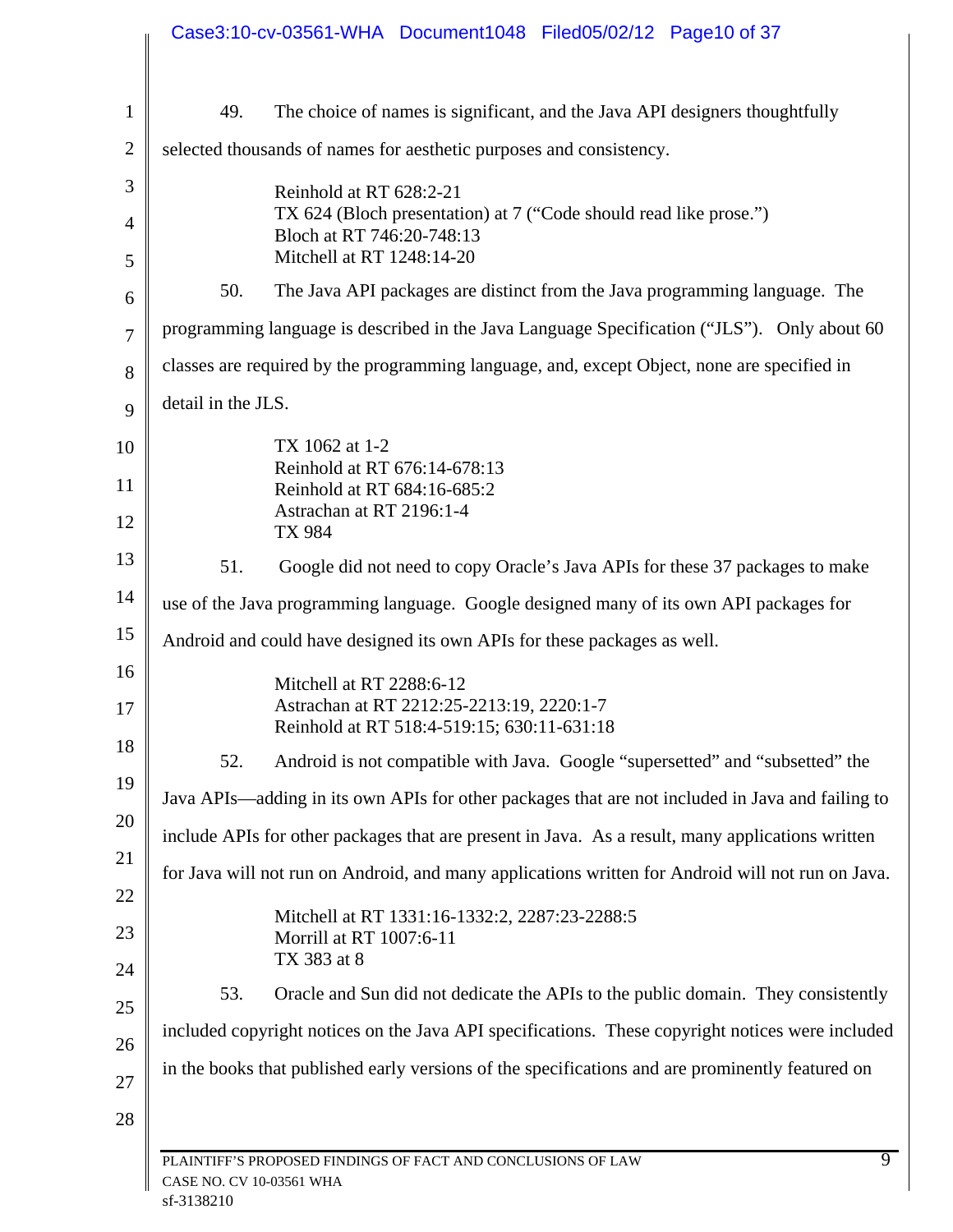|                | Case3:10-cv-03561-WHA Document1048 Filed05/02/12 Page11 of 37                                                      |    |
|----------------|--------------------------------------------------------------------------------------------------------------------|----|
| $\mathbf{1}$   | the website that contains them. Copyright notices are also included in the source code for the                     |    |
|                |                                                                                                                    |    |
| $\overline{2}$ | class libraries.                                                                                                   |    |
| 3              | TX 610.1 at 1 (Specification license)<br>TX 610.2 (Java API web documentation with copyright notice)               |    |
| $\overline{4}$ | TX 980 at 6 (The Java Programming Interface Volume I)                                                              |    |
| 5              | TX 981 at 6 (The Java Programming Interface Voume II)<br>TX 18 at 1, 3/24/2006 email from Andy Rubin to Greg Stein |    |
| 6              | TX 623 at lines 151-152 (Java Source Code)                                                                         |    |
| 7              | Reinhold at RT 695:11-697:19                                                                                       |    |
| 8              | 54.<br>Sun, and now Oracle, only make the APIs available through licenses. One type of                             |    |
| 9              | license is a specification license that allows for independent implementations of the APIs, but                    |    |
| 10             | only if the specification meets certain requirements.                                                              |    |
| 11             | Ellison at RT 293:16-295:6<br>Kurian at RT 370:6-381:25                                                            |    |
| 12             | TX 610.1<br>Cizek at RT 1071:4-17                                                                                  |    |
| 13             | TX 1026                                                                                                            |    |
| 14             | The specification license was included in the books that published the API<br>55.                                  |    |
| 15             | specifications on the same page as the copyright notice.                                                           |    |
| 16             | TX 980 at 6                                                                                                        |    |
|                | TX 981 at 6                                                                                                        |    |
| 17             | A link to the specification license is included next to the copyright notices on the<br>56.                        |    |
| 18             | web pages that describe the API specifications.                                                                    |    |
| 19             | Lee at RT 982:22-983:12<br>Reinhold at RT 671:9-25                                                                 |    |
| 20             | Reinhold at RT 697:2-10<br>TX 610.2 (Java web documentation)                                                       |    |
| 21             | 57.<br>Google deliberately chose to base the 37 accused packages in Android on the                                 |    |
| 22             | corresponding design, including the structure, sequence and organization, of the 37 Java API                       |    |
| 23             | packages set forth in the Java API documentation and source code.                                                  |    |
| 24             | <b>TX 30</b>                                                                                                       |    |
| 25             | Bornstein at RT 1827:19-1828:14; 1836:19-1837:7<br>Lee at RT 981:7-21; 984:25-985:18; 1174:2-16                    |    |
| 26             | Astrachan at RT 2214:22-2215:5; 2215:24-2216:2                                                                     |    |
| 27             |                                                                                                                    |    |
| 28             |                                                                                                                    |    |
|                | PLAINTIFF'S PROPOSED FINDINGS OF FACT AND CONCLUSIONS OF LAW<br>CASE NO. CV 10-03561 WHA                           | 10 |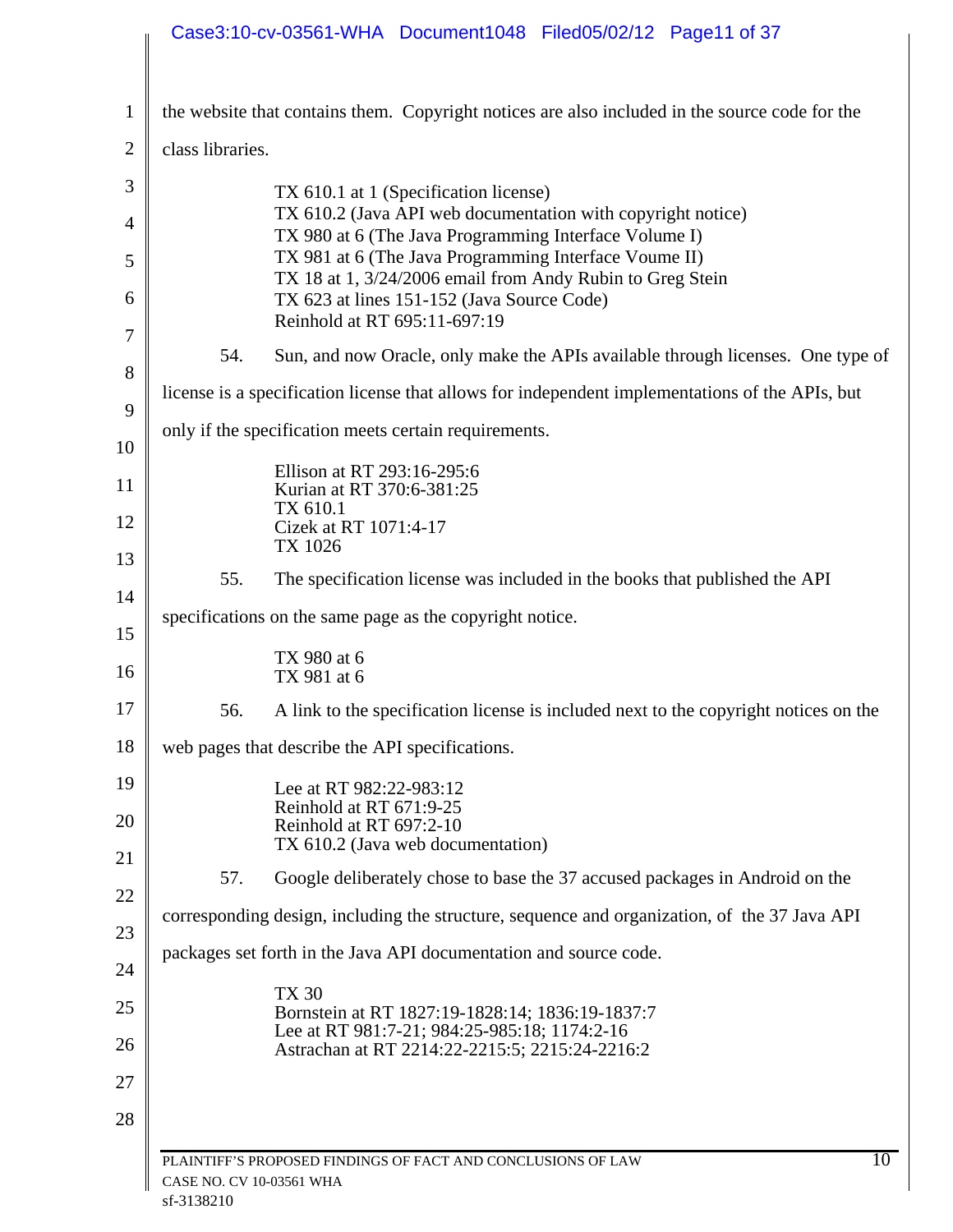| III.   |            | <b>PROPOSED FINDINGS OF FACT REGARDING GOOGLE'S EQUITABLE</b><br><b>DEFENSES</b>                                                                                                                  |
|--------|------------|---------------------------------------------------------------------------------------------------------------------------------------------------------------------------------------------------|
|        | A.         | <b>Google's Knowledge Of Sun Intellectual Property</b>                                                                                                                                            |
|        | 58.        | Sun posted a notice of copyright on its Java specifications both online and in                                                                                                                    |
| books. |            |                                                                                                                                                                                                   |
|        |            | TX 984                                                                                                                                                                                            |
|        |            | TX 2564                                                                                                                                                                                           |
|        |            | TX 610.1<br>TX 610.2                                                                                                                                                                              |
|        | 59.        | Google executives and engineers responsible for Android knew that Sun                                                                                                                             |
|        |            | copyrighted, among other things, the method signatures, the specifications for the APIs, and the                                                                                                  |
| code.  |            |                                                                                                                                                                                                   |
|        |            | Swetland at RT 951:8-953:9 (Sun claimed copyright on method signatures)                                                                                                                           |
|        |            | TX 149 (5/31/2006: "Whatever happened to their 'we own copyright on the                                                                                                                           |
|        |            | method signatures' bullshit argument?")<br>Bloch at RT 756:9-18 (Bloch was aware, while at Sun, that Sun regularly and                                                                            |
|        |            | routinely attached copyright notices to both code and documentation)<br>Lee at RT 983:4-15 (Lee copied despite seeing copyright notices on the Java API<br>specifications when he consulted them) |
|        | 60.        | The head of Android, Andy Rubin, knew that Sun copyrighted the Java APIs: He                                                                                                                      |
|        |            | wrote that "java.lang apis are copyrighted" and that "[S] un gets to say who they license the                                                                                                     |
|        | [TCK] to." |                                                                                                                                                                                                   |
|        |            |                                                                                                                                                                                                   |
|        |            | TX 18 at 1 (java.lang apis are copyrighted)<br>Rubin at RT 1356:6-19                                                                                                                              |
|        | 61.        | Andy Rubin believed that APIs are not copyrightable, and admitted that his belief                                                                                                                 |
|        |            | was based on "folklore."                                                                                                                                                                          |
|        |            | Rubin at RT 1746:13-1747:8 (folklore)                                                                                                                                                             |
|        | 62.        | Andy Rubin and other Android team members knew Sun's license requirements                                                                                                                         |
|        |            | from their prior work at Danger, Inc. Danger created an implementation of the Java specification,                                                                                                 |
|        |            | using no Sun source code. Danger complied with Sun's requirement to take a Java license and                                                                                                       |
|        |            | conform to the Java standard.                                                                                                                                                                     |
|        |            |                                                                                                                                                                                                   |
|        |            |                                                                                                                                                                                                   |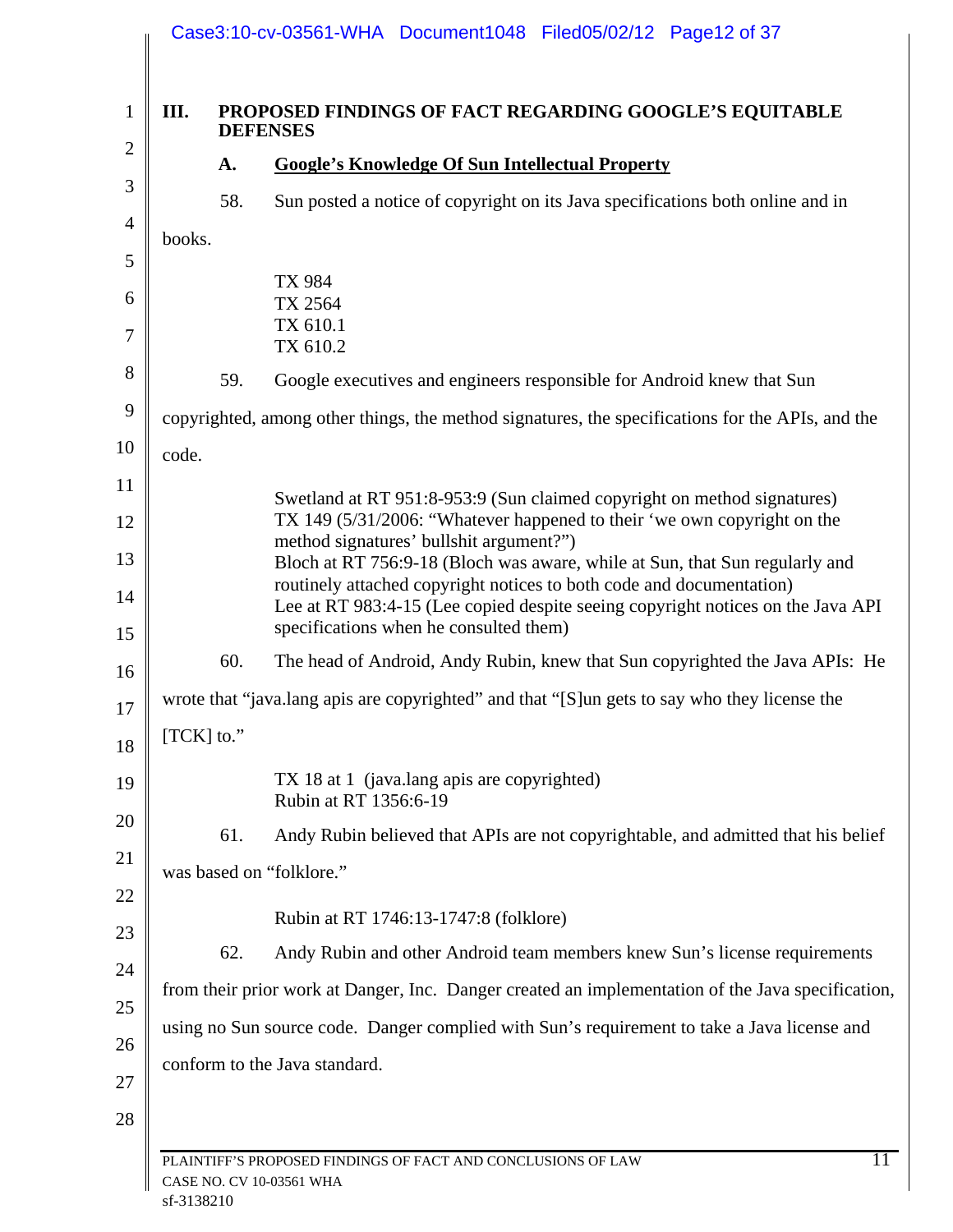|                                |                          | Case3:10-cv-03561-WHA Document1048 Filed05/02/12 Page13 of 37                                                                                                                                                       |
|--------------------------------|--------------------------|---------------------------------------------------------------------------------------------------------------------------------------------------------------------------------------------------------------------|
| $\mathbf{1}$<br>$\overline{2}$ |                          | Swetland at RT 948:24-950:15 (Swetland had no contact with Sun source code,<br>but Danger took a license and achieved compatibility)<br>Swetland at RT 952:22-953:9 ("I knew that at one time [Sun claimed that the |
| 3                              |                          | method signatures were copyrighted] while I was at Danger")                                                                                                                                                         |
| 4                              |                          | Swetland at RT 953:19-954:7 (identifying Danger employees at Android)<br>Rubin at RT 1587:10-1588:2 (Danger took license and had clean room                                                                         |
| 5                              |                          | implementation)<br>TX 1026 (Sun-Danger license)                                                                                                                                                                     |
| 6                              |                          | Cizek at RT 1054:21-1059:14, 1062:16-1064:14, 1071:4-17 (Rubin had been told<br>about Sun's requirements about all Java implementations and that Danger                                                             |
| 7                              |                          | eventually entered into a license)<br>TX 610.1 (J2SE 5.0 Specification License)                                                                                                                                     |
| 8                              | 63.                      | Andy Rubin in particular had been informed of Sun's licensing requirements                                                                                                                                          |
| 9                              |                          | multiple times by Sun employees, through his negotiations both at Danger and at Google.                                                                                                                             |
| 10                             |                          |                                                                                                                                                                                                                     |
| 11                             |                          | TX 565 at 2 (8/2/07: Gupta: "Andy cannot say he was not aware of the licensing<br>requirements - as he had to go thru this at Danger - and we discussed this during                                                 |
| 12                             |                          | Project Android Phase, and then during the Sun/Google collaboration attempt as<br>well.")                                                                                                                           |
| 13                             | 64.                      | In 2005 and 2006, Sun and Google negotiated for a license that would have                                                                                                                                           |
| 14                             |                          | permitted Google to use Sun technology, including the APIs in suit.                                                                                                                                                 |
| 15<br>16                       |                          | TX 1 at $9$ (7/26/2005: "Must take license from Sun")<br>TX 3 at 3 (7/29/2005: Google needs "a TCK license")                                                                                                        |
| 17                             |                          | TX 7 at $1(10/11/2005)$ : "My proposal is that we take a license")<br>TX 12 at 1 (12/20/2005: "Either a) we'll partner with Sun as contemplated in our                                                              |
| 18                             |                          | recent discussions or b) we'll take a license"<br>TX 17 at 1 (2/10/2006: "critical license")                                                                                                                        |
| 19                             | 65.                      | Google knew that it needed a license even if it did not partner with Sun and                                                                                                                                        |
| 20                             |                          | developed a "clean room" implementation instead, i.e. without Sun code.                                                                                                                                             |
| 21                             |                          | TX 1 $(7/26/2005)$ : "Developing a clean-room implementation of a JVM  Must                                                                                                                                         |
| 22                             |                          | take license from Sun.")<br>TX 12 (12/20/2005: Rubin: "My reasoning is that either a) we'll partner with Sun                                                                                                        |
| 23                             |                          | as contemplated in our recent discussions or b) we'll take a license.")<br>TX 10 (8/6/2010: Long after 'clean room' completed, "We conclude that we need                                                            |
| 24<br>25                       |                          | to negotiate a license for Java")<br>TX 610.1 (specification license; available on all specifications)                                                                                                              |
| 26                             | 66.                      | The evidence shows that all other companies that developed an independent                                                                                                                                           |
| 27                             |                          | implementation of the Java technology took a license.                                                                                                                                                               |
| 28                             |                          | Ellison at RT 293:8-294:21                                                                                                                                                                                          |
|                                | CASE NO. CV 10-03561 WHA | 12<br>PLAINTIFF'S PROPOSED FINDINGS OF FACT AND CONCLUSIONS OF LAW                                                                                                                                                  |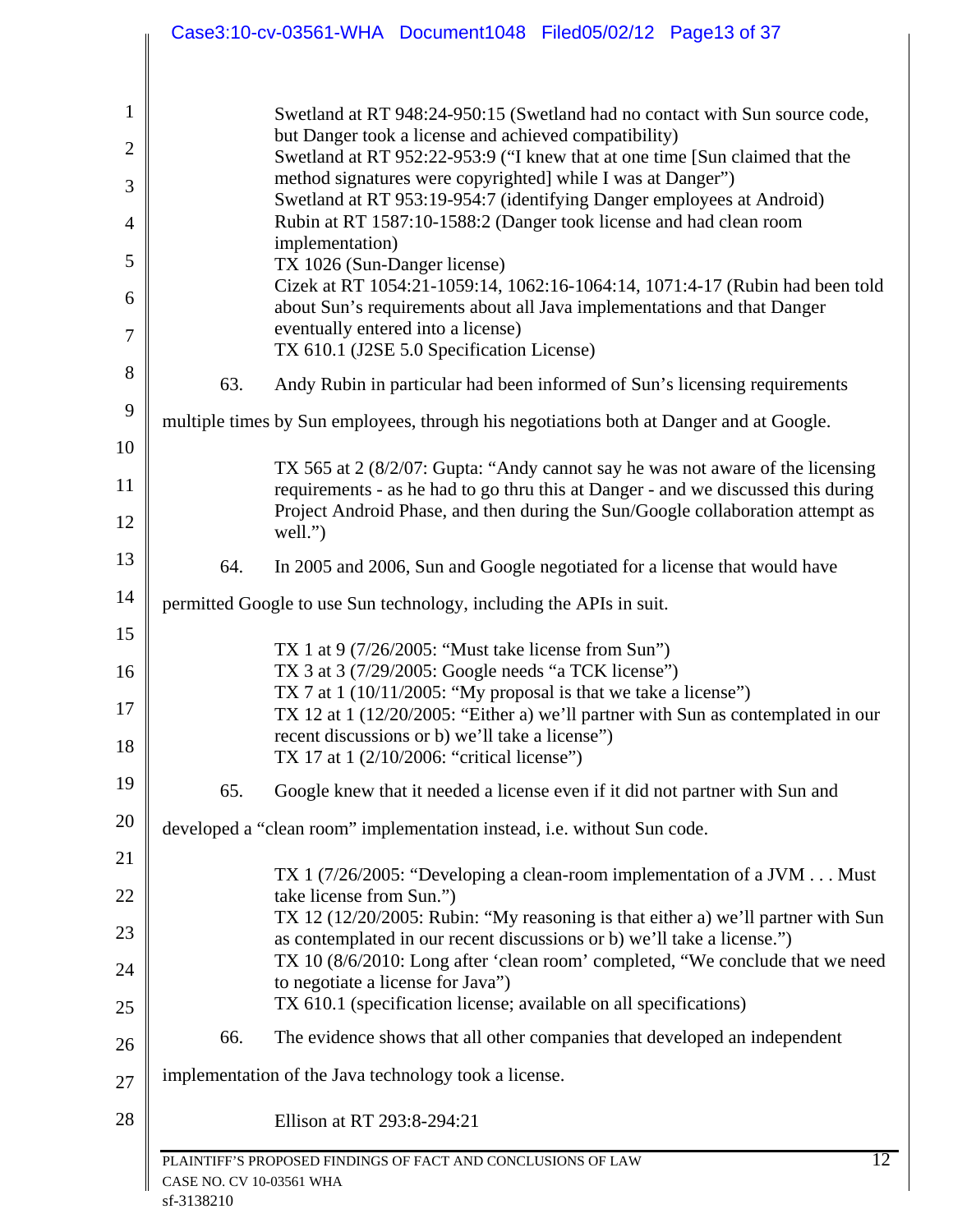| 67.<br>Yeah.")<br>68.<br>69.<br>worked actively to prevent fragmentation.<br>TX <sub>7</sub><br>TX <sub>9</sub><br><b>TX 125</b><br>TX 612<br><b>TX 1048</b> | Kurian at RT 385:20-386:8<br>In 2005, Google and Sun specifically negotiated for a license to Sun's APIs.<br>TX 2 at 1 (7/26/2005: "sergey: Application delivery part of APIs? (Yes, but actual<br>delivery is a negotiation)")                         |
|--------------------------------------------------------------------------------------------------------------------------------------------------------------|---------------------------------------------------------------------------------------------------------------------------------------------------------------------------------------------------------------------------------------------------------|
|                                                                                                                                                              |                                                                                                                                                                                                                                                         |
|                                                                                                                                                              |                                                                                                                                                                                                                                                         |
|                                                                                                                                                              |                                                                                                                                                                                                                                                         |
|                                                                                                                                                              | Page at RT 500:23-501:2 ("And in that conversation that you participated in and is                                                                                                                                                                      |
|                                                                                                                                                              | memorialized in this e-mail that you got a copy of in 2005, what Sergey was<br>talking about was a negotiation with Sun about APIs. That's clear; isn't it, sir? A.                                                                                     |
|                                                                                                                                                              | In 2005 and 2006, Sun expressed concern about the potential for fragmentation                                                                                                                                                                           |
|                                                                                                                                                              | and informed Google of the requirement of platform and API compatibility in its licenses.                                                                                                                                                               |
|                                                                                                                                                              |                                                                                                                                                                                                                                                         |
|                                                                                                                                                              | TX 9 (10/13/2005: "Alan presumably wants this both for tactical reasons (preserve<br>TCK and implementation revenue, defend franchise against fragmentation which                                                                                       |
|                                                                                                                                                              | is his main threat for long-term erosion" "He just needs to be compensated for<br>collateral short-term revenue loss and get comfortable that this won't allow Google                                                                                   |
|                                                                                                                                                              | or anyone else to run away with the platform")                                                                                                                                                                                                          |
|                                                                                                                                                              | TX 125 at 1 (10/26/05 Lindholm: "If we don't show strong efforts toward avoiding<br>fragmentation we are also going to have much more trouble from Sun")                                                                                                |
|                                                                                                                                                              | TX 612 at 2 (11/21/2005: "Had a quick call with Andy Rubin there are three<br>key pillars we care about: 1) Compatibility – we want to be sure we are                                                                                                   |
|                                                                                                                                                              | minimizing fragmentation)                                                                                                                                                                                                                               |
|                                                                                                                                                              | TX 7 at 1 (10/11/2005: "My proposal is that we take a license $\dots$ We'll pay Sun<br>for the license and the TCK. Before we release our product to the open source<br>community we'll make sure the JVM passes all TCK certification tests so that we |
|                                                                                                                                                              | don't create fragmentation.")<br>TX 213 (4/5/2006: Lindholm comments on draft license agreement, and states,                                                                                                                                            |
|                                                                                                                                                              | "The fact that the definition of Commercial Stack includes the words 'subsetted<br>and/or supersetted' is significant in that these are special words for Sun, some of                                                                                  |
|                                                                                                                                                              | the key things that they have historically resisted going open to prevent."                                                                                                                                                                             |
|                                                                                                                                                              | Google knew that compatibility was a core proposition of Java and that Sun                                                                                                                                                                              |
|                                                                                                                                                              |                                                                                                                                                                                                                                                         |
|                                                                                                                                                              |                                                                                                                                                                                                                                                         |
|                                                                                                                                                              |                                                                                                                                                                                                                                                         |
|                                                                                                                                                              |                                                                                                                                                                                                                                                         |
|                                                                                                                                                              |                                                                                                                                                                                                                                                         |
|                                                                                                                                                              | Page at RT 471:6-18                                                                                                                                                                                                                                     |
|                                                                                                                                                              | Ellison at RT 296:2-4                                                                                                                                                                                                                                   |
|                                                                                                                                                              | Kurian at RT 381:15-25                                                                                                                                                                                                                                  |
| 70.                                                                                                                                                          | Google knew that "Java had very little fragmentation."                                                                                                                                                                                                  |
|                                                                                                                                                              |                                                                                                                                                                                                                                                         |
|                                                                                                                                                              |                                                                                                                                                                                                                                                         |
| CASE NO. CV 10-03561 WHA<br>sf-3138210                                                                                                                       | 13<br>PLAINTIFF'S PROPOSED FINDINGS OF FACT AND CONCLUSIONS OF LAW                                                                                                                                                                                      |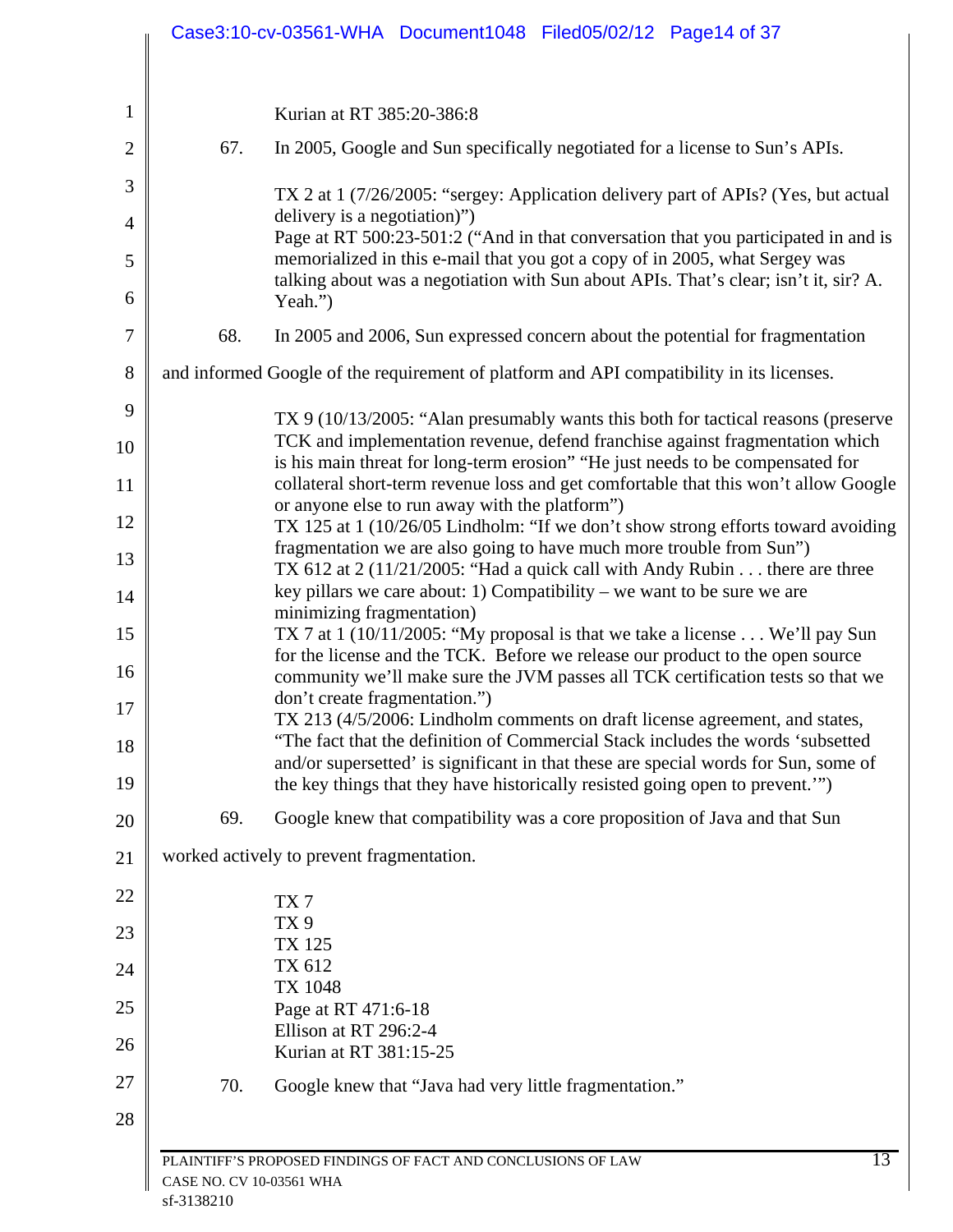|                |                          | Case3:10-cv-03561-WHA Document1048 Filed05/02/12 Page15 of 37                                                                                                                |
|----------------|--------------------------|------------------------------------------------------------------------------------------------------------------------------------------------------------------------------|
|                |                          |                                                                                                                                                                              |
| $\mathbf{1}$   |                          | <b>TX 21</b>                                                                                                                                                                 |
| $\overline{2}$ | 71.                      | Google hired numerous former Sun engineers, including Tim Lindholm, who                                                                                                      |
| 3              |                          | represented to Andy Rubin in 2005 that he should be a "project advisor" for Android because he                                                                               |
| $\overline{4}$ |                          | was familiar with the "legal ecosystem."                                                                                                                                     |
| 5              |                          | TX 321 (8/9/2005: Lindholm to Rubin: "I think my main value would be as J2ME                                                                                                 |
| 6              |                          | runtime generalist and interpreter of the engineering/business/legal ecosystem.")<br>TX 1 (7/26/2005: "Google/Android, with support from Tim Lindholm, negotiates            |
| 7              |                          | the first OSS J2ME JVM license with Sun")                                                                                                                                    |
| 8              | 72.                      | Additionally, Google executives and engineers responsible for Android knew                                                                                                   |
| 9              |                          |                                                                                                                                                                              |
| 10             |                          | about the requirements of Sun's specification license, because Google was a member of the JCP,                                                                               |
| 11             |                          | and participated directly in Sun's dispute with Apache.                                                                                                                      |
| 12             |                          | Lee at RT 1186:2-16 (Apache never got license, never accepted FOU restriction)<br>Rubin at RT 1689:19-25 (knew Apache didn't have a license from Sun)                        |
| 13             |                          | Schmidt at RT 1541:3-7 (no right to use Sun IP as result of Apache license)<br>TX 273 at 1 (Rubin to Bornstein: Apache forbidden from ME versions)                           |
| 14             |                          | TX 405 at 1 (Lee to Schmidt: Harmony "water under the bridge" for Android)<br>TX 1051 at 1 (Rubin agreeing to sign letter to Sun regarding Harmony)                          |
| 15<br>16       |                          | TX 2347 (Letter to Schwartz regarding Harmony signed by Google representative)<br>Deemed Admission at RT 978:16-979:1 (FOU prevents TCK from being run on<br>mobile devices) |
| 17             | 73.                      | Google knew that Apache Harmony could not be used in mobile devices because                                                                                                  |
| 18             |                          | Android's Core Library Lead, Mr. Lee, told Mr. Schmidt that Sun prevented                                                                                                    |
| 19             |                          | "Apache Harmony from independently implementing Java SE (Harmony can't put                                                                                                   |
| 20             |                          | those restrictions on their own users and still Apache license the code) not to<br>mention Android (though that's water under the bridge at this point)."                    |
| 21             |                          | <b>TX 405</b>                                                                                                                                                                |
| 22             |                          | Lee at RT 986:5-987:19 (describing TX 405)                                                                                                                                   |
| 23             | 74.                      | Google also knew that Sun permitted open source projects only for "non-mobile"                                                                                               |
| 24             |                          | areas – areas where they don't have a well defined revenue stream. Apache is an example."                                                                                    |
| 25             |                          | TX7                                                                                                                                                                          |
| 26             | 75.                      | Apache had no license from Sun that would it allow it to distribute the Java APIs                                                                                            |
| 27             |                          | commercially under the Apache license.                                                                                                                                       |
| 28             |                          |                                                                                                                                                                              |
|                |                          | $\overline{14}$<br>PLAINTIFF'S PROPOSED FINDINGS OF FACT AND CONCLUSIONS OF LAW                                                                                              |
|                | CASE NO. CV 10-03561 WHA |                                                                                                                                                                              |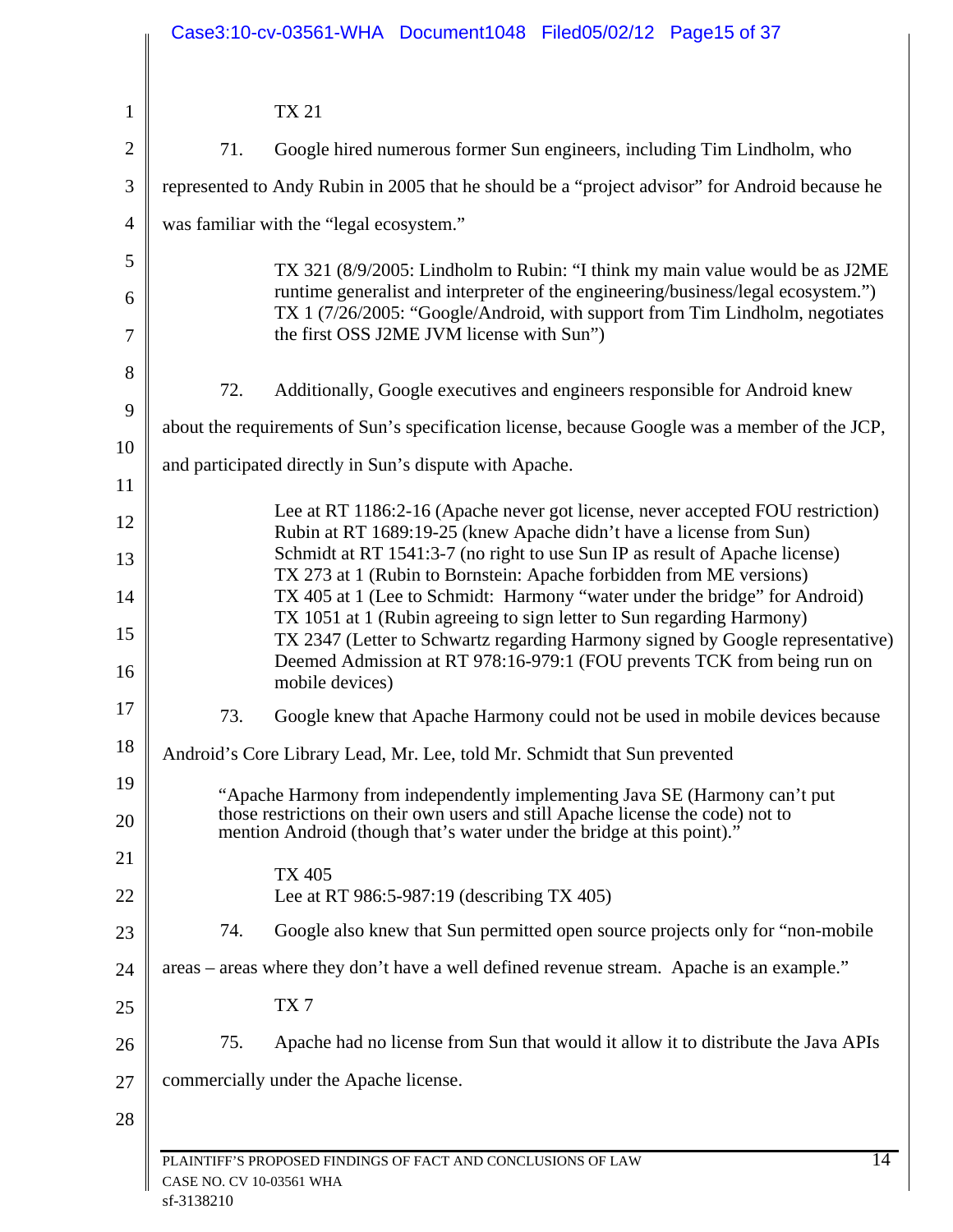|                | Case3:10-cv-03561-WHA Document1048 Filed05/02/12 Page16 of 37                                                       |
|----------------|---------------------------------------------------------------------------------------------------------------------|
| 1              | Kurian at RT 393:23-394:18; 396:3-9; 399:10-33<br>Screven at RT 523:25-525:3; 527:18-20                             |
| $\overline{2}$ | On April 10, 2007, Apache posted on its website a letter to Sun and acknowledged<br>76.                             |
| 3              | on its website that Apache needed a TCK "to demonstrate compatibility with the Java SE                              |
| $\overline{4}$ | 5 Specification, as required by Sun specification license for Java SE 5."                                           |
| 5              | TX 917 at 1                                                                                                         |
| 6<br>7         | In a "FAQ" accompanying the letter to Sun, Apache publicly stated that users of<br>77.                              |
| 8              | Apache Harmony "wouldn't be assured that they had all necessary IP rights from the spec's                           |
| 9              | contributors." On December 9, 2010, Apache again publicly stated "that Java specifications are                      |
| 10             | proprietary technology that must be licensed directly from the spec lead."                                          |
| 11             | TX 1045 at 2 (Apache statement resigning from JCP)                                                                  |
| 12             | TX 1047 at 6 (Apache open letter FAQ)<br>Lee at RT 1207:9-1209:20 (admitting he saw Apache resignation at the time) |
| 13             | Apache therefore itself recognized that the code it developed was not authorized to                                 |
| 14             | be used commercially without a license from Sun.                                                                    |
| 15             | 78.<br>The evidence shows that no other companies use Apache Harmony in commercial                                  |
| 16             | devices other than Google.                                                                                          |
| 17             | Kurian at RT 401:25-403:11                                                                                          |
| 18             | Screven at RT 530:11-24                                                                                             |
| 19             | Rubin at RT 1761:25-1762:6<br>Google nonetheless used Harmony code in Android.<br>79.                               |
| 20             |                                                                                                                     |
| 21             | Bornstein 1837:21-1838 ("an awful lot of stuff came from Apache Harmony")                                           |
| 22             | According to Google's Executive Chairman Eric Schmidt, Google does not assert<br>80.                                |
| 23             | that it has any rights to use any Sun intellectual property as the result of the Apache license.                    |
| 24             | Schmidt at RT 1541:3-25                                                                                             |
| 25             | Eric Schmidt, then CEO of Google, "would have assumed" the TCK "was one of<br>81.                                   |
| 26             | the licensing requirements" of a Sun specification license for Java APIs.                                           |
| 27             | Schmidt at RT 1559:5-11                                                                                             |
| 28             |                                                                                                                     |
|                | 15<br>PLAINTIFF'S PROPOSED FINDINGS OF FACT AND CONCLUSIONS OF LAW<br>CASE NO. CV 10-03561 WHA                      |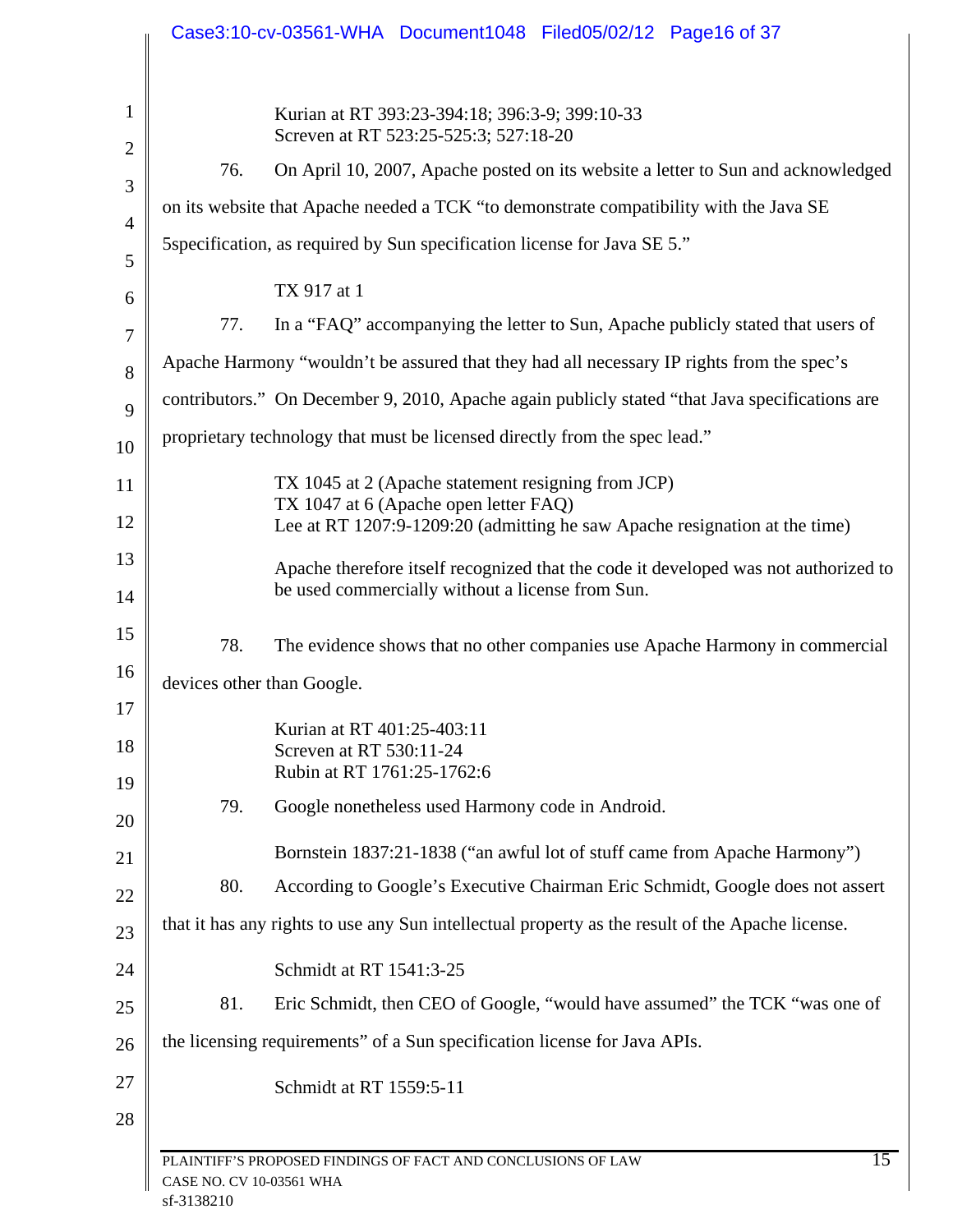|                          | Case3:10-cv-03561-WHA Document1048 Filed05/02/12 Page17 of 37                                                                                                                   |
|--------------------------|---------------------------------------------------------------------------------------------------------------------------------------------------------------------------------|
| 82.                      | Google conducted no dependable investigation into whether it was infringing                                                                                                     |
|                          | Sun's and then Oracle's copyrights.                                                                                                                                             |
|                          | Swetland at RT 952:22-953:18 (did no investigation if method signatures still<br>copyrighted)                                                                                   |
|                          | Schmidt at RT 1463:9-13 (no investigation about using Harmony for mobile)<br>Page at RT 466:3-6 (Page never asked anyone to investigate whether Google's                        |
|                          | engineers had copied)<br>Lee at RT 1209:21-1210:14 (Lee did not rely on the advice of legal counsel in<br>determining the legal permissibility of reimplimenting APIs)          |
| <b>B.</b>                | <b>Sun's Actions</b>                                                                                                                                                            |
| 83.                      | It was not Sun's practice to permit incompatible implementations of the Java                                                                                                    |
|                          | specification, even if those implementations did not bear the Java brand.                                                                                                       |
|                          | TX 610.1 (J2SE 5.0 Specification License)<br>McNealy at RT 2055:22-2056:4 ("Was there ever a time, when you were                                                                |
|                          | chairman of Sun, when it was Sun's policy or practice to permit someone to<br>incompatibly implement API specifications, so long as they did not call it Java?                  |
|                          | A. Uhm, our API licenses were all about compatibility for Java. So in the Java<br>space $I - I$ don't recall that that was ever $a - a$ strategy that we pursued nor            |
|                          | allowed in the marketplace.")<br>Cizek at RT 1071:4-7 (Sun's practice was to require compatibility and commercial<br>use licenses)                                              |
|                          | Gupta at RT 2306:6-2307:14 ("QUESTION: A licensee was required to pass the<br>TCK, even if they didn't want to use the Java brand; is that right? ANSWER:<br>Yes.")             |
| 84.                      | Sun would contact companies that had released incompatible implementations in                                                                                                   |
|                          | commercial products and require them to take a license and make the implementation compatible.                                                                                  |
|                          | Cizek at RT 1054:21-1059:14<br>Cizek at RT 1071:4-17<br>TX 1026 (Sun-Danger license)                                                                                            |
| 85.                      | From 2005 up through the time of trial, Sun and now Oracle had ongoing                                                                                                          |
|                          | discussions with Google regarding Java licensing for Android.                                                                                                                   |
|                          | TX 565<br>TX 1002                                                                                                                                                               |
|                          | Cizek at RT 1071:23-1073:18<br>TX 1029 (Buchholz email reporting conversation with Cizek, Lindholm responds)<br>McNealy at RT 2065:14-2066:14 (ongoing discussions with Google) |
|                          | TX 1074 (2010 Eustace email to Catz)<br>Catz at RT 2313:23-2314:7 (6/2010: Oracle told Android they needed a license)                                                           |
| CASE NO. CV 10-03561 WHA | 16<br>PLAINTIFF'S PROPOSED FINDINGS OF FACT AND CONCLUSIONS OF LAW                                                                                                              |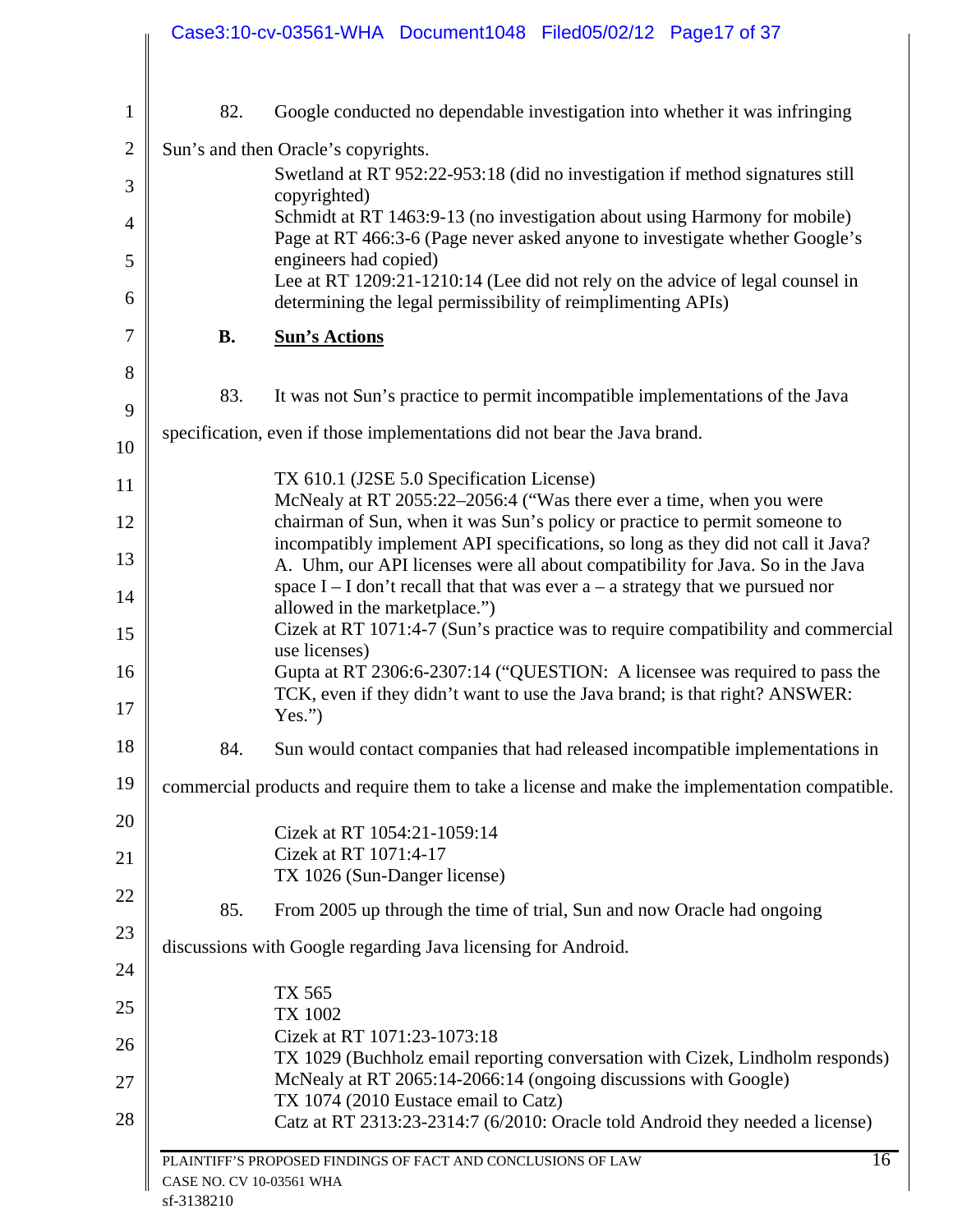|                |                                                                                            | Case3:10-cv-03561-WHA Document1048 Filed05/02/12 Page18 of 37                                                          |
|----------------|--------------------------------------------------------------------------------------------|------------------------------------------------------------------------------------------------------------------------|
| $\mathbf{1}$   |                                                                                            | Rizvi at RT 1941:20-1942:12 (3 mtgs with Rubin re: license for Java in Android)                                        |
| $\overline{2}$ | 86.                                                                                        | In fact, the Sun-Google negotiations never broke off.                                                                  |
| 3              |                                                                                            | Page at RT 492:18-22 ("But I also say I'm not sure they've ever broken off.                                            |
| $\overline{4}$ |                                                                                            | Continue to have discussions to this day.")                                                                            |
| 5              | 87.                                                                                        | In 2007, before Google announced Android, Sun repeatedly tried to engage                                               |
| 6              |                                                                                            | Google in discussions on Java licensing for Android.                                                                   |
| 7              |                                                                                            | TX 538 (emails from Gupta to Rubin)<br>TX 565 at 3                                                                     |
| 8              | 88.                                                                                        | By 2007, Sun had released its technology under a particular open source license,                                       |
| 9              |                                                                                            | the GNU General Public License (GPL), a "give and force back" license that requires users to                           |
| 10             |                                                                                            | open source certain portions of their own code if they used the GPL-licensed code.                                     |
| 11<br>12       |                                                                                            | Schwartz at RT 2021:16-23 (GPL is a "give and force back" license)<br>Ellison at RT 292:2-293:4                        |
| 13             | 89.                                                                                        | The GPL is not a business-friendly license, and most companies accordingly will                                        |
| 14             | not take the GPL license to use the open-sourced version of the Java APIs, called OpenJDK. |                                                                                                                        |
| 15             |                                                                                            | Kurian at RT 387:13-388:3                                                                                              |
| 16             |                                                                                            | Screven at RT 531:3-20                                                                                                 |
| 17             | 90.                                                                                        | The GPL did not suit Google's business needs for Android, and Android did not                                          |
| 18             |                                                                                            | use GPL-licensed open source code.                                                                                     |
| 19             |                                                                                            | <b>TX 230</b><br><b>TX 154</b>                                                                                         |
| 20             |                                                                                            | Rubin at RT 1754:9-21                                                                                                  |
| 21             | 91.                                                                                        | Before Google announced Android, Sun did not know what Google would do with                                            |
| 22             |                                                                                            | Android, or whether Google would require a commercial Java license for Android, or whether it                          |
| 23             | would use GPL code.                                                                        |                                                                                                                        |
| 24             |                                                                                            | TX 565 at 3 (describing Google's options and Sun's strategy around each)                                               |
| 25             |                                                                                            | Schwartz at RT 2023:2-9 ("prior to the release of Android, we were presuming<br>they were going to be using GPL code") |
| 26             | 92.                                                                                        | On November 5, 2007, when Sun's CEO responded to the announcement of                                                   |
| 27             | Android in a blog post, Google had not yet released the Android Software Development Kit   |                                                                                                                        |
| 28             |                                                                                            | ("SDK"), and Sun therefore did not know the facts regarding Google's infringement.                                     |
|                | CASE NO. CV 10-03561 WHA                                                                   | 17<br>PLAINTIFF'S PROPOSED FINDINGS OF FACT AND CONCLUSIONS OF LAW                                                     |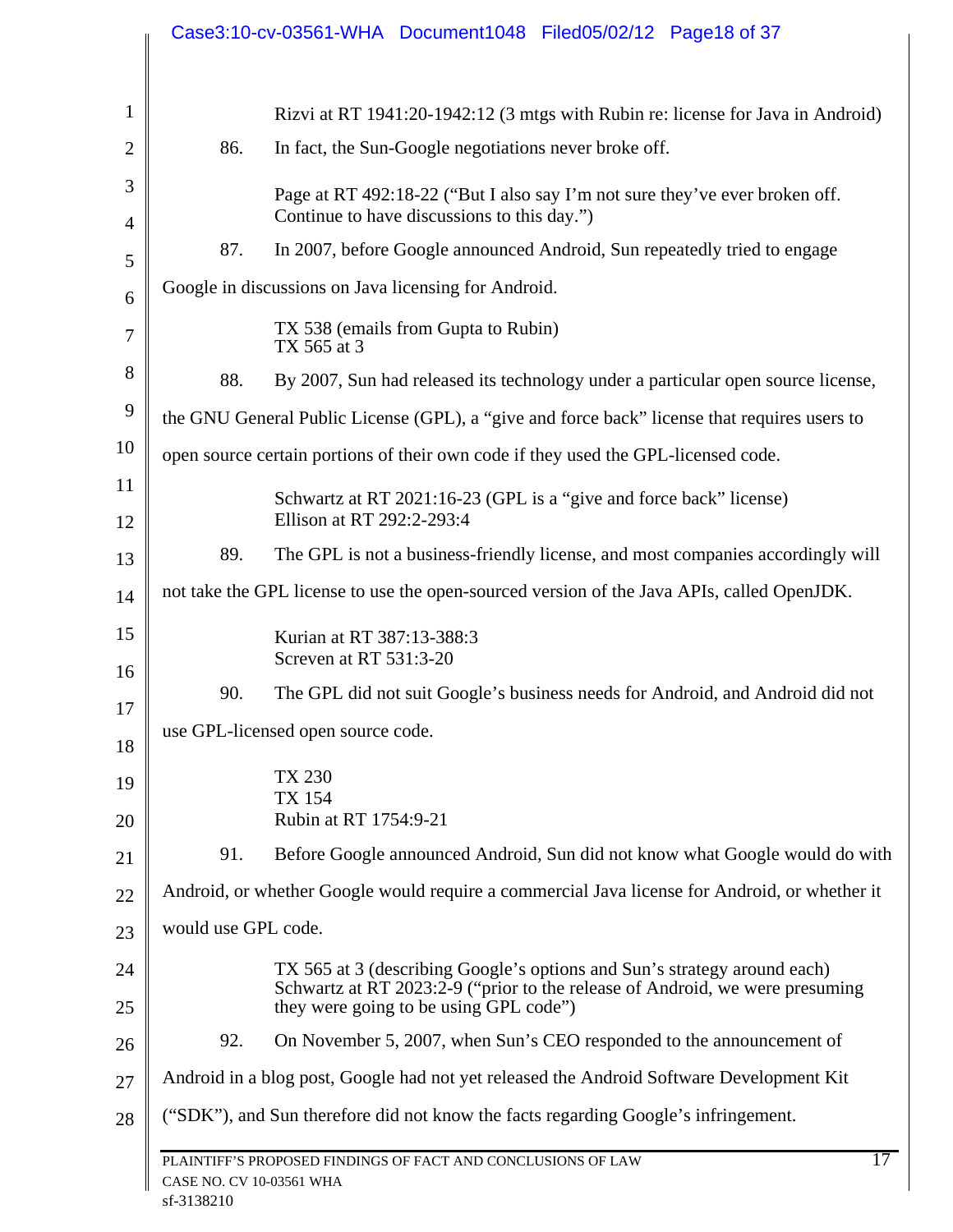| Morrill at RT 1041:14-16 ("Q. But on November 5, 2007 Google had not released                                                                  |
|------------------------------------------------------------------------------------------------------------------------------------------------|
| the Android SDK, had it? A. That's correct. The SDK was released a week<br>later.")                                                            |
| 93.<br>Google released the SDK on November 12, 2007. This was the first time that                                                              |
| Google identified the APIs to be used in Android publicly.                                                                                     |
| Morrill at RT 1041:14-16 ("a week later" after November 5)                                                                                     |
| Schmidt at RT 1546:14-16 ("roughly correct" that you'd have to have the SDK to                                                                 |
| know the APIs were in Android)<br>Rubin at RT 1702:22-1704:9 (eight days after Android announced, SDK released;<br>APIs were in the SDK)       |
| 94.<br>As of November 12, 2007, Sun's CEO understood that Google might still agree to                                                          |
| certify Android as compliant with the Java specification.                                                                                      |
| TX 1055                                                                                                                                        |
| On November 15, 2007, three days after Google released the Android SDK, Rich<br>95.                                                            |
| Green, Executive Vice President of Software at Sun, publicly expressed concern regarding                                                       |
| Android and the incompatible set of APIs. He is quoted as stating:                                                                             |
| "Anything that creates a more diverse or fractured platform is not<br>in (developers') best interests."                                        |
| "The feedback from developers is, 'Help us fix this.""                                                                                         |
| "We're really interested in working with Google to make sure                                                                                   |
| developers don't end up with a fractured environment. We're<br>reaching out to Google and assuming they'll be reaching out to us               |
| to ensure these platforms and APIs will be compatible so<br>deployment on a wide variety of platforms will be possible."                       |
|                                                                                                                                                |
| TX 1048 ("Sun concerned Google's Android will fracture Java")<br>Rubin at RT 1725:23-1726:10 (acknowledging article; acknowledging that he saw |
| it at the time of Android's release)                                                                                                           |
| 96.<br>When asked to comment on Mr. Green's comments, Rubin responded to Google                                                                |
| internally that "[t] his is a very touchy subject."                                                                                            |
| <b>TX 180</b><br>Rubin at RT 1725:23-1726:10                                                                                                   |
|                                                                                                                                                |
|                                                                                                                                                |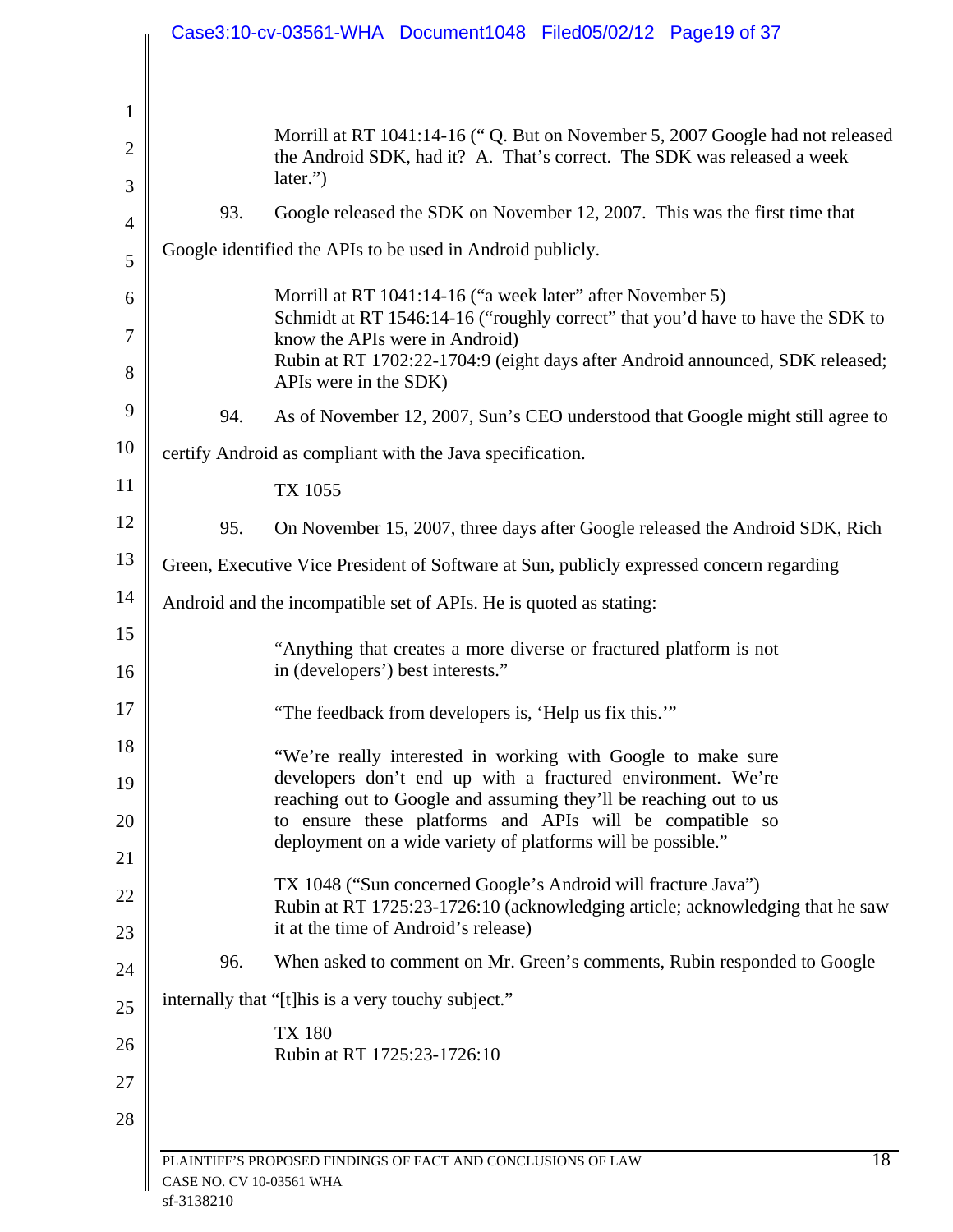|                  |                          | Case3:10-cv-03561-WHA Document1048 Filed05/02/12 Page20 of 37                                                                                                                                                              |
|------------------|--------------------------|----------------------------------------------------------------------------------------------------------------------------------------------------------------------------------------------------------------------------|
|                  |                          |                                                                                                                                                                                                                            |
| $\mathbf{1}$     | 97.                      | On May 23, 2008, Google Android employees received, circulated, and                                                                                                                                                        |
| $\overline{2}$   |                          | commented on an article that reported on Sun's continuing concern regarding Android:                                                                                                                                       |
| 3<br>4           |                          | "Sun Microsystems has expressed concern that Google's development of Dalvik<br>could fragment the Java world so that Java software for running Android<br>applications wouldn't work on other Java phones and vice-versa." |
| 5                |                          | TX 245                                                                                                                                                                                                                     |
| 6                | 98.                      | In September and October 2008, prior to Google's release of the Android platform,                                                                                                                                          |
| $\boldsymbol{7}$ |                          | Sun engaged in another round of discussions with Google.                                                                                                                                                                   |
| 8<br>9           |                          | TX 1002 (November 24, 2008 email from Rubin in which he wrote that Sun had<br>asked Google "to certify Android through the Java process and become licensees<br>of Java")                                                  |
| 10               |                          |                                                                                                                                                                                                                            |
| 11               | 99.                      | In April 2009, Sun communicated to Google that Google needed a license for                                                                                                                                                 |
| 12               |                          | Android, and that Google needed to make Android compatible.                                                                                                                                                                |
| 13               |                          | Cizek at RT 1071:23-1073:18 (conversation with Martin Buchholz at Google)<br>TX 1029                                                                                                                                       |
| 14               | 100.                     | Oracle has continued to express concern regarding Google's use of Oracle's                                                                                                                                                 |
| 15               |                          | intellectual property in Android.                                                                                                                                                                                          |
| 16               |                          | Kurian at RT 391:15-395:1                                                                                                                                                                                                  |
| 17               |                          | Rizvi at RT 1942:20-1943:1<br>Ellison at RT 304:23-305:8                                                                                                                                                                   |
| 18               |                          | Catz at RT 2309:15-2310:11                                                                                                                                                                                                 |
| 19               |                          | TX 2237 (Form CO, submitted to the EU, that notes that "Harmony project"<br>(financed by IBM, Intel, Microsoft, Google, and others) and Google's Android OS<br>are examples of Java's fracturing.")                        |
| 20               | 101.                     | Sun's words and actions in response to the Android announcement in November                                                                                                                                                |
| 21               |                          |                                                                                                                                                                                                                            |
| 22               |                          | 2007 were neither intended to be, nor reasonably could be understood to be, an endorsement of an                                                                                                                           |
| 23               |                          | Android that used only some of the Java SE APIs and that failed to comply with Sun's licenses.                                                                                                                             |
| 24               |                          | Schwartz at RT 1991:9-14<br>McNealy at RT 2059:2-2060:13 (Sun practice to require compatibility)                                                                                                                           |
| 25               | 102.                     | From 2006 to the present, Sun's actions in continuing a strategy of negotiation,                                                                                                                                           |
| 26               |                          | rather than litigation, were reasonable and consistent with its historical interactions with Google.                                                                                                                       |
| 27<br>28         |                          | See cites for 63, 66, and 84 above.                                                                                                                                                                                        |
|                  |                          |                                                                                                                                                                                                                            |
|                  | CASE NO. CV 10-03561 WHA | $\overline{19}$<br>PLAINTIFF'S PROPOSED FINDINGS OF FACT AND CONCLUSIONS OF LAW                                                                                                                                            |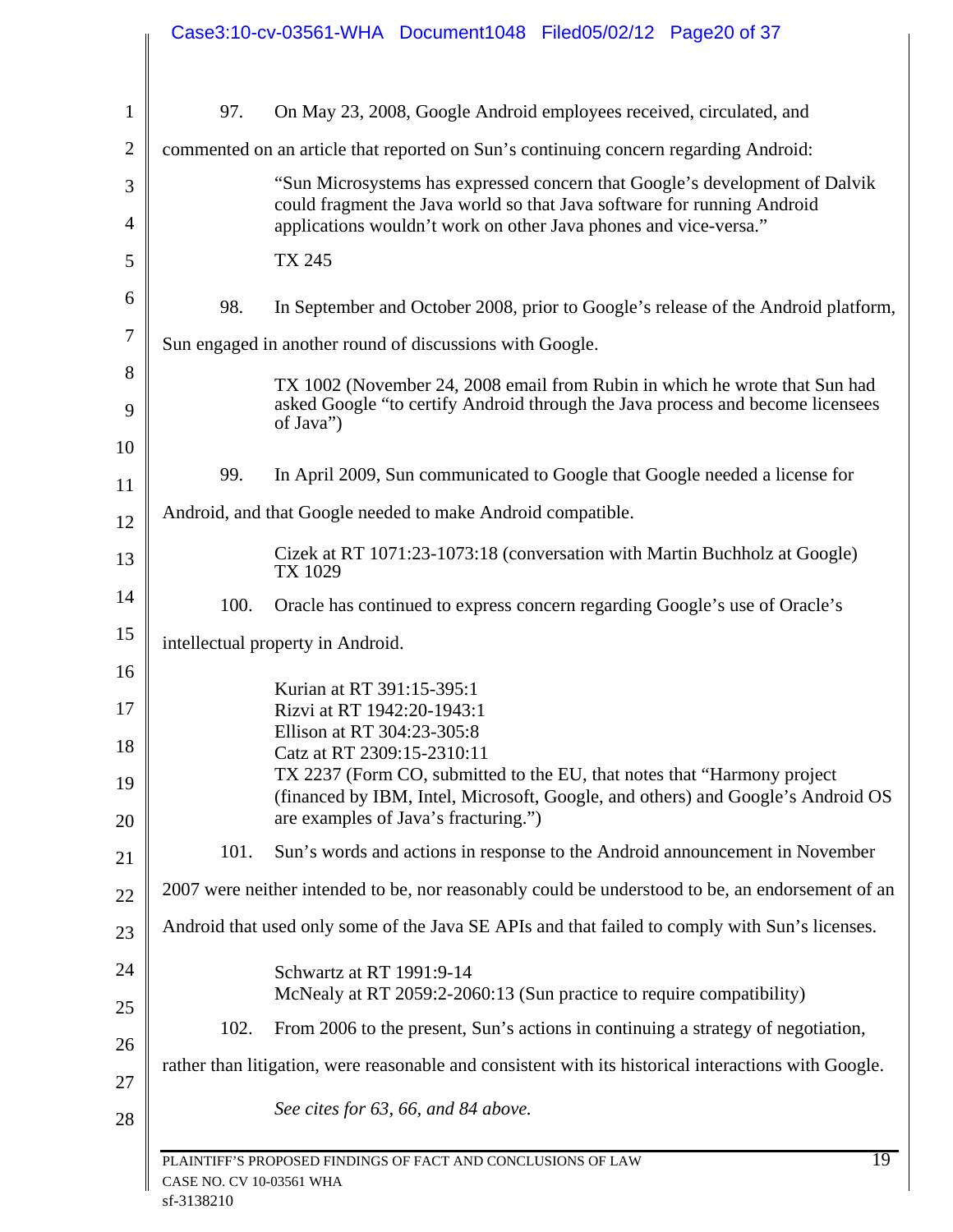|          |                                   | Case3:10-cv-03561-WHA Document1048 Filed05/02/12 Page21 of 37                                                                                                |
|----------|-----------------------------------|--------------------------------------------------------------------------------------------------------------------------------------------------------------|
|          | 103.                              | Sun did not intend to relinquish any rights with regard to its copyrights or                                                                                 |
|          | Android.                          |                                                                                                                                                              |
|          |                                   | TX 563 (3/8/2007: "The Google thing is really a pain. They are immune to<br>copyright laws, good citizenship, they don't share.")                            |
|          |                                   | TX 565 (9/19/2007: "It will end up in a discussion around compatibility and<br>licensing around Java")                                                       |
|          |                                   | TX 2371 (11/6/2007: "As for how they avoid these licenses, I don't know")<br>TX 1056 (3/26/2008: "take Java for Android, without attribution or contribution |
| 6        |                                   | scroogle")                                                                                                                                                   |
|          |                                   | TX 2070 (10/23/2008: "IP/patents hammer")<br>TX 2362 (4/20/2009 "battles" with Android)                                                                      |
|          |                                   | McNealy at RT 2065:14-2066:14 (ongoing discussions with Google)                                                                                              |
|          | 104.                              | No credible evidence shows that Sun ever communicated to Google, expressly or                                                                                |
| 10       |                                   | implicitly, that Sun was giving up any rights to assert legal claims against Google based on                                                                 |
| 11       |                                   | Google's use of the asserted Java APIs for Android.                                                                                                          |
| 12       | 105.                              | No credible evidence shows that Sun intended or expected that Google would                                                                                   |
| 13       |                                   | interpret Sun's statements or conduct – including Sun's repeated efforts to negotiate with Google                                                            |
| 14       |                                   | to take a Java license for Android – to mean that Google did not need such a license.                                                                        |
| 15       | 106.                              | Sun never unequivocally or intentionally relinquished any known right to assert its                                                                          |
| 16       |                                   | copyrights in the Java APIs against Google.                                                                                                                  |
| 17       | 107.                              | Sun's words and conduct were consistent with intent to enforce its rights to the                                                                             |
| 18       |                                   | intellectual property at issue.                                                                                                                              |
| 19       | 108.                              | The credible evidence cited above, as well as Sun's financial difficulties in 2007 to                                                                        |
| 20       |                                   | 2009 explain any period of Sun's delay in filing suit against Google.                                                                                        |
| 21       |                                   | Schwartz at RT 2033:12-24 (Sun was struggling due to the financial crisis before<br>Schwartz resigned)                                                       |
| 22<br>23 |                                   | McNealy at RT 2048:9-14 (Sun was struggling during the last years that McNealy<br>was chairman of the company)                                               |
| 24       | $\mathbf{C}$ .<br><b>Reliance</b> |                                                                                                                                                              |
| 25       | 109.                              | Android was a "critical asset" for Google that is "hugely profitable."                                                                                       |
| 26<br>27 |                                   | <b>TX 431</b><br>TX 1091 (RT 2226:20-23 (Agarwal Dep.)                                                                                                       |
| 28       | CASE NO. CV 10-03561 WHA          | 20<br>PLAINTIFF'S PROPOSED FINDINGS OF FACT AND CONCLUSIONS OF LAW                                                                                           |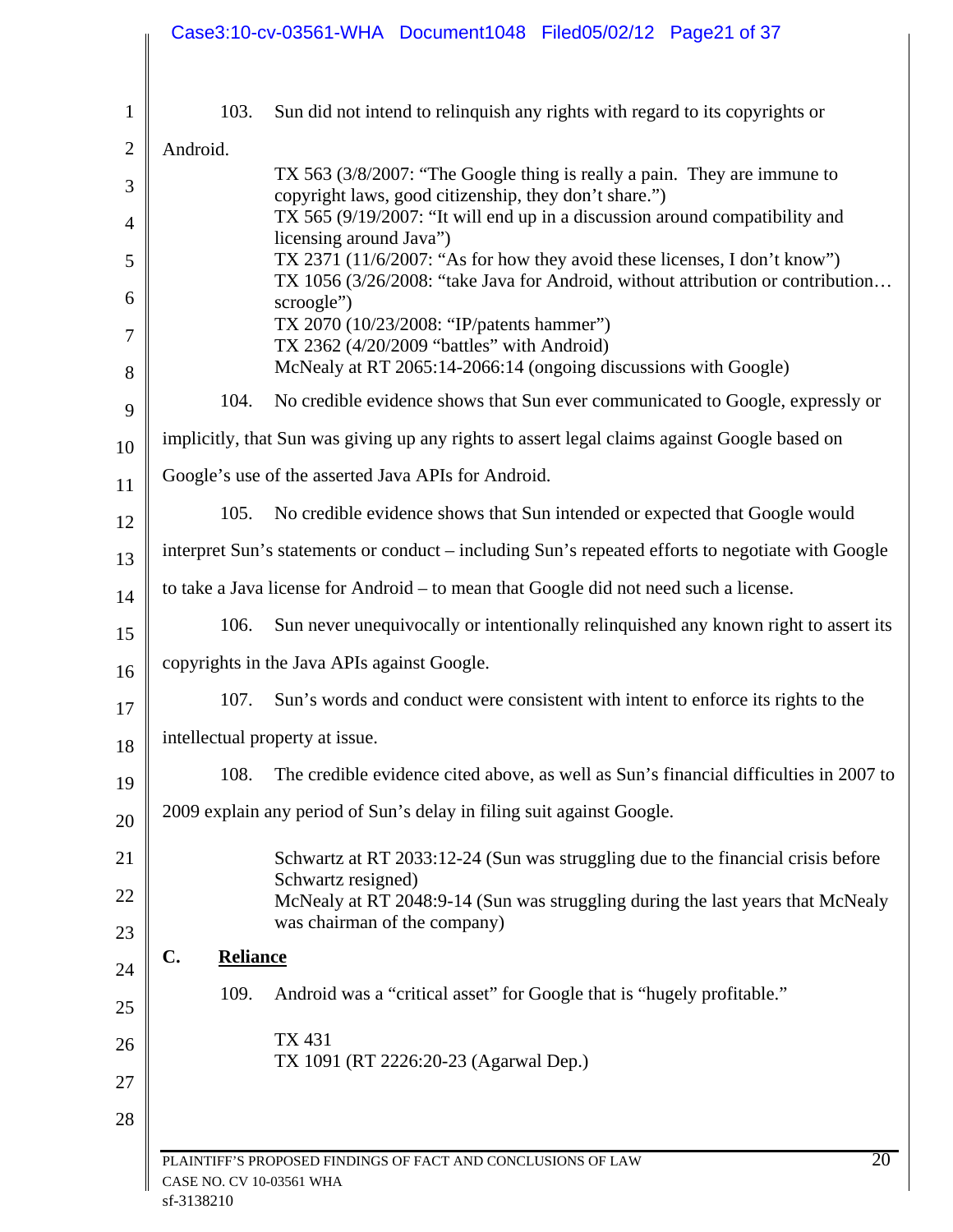| $\mathbf{1}$   | 110.                                                                                           | In 2005, Google was concerned about the growing number of individuals using                                                                                                                                                |
|----------------|------------------------------------------------------------------------------------------------|----------------------------------------------------------------------------------------------------------------------------------------------------------------------------------------------------------------------------|
| $\overline{2}$ |                                                                                                | mobile phones to search the internet and its ability to attract and retain those users. Android                                                                                                                            |
| 3              | would give Google more control of the user experience and built-in Google applications on      |                                                                                                                                                                                                                            |
| $\overline{4}$ | mobile phones.                                                                                 |                                                                                                                                                                                                                            |
| 5              |                                                                                                | TX 3215                                                                                                                                                                                                                    |
| 6              |                                                                                                | TX <sub>1</sub><br><b>TX 10</b>                                                                                                                                                                                            |
| 7              | 111.                                                                                           | The vast majority of Google's revenue at that time and today comes from search                                                                                                                                             |
| 8              |                                                                                                | revenue. A primary reason to have Android is that people will do more searches and Google                                                                                                                                  |
| 9              |                                                                                                | would get more money as a result.                                                                                                                                                                                          |
| 10             |                                                                                                | Schmidt at RT 1458:12-16                                                                                                                                                                                                   |
| 11             | 112.                                                                                           | In 2005, 2006, and 2007 Google was under tremendous time pressure to beat                                                                                                                                                  |
| 12             | others, such as Microsoft, Symbian and Apple, into the smartphone market.                      |                                                                                                                                                                                                                            |
| 13             |                                                                                                | TX6                                                                                                                                                                                                                        |
| 14             |                                                                                                | Schmidt at RT 1-11                                                                                                                                                                                                         |
| 15             | 113.                                                                                           | Bornstein at RT 1844:15 -1847:1<br>Google knew that the time to market was crucial and using Java dramatically                                                                                                             |
| 16             |                                                                                                |                                                                                                                                                                                                                            |
| 17             |                                                                                                | accelerated their schedule, with other alternatives being suboptimal.                                                                                                                                                      |
| 18             |                                                                                                | <b>TX15</b><br>TX 7                                                                                                                                                                                                        |
| 19             |                                                                                                | Page at RT 490:1-7<br>Schmidt at RT 1462:2-13                                                                                                                                                                              |
| 20             | 114.                                                                                           | In 2005 and 2006, Google stated in internal emails and presentations that Google                                                                                                                                           |
| 21             |                                                                                                | needed a license from Sun for Android.                                                                                                                                                                                     |
| 22             |                                                                                                |                                                                                                                                                                                                                            |
| 23<br>24       |                                                                                                | TX 1 $(7/26/2005)$ : "Must take license from Sun")<br>TX 3 (7/29/2005: "Google needs a TCK license")<br>TX 7 (7/15/2005: "My proposal is that we take a license."; License would require<br>passing TCK to go commercial") |
| 25             | 115.                                                                                           | However, Google did not want the obligations that the GPL and specifications                                                                                                                                               |
| 26             |                                                                                                |                                                                                                                                                                                                                            |
| 27             | license imposed. The GPL terms required Google's licensees to contribute back any additions to |                                                                                                                                                                                                                            |
| 28             |                                                                                                | Google's code. The specification license required Google to create a compatible version of Java.                                                                                                                           |
|                | 21<br>PLAINTIFF'S PROPOSED FINDINGS OF FACT AND CONCLUSIONS OF LAW                             |                                                                                                                                                                                                                            |
|                | CASE NO. CV 10-03561 WHA                                                                       |                                                                                                                                                                                                                            |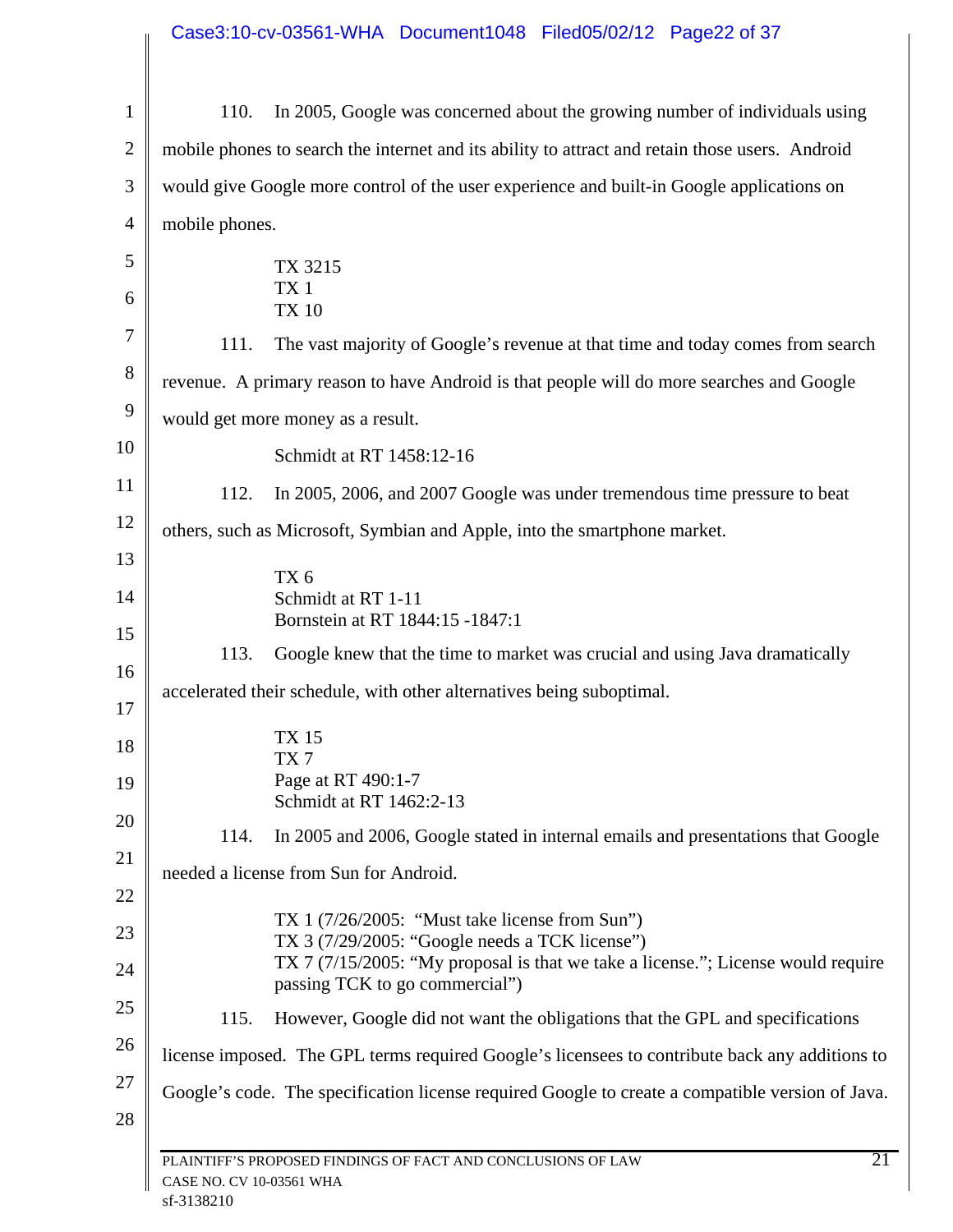|                |                          | Case3:10-cv-03561-WHA Document1048 Filed05/02/12 Page23 of 37                                                                                                      |
|----------------|--------------------------|--------------------------------------------------------------------------------------------------------------------------------------------------------------------|
|                |                          |                                                                                                                                                                    |
| $\mathbf{1}$   |                          | Schmidt at RT 2021:16-23<br>TX 610.1                                                                                                                               |
| $\overline{2}$ |                          | See also cites in 89 above.                                                                                                                                        |
| 3              | 116.                     | Google announced Android on November 5, 2007.                                                                                                                      |
| 4              |                          | Schmidt at RT 1546:5-7.                                                                                                                                            |
| 5              | 117.                     | Prior to Google's public announcement of Android in November 2007, Android                                                                                         |
| 6              |                          | executives and engineers acknowledged internally that launching Android without a license, as an                                                                   |
| $\tau$         |                          | incompatible implementation, would place Google in an adversarial stance against Sun.                                                                              |
| 8              |                          | TX 7 at 2 (10/11/2005: "Do Java anyway and defend our decision, perhaps making                                                                                     |
| 9              |                          | enemies along the way")<br>TX 125 at 1 (10/26/05: Lindholm: "If we don't show strong efforts toward                                                                |
| 10<br>11       |                          | avoiding fragmentation we are also going to have much more trouble from Sun")<br>TX 12 (12/20/2005: Rubin: "My reasoning is that either a) we'll partner with Sun  |
| 12             |                          | as contemplated in our recent discussions or b) we'll take a license. I think a<br>clean-room implementation is unlikely because of the teams prior knowledge, and |
| 13             |                          | it would be uncharacteristically aggressive of us to position ourselves against the                                                                                |
| 14             |                          | industry.")<br>TX 22 at 12 (4/21/2006: "What if we don't do this deal?"  "Adversarial"                                                                             |
| 15             |                          | Approach" or "Take a lesser license")<br>TX 207 $(5/11/2007)$ : "They won't be happy when we release our stuff")                                                   |
| 16             |                          | TX 565 at 3. (8/2/2007: Gupta: have sent emails to Andy re: need for Java<br>licensing)                                                                            |
| 17             | 118.                     | Android was not and is not compatible with Java.                                                                                                                   |
| 18             |                          | Mitchell at RT 1331:16-20 (Google's Android is not really compatible with Java                                                                                     |
| 19             |                          | because they supersetted and subsetted APIs)<br>TX 383 at 8 (11/6/2007: "Is Android Java compatible? No.")                                                         |
| 20             |                          | Morrill at RT 1010:4-7 ("Now, [A]ndroid does not support Java applications,<br>correct? A. That is correct. Q. And so Android is not Java compatible, correct? A.  |
| 21             |                          | That's correct.")                                                                                                                                                  |
| 22             | 119.                     | Google decided to use the APIs \in mid-2006 to early 2007—before Jonathan                                                                                          |
| 23             |                          | Schwartz's blog post on November 5, 2007.                                                                                                                          |
| 24             |                          | Bornstein at RT 1850:4-1851:2                                                                                                                                      |
| 25             | 120.                     | Android head Andy Rubin only "vaguely" remembers any comments by Sun after                                                                                         |
| 26             |                          | the announcement of Android.                                                                                                                                       |
| 27             |                          | Rubin at RT 1446:23-1447:8                                                                                                                                         |
| 28             |                          |                                                                                                                                                                    |
|                | CASE NO. CV 10-03561 WHA | 22<br>PLAINTIFF'S PROPOSED FINDINGS OF FACT AND CONCLUSIONS OF LAW                                                                                                 |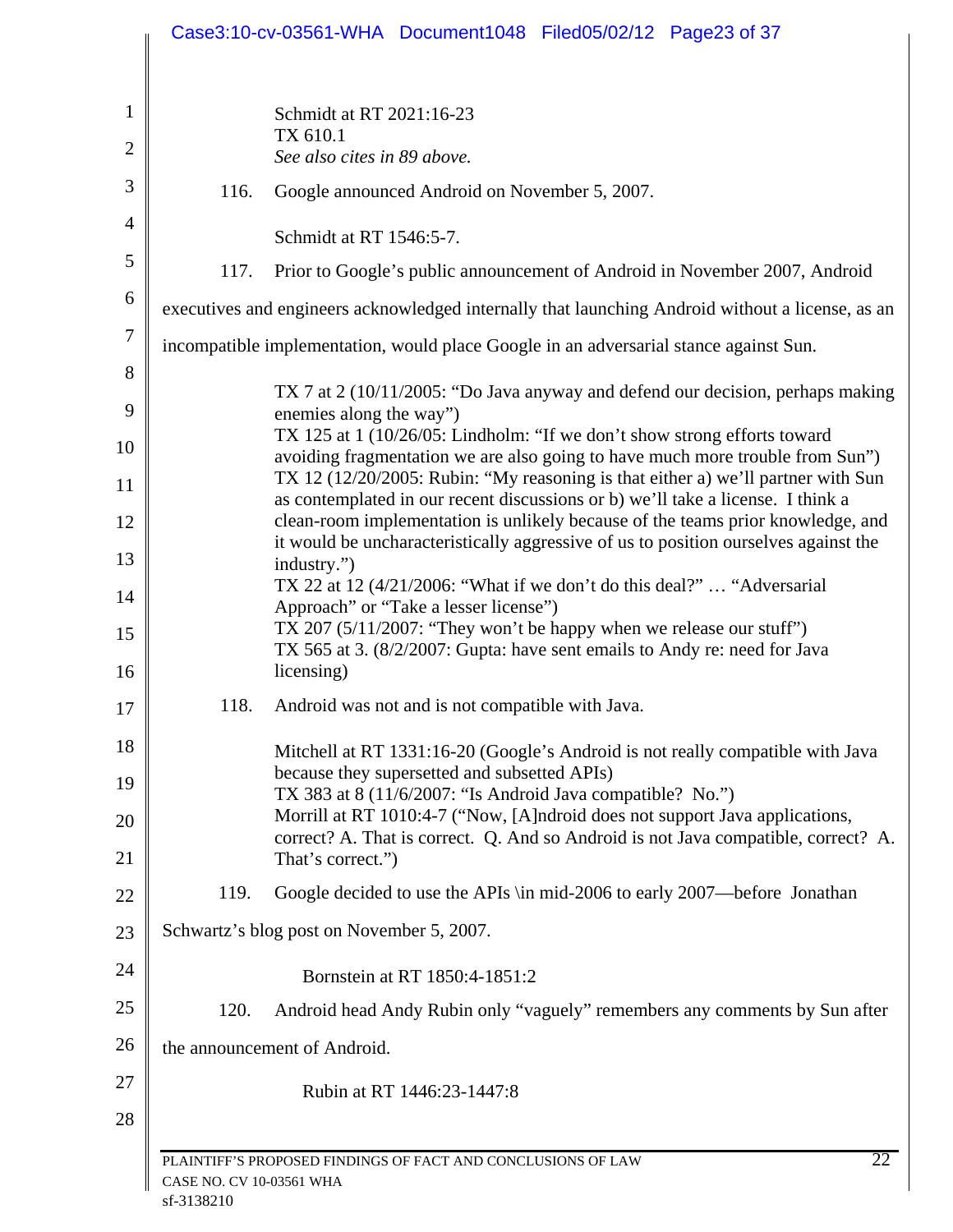|                | Case3:10-cv-03561-WHA Document1048 Filed05/02/12 Page24 of 37                                                                                       |  |  |  |
|----------------|-----------------------------------------------------------------------------------------------------------------------------------------------------|--|--|--|
|                |                                                                                                                                                     |  |  |  |
| $\mathbf{1}$   | No credible testimony shows that before November 5, 2007, Google relied on any<br>121.                                                              |  |  |  |
| $\overline{2}$ | statement by Sun in making any decision regarding the technology to include in Android.                                                             |  |  |  |
| 3              | After November 2007, Google knew Sun had expressed concern regarding<br>122.                                                                        |  |  |  |
| $\overline{4}$ | Android, and in particular Google's use of a subset of the Java APIs for Android.                                                                   |  |  |  |
| 5              | Rubin at RT 1725:21-1726:10 (discussing press article on November 15, 2007,                                                                         |  |  |  |
| 6              | after the SDK was announced: "Sun concerned Android will fracture Java")<br>TX 180 (11/15/2007: re: article, Sun's concerns are a "touchy subject") |  |  |  |
| 7              | Shortly before releasing the Android SDK and afterwards, Google attempted to<br>123.                                                                |  |  |  |
| 8              | hide its infringement by removing the word "Java," which it called the "j word," from Android.                                                      |  |  |  |
| 9              | TX 26 at $1(11/17/2007$ "Scrub out a few more J's)                                                                                                  |  |  |  |
| 10             | TX 104 (5/12/08 Remove j word from everywhere)<br>TX 233 at $1 \frac{8}{5}/2009$ "How aggressive do we scrub the J word?")                          |  |  |  |
| 11             |                                                                                                                                                     |  |  |  |
| 12             | 124.<br>In November 2007, Google took steps to limit public discussions regarding                                                                   |  |  |  |
| 13             | Android to certain authorized individuals and avoid references to Java.                                                                             |  |  |  |
| 14             | <b>TX 382</b>                                                                                                                                       |  |  |  |
| 15             | TX 165<br>TX 217                                                                                                                                    |  |  |  |
| 16             | 125.<br>In January 2008, Google made public presentations that included a graphic that                                                              |  |  |  |
| 17             | described the Android core libraries as "Core Java libraries." Google later changed this graphic                                                    |  |  |  |
| 18             | to delete the word "Java."                                                                                                                          |  |  |  |
| 19             | <b>TX 34</b>                                                                                                                                        |  |  |  |
| 20             | TX 43.1                                                                                                                                             |  |  |  |
| 21             | 126.<br>In March 2008, Google took steps to prevent its employees from demonstrating                                                                |  |  |  |
| 22             | Android to any Sun employees or lawyers.                                                                                                            |  |  |  |
| 23             | TX 29 at 1 (3/24/08: don't demonstrate to any sun employees or lawyers)                                                                             |  |  |  |
| 24             | On May 23, 2008, Google Android employees received, circulated, and<br>127.                                                                         |  |  |  |
| 25             | commented on an article that reported on Sun's continuing concern regarding Android. That                                                           |  |  |  |
| 26             | article stated:                                                                                                                                     |  |  |  |
| 27             |                                                                                                                                                     |  |  |  |
| 28             |                                                                                                                                                     |  |  |  |
|                | 23<br>PLAINTIFF'S PROPOSED FINDINGS OF FACT AND CONCLUSIONS OF LAW<br>CASE NO. CV 10-03561 WHA                                                      |  |  |  |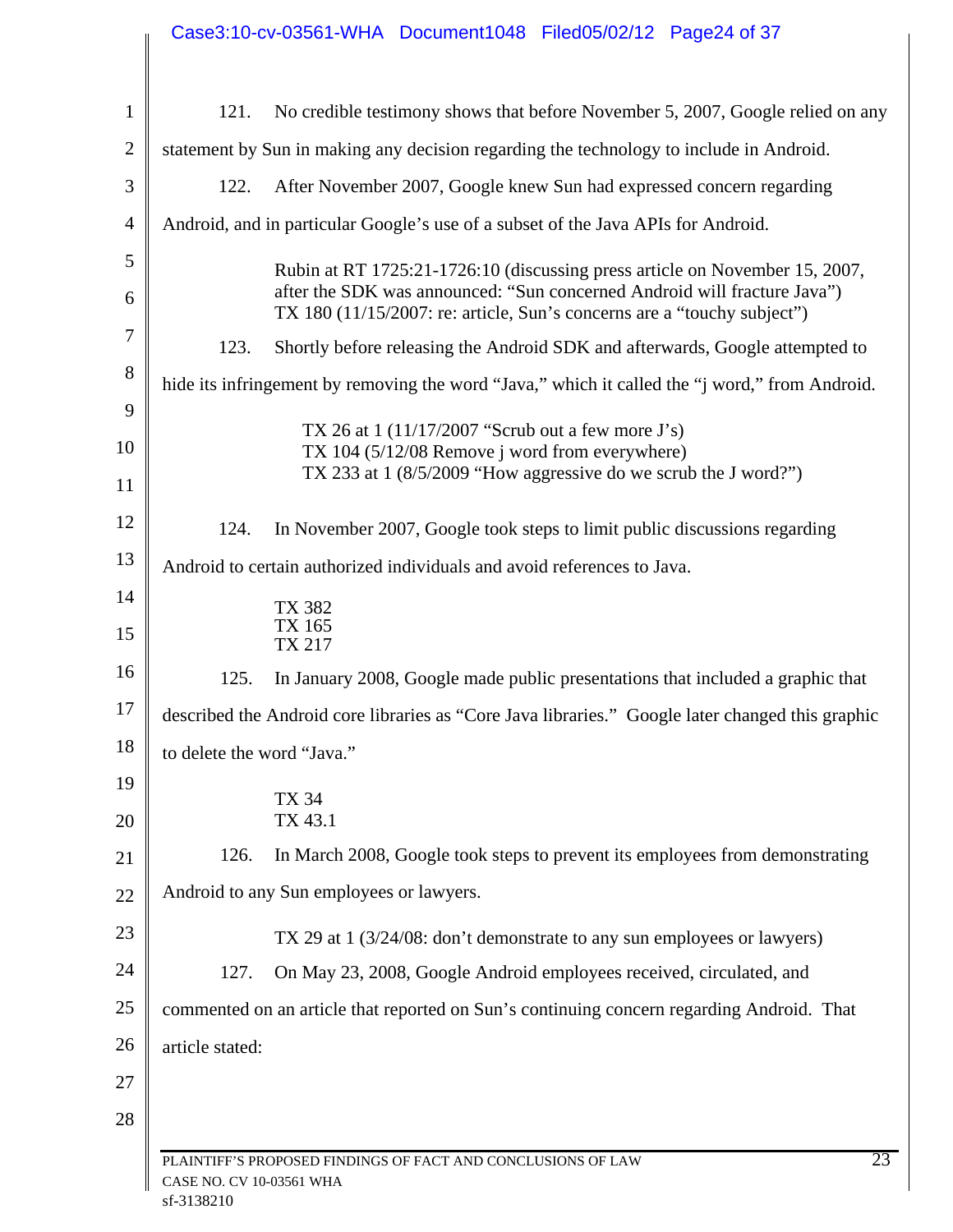|                                       | Case3:10-cv-03561-WHA Document1048 Filed05/02/12 Page25 of 37                                                                                                                                                                                                        |  |
|---------------------------------------|----------------------------------------------------------------------------------------------------------------------------------------------------------------------------------------------------------------------------------------------------------------------|--|
|                                       | "Sun Microsystems has expressed concern that Google's development of Dalvik<br>could fragment the Java world so that Java software for running Android<br>applications wouldn't work on other Java phones and vice-versa."                                           |  |
|                                       | <b>TX 245</b>                                                                                                                                                                                                                                                        |  |
|                                       | Morrill at RT 1043:1-10 (saw that others had reported that Sun had concerns; had<br>no conversations with Sun at all)                                                                                                                                                |  |
| 128.                                  | In May 2008, Google employee Bob Lee informed Google CEO Eric Schmidt                                                                                                                                                                                                |  |
|                                       | about the dispute regarding Sun licensing for Apache's Harmony project, but wrote that was                                                                                                                                                                           |  |
| "water under the bridge" for Android. |                                                                                                                                                                                                                                                                      |  |
|                                       |                                                                                                                                                                                                                                                                      |  |
|                                       | <b>TX 405</b>                                                                                                                                                                                                                                                        |  |
| 129.                                  | In September through November 2008, Google engaged in additional negotiation                                                                                                                                                                                         |  |
|                                       | with Sun regarding Android, and that discussion included the possibility of buying Java from                                                                                                                                                                         |  |
| Sun.                                  |                                                                                                                                                                                                                                                                      |  |
|                                       |                                                                                                                                                                                                                                                                      |  |
|                                       | TX 203<br><b>TX 183</b><br><b>TX 1002</b>                                                                                                                                                                                                                            |  |
| 130.                                  | In January and February 2009, Google considered the possibility of buying Java                                                                                                                                                                                       |  |
|                                       | from Sun, including Sun's Java copyrights, in part because it would prevent lawsuits.                                                                                                                                                                                |  |
|                                       |                                                                                                                                                                                                                                                                      |  |
|                                       | Schmidt at RT 1559:20-23; 1560:10-12<br>TX 406 (1/29/09 buying full rights $-$ solve all of these lawsuits we're facing)<br>TX 326 (2/20/2009: Lindholm has a good basis to answer questions about buying<br>Java, but "would rather do it in person than in email") |  |
| 131.                                  | In April 2009, Google sought to avoid discussions with Sun and to instead see if                                                                                                                                                                                     |  |
|                                       | Sun would sue Google before engaging in further discussions.                                                                                                                                                                                                         |  |
|                                       | TX 1029 (4/29/2009: "we really don't want to inadvertently stir anything up for<br>Android" "we should step away, and only respond further if Sun chases after<br>$\text{us}^{"}$                                                                                    |  |
| 132.                                  | As late as August 2010, despite its claims that it had used only Sun's API                                                                                                                                                                                           |  |
|                                       | specifications, Google internally acknowledged that it needed a Java license for Android.                                                                                                                                                                            |  |
|                                       | TX 10 at 1 $(8/6/10$ "we need to negotiate a license for Java")                                                                                                                                                                                                      |  |
|                                       |                                                                                                                                                                                                                                                                      |  |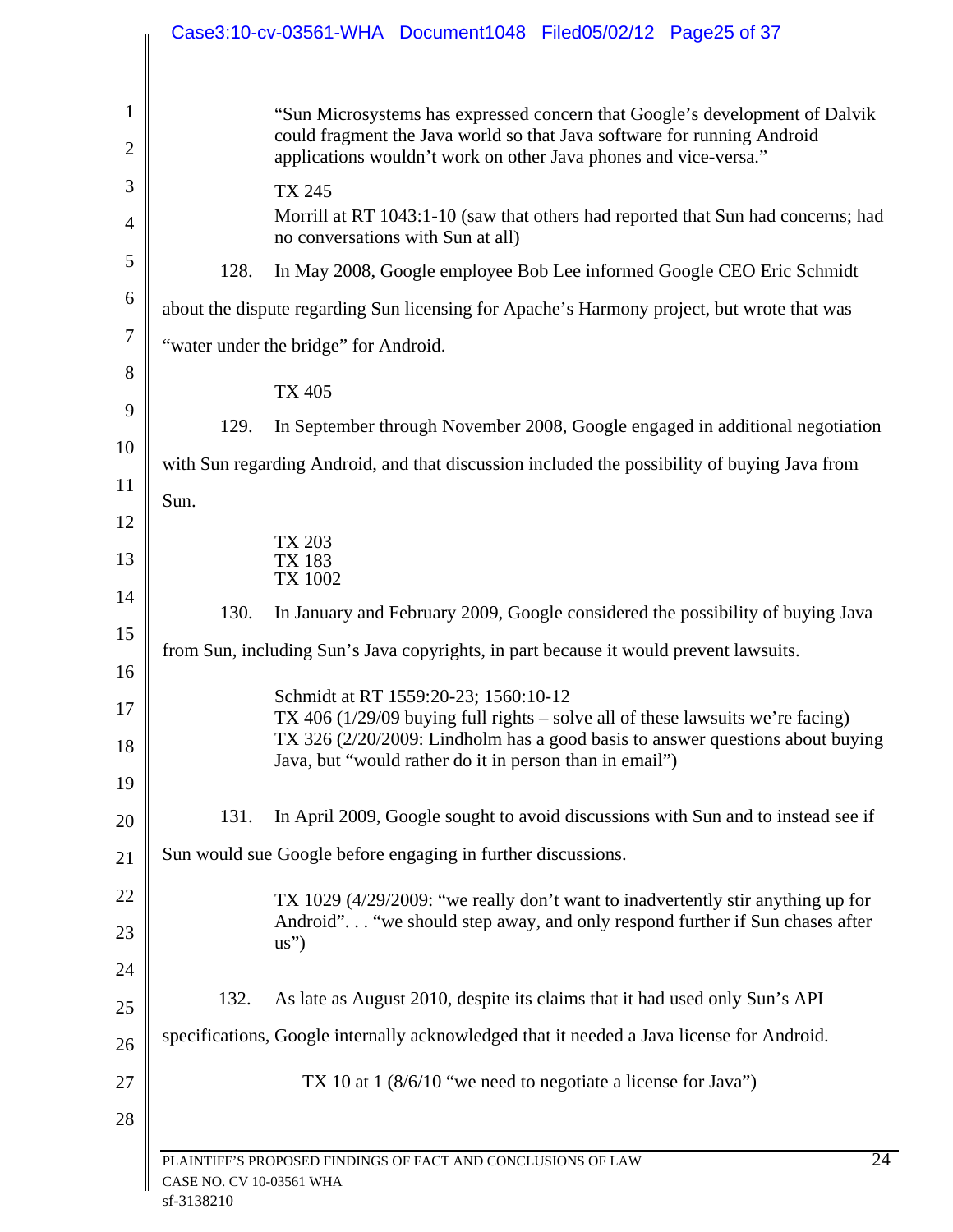|     |                  | Case3:10-cv-03561-WHA Document1048 Filed05/02/12 Page26 of 37                                      |
|-----|------------------|----------------------------------------------------------------------------------------------------|
|     | 133.             | After November 2007, Google continued to discuss a license with Sun, and                           |
|     |                  | negotiations continued up to and beyond the date this lawsuit was filed.                           |
|     |                  | Page at RT 492:18-22 (continue to have discussions to this day)                                    |
|     |                  | Catz at RT 2313:23-2314:7 (6/2010 told Google it needed a license for                              |
|     |                  | Android)<br>Rizvi at RT 1941:20-1942:12 (3 mtgs with Rubin re: license for Java in                 |
|     |                  | Android)<br>TX 1002 at 1. (11/24/08 certify Android through Java process & become                  |
|     |                  | licensee)<br>See also cites for 84 above.                                                          |
|     | 134.             | In all of its licensing discussions with Sun and with Oracle, Google never asserted                |
|     |                  | that it had believed that Sun had approved of its use of Java in Android, or that it had relied on |
|     | any such belief. |                                                                                                    |
|     |                  | Catz at RT 2315:22-2316:14<br>Rizvi at RT 1941:20-1943:1                                           |
|     | 135.             | It is unreasonable to treat a blog post as if it is a license.                                     |
|     | 136.             | No credible evidence shows that Google relied on any statements by Sun in                          |
|     |                  | continuing to use Java in Android.                                                                 |
|     | 137.             | No credible testimony shows that Google believed that Sun or Oracle did not                        |
|     |                  | intend to enforce any intellectual property rights in connection with Android.                     |
|     |                  | 138. No credible evidence shows that, but for any statement or conduct by Sun or                   |
|     |                  | Oracle, Google would have done anything differently in connection with Android.                    |
|     | 139.             | No documents and no testimony in the record suggest that anyone at Google relied                   |
|     |                  | on Sun's actions toward GNU Classpath in creating or distributing Android.                         |
|     | 140.             | No documents and no testimony in the record suggest that anyone at Google relied                   |
|     |                  | on Sun's actions toward Apache in creating or distributing Android.                                |
|     | 141.             | Google did not change its position with respect to Android as a result of any act                  |
|     |                  | or statement by Sun or Oracle; rather, Google at all times continued with the same strategy.       |
| IV. |                  | PROPOSED CONCLUSIONS OF LAW                                                                        |
|     | A.               | <b>OWNERSHIP</b>                                                                                   |
|     |                  |                                                                                                    |
|     |                  |                                                                                                    |
|     |                  | $\overline{25}$<br>PLAINTIFF'S PROPOSED FINDINGS OF FACT AND CONCLUSIONS OF LAW                    |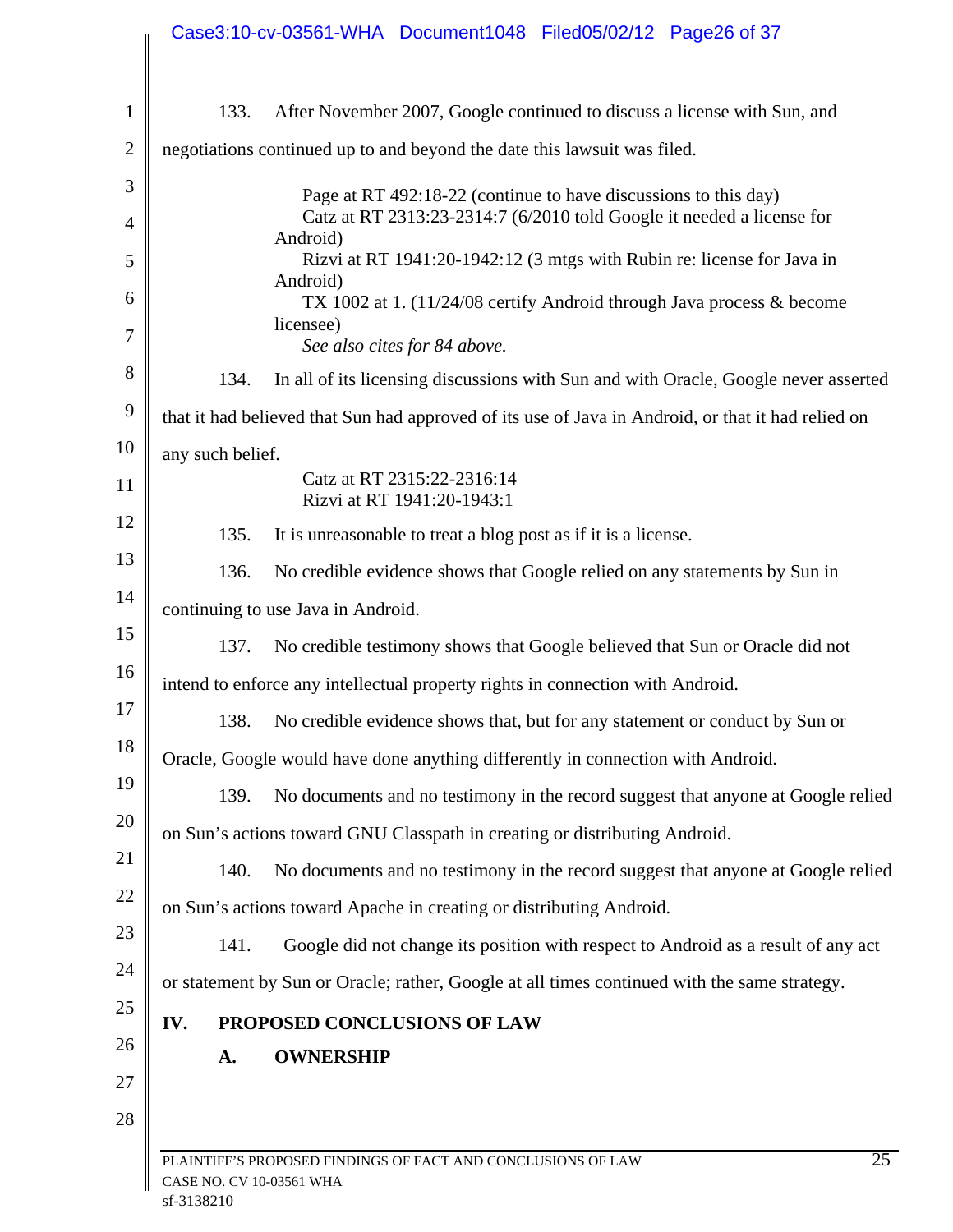| $\mathbf{1}$   | The Certificate of registration constitutes "prima facie evidence of the validity of<br>142.        |  |  |  |
|----------------|-----------------------------------------------------------------------------------------------------|--|--|--|
| $\overline{2}$ | the copyrights and of the facts stated in the certificate." 17 U.S.C. $\S$ 410(c).                  |  |  |  |
| 3              | Google "has the burden of rebutting the facts set forth in the copyright certificate."<br>143.      |  |  |  |
| $\overline{4}$ | United Fabrics Int'l, Inc. v. C&J Wear, Inc., 630 F.3d 1255, 1257 (9th Cir. 2011). Google failed    |  |  |  |
| 5              | to meet that burden.                                                                                |  |  |  |
| 6              | Under 37 C.F.R. $202.3(b)(4)(i)(A)$ , "when a single published unit contains<br>144.                |  |  |  |
| 7              | multiple elements 'that are otherwise recognizable as self-contained works,' the unit is considered |  |  |  |
| 8              | a single work for the limited purpose of registration, while its elements may be recognized as      |  |  |  |
| 9              | separate works for other purposes." (ECF No. 433 at 6.) See Tattoo Art, Inc. v. TAT Int'l, LLC,     |  |  |  |
| 10             | 794 F. Supp. 2d 634, 651 (E.D. Va. 2011) (interpreting 202.3(b)(4)(i)(A).).                         |  |  |  |
| 11             | 145.<br>Oracle owns the copyrights to the documentation, source code and compiled code              |  |  |  |
| 12             | of the 37 API packages and the 11 source code files at issue, including to the structure, sequence  |  |  |  |
| 13             | and organization of the 37 API packages. (FOF 1-8.)                                                 |  |  |  |
| 14             | <b>COPYRIGHTABILITY</b><br><b>B.</b>                                                                |  |  |  |
| 15             | 146.<br>Copyright protection subsists in literary works. 17 U.S.C. $\S 102(a)(1)$ .                 |  |  |  |
| 16             | The English language Java API documentation is an original, literary work and is thus               |  |  |  |
| 17             | copyrightable under section $102(a)$ .                                                              |  |  |  |
| 18             | "Original, as the term is used in copyright, means only that the work was<br>147.                   |  |  |  |
|                | 19   independently created by the author (as opposed to copied from other works), and that it       |  |  |  |
| 20             | possesses at least some minimal degree of creativity." Feist Publ'ns, Inc. v. Rural Tel. Serv. Co., |  |  |  |
| 21             | 499 U.S. 340, 345(1991). The selection, structure, sequence and organization of the 37 API          |  |  |  |
| 22             | packages in suit constitutes original, creative expression. (FOF 29-39, 42-43, 48.)                 |  |  |  |
| 23             | 148.<br>Google has admitted that The Java APIs as a whole meet the low threshold                    |  |  |  |
| 24             | for originality required by the Constitution." (See ECF No. 938 at 1.)                              |  |  |  |
| 25             | "[C]opyright protection extends not only to the 'literal' elements of<br>149.                       |  |  |  |
| 26             | computer software – the source and object code – but also to a program's nonliteral elements,       |  |  |  |
| 27             | including its structure, sequence, organization, user interface, screen displays and menu           |  |  |  |
| 28             | structures." Merch. Transaction Sys., Inc. v. Nelcela, Inc., 2009 U.S. Dist. LEXIS 25663, at *29    |  |  |  |
|                | PLAINTIFF'S PROPOSED FINDINGS OF FACT AND CONCLUSIONS OF LAW<br>CASE NO. CV 10-03561 WHA            |  |  |  |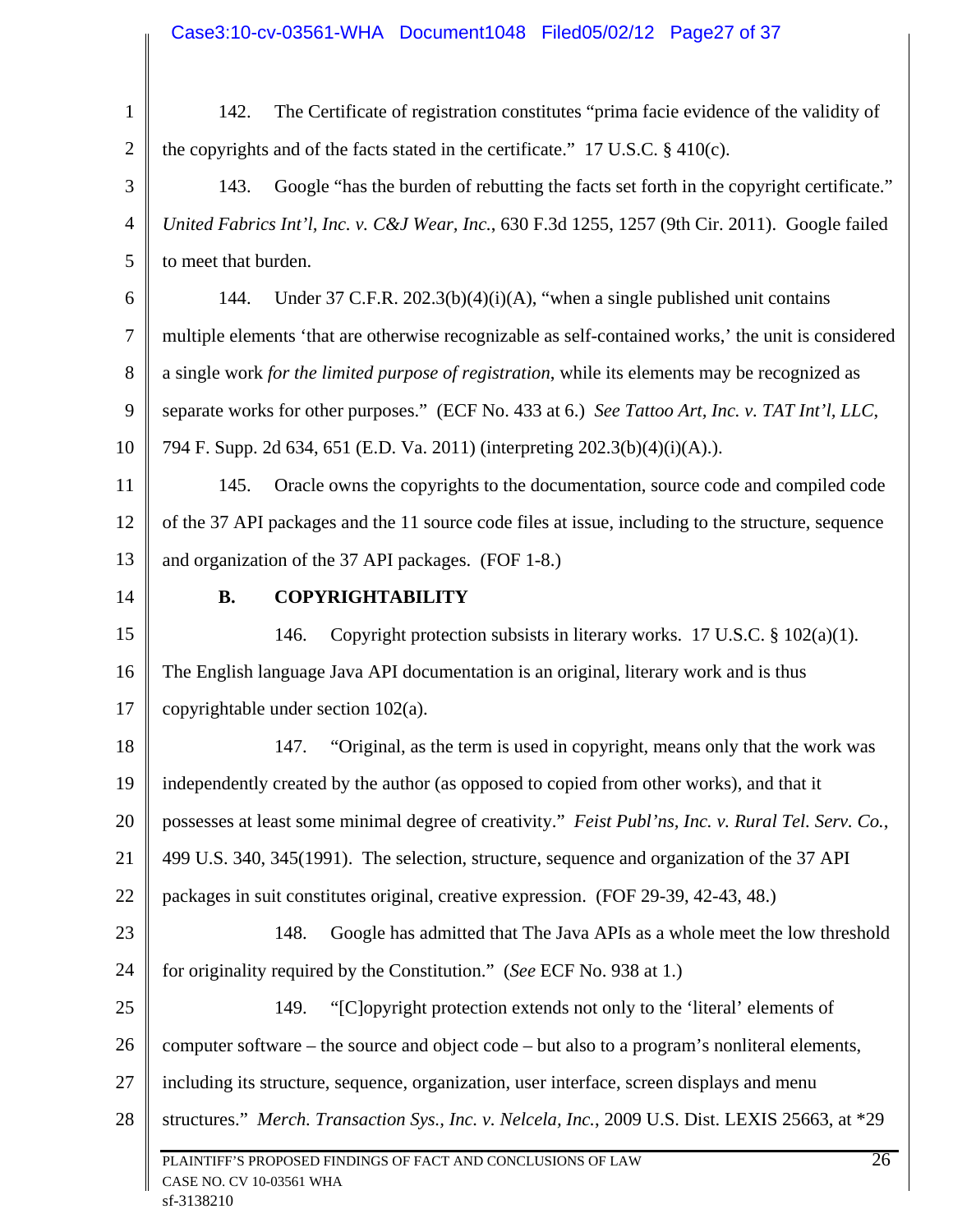1 2 (D. Ariz. Mar. 17, 2009) (citation omitted). The structure, sequence, and organization of the 37 API packages in suit is copyrightable subject matter.

3 4 5 6 150. "Whether the nonliteral components of a program, including the structure, sequence and organization and user interface, are protected depends on whether, on the particular facts of each case, the component in question qualifies as the expression of an idea, or an idea itself." *Johnson Controls, Inc. v. Phoenix Control Sys., Inc.,* 886 F.2d 1173, 1175 (9th Cir. 1989).

7 8 9 10 11 12 13 151. The structure, sequence, and organization of the 37 API packages in suit is the detailed expression of an idea, not an idea itself. (FOF 29-39, 42-43, 46, 48.) The idea for an API package may be to have a library of pre-written computer code relevant to the area of programming to which the package relates. For example, the idea for java.net.ssl is to have a library of pre-written code relating to secure network transactions. (FOF 13.) The selection, structure, sequence and organization of the methods, fields, classes and other elements in the java.net.ssl package, and the relationships among those elements is the expression of that idea.

14 15 16 17 18 19 20 21 152. The detailed, creative expression of the API packages is not a method of operation or system or otherwise barred by section 102(b). *Johnson Controls*, 886 F.2d at 1175. *See also Mitel, Inc. v. Iqtel, Inc.*, 124 F.3d 1366, 1370 ("We conclude that although an element of a work may be characterized as a method of operation, that element may nevertheless contain expression that is eligible for copyright protection."); *Toro Co. v. R&R Prods. Co.*, 787 F.2d 1208, 1211-12 (8th Cir. 1986) (section 102(b) did not bar copyright protection for parts number system: question is whether particular expression is copyrightable); 1-2 *Nimmer on Copyright* § 2.03[D].

22 23 24 25 26 27 153. "Under the merger doctrine, courts will not protect a copyrighted work from infringement if the idea underlying the copyrighted work can be expressed in only one way, lest there be a monopoly on the underlying idea." *Satava v. Lowry*, 323 F.3d 805, 812 n.5 (9th Cir. 2003). The structure, sequence, and organization of the 37 Java API packages in suit have not merged with the underlying ideas because there are multiple ways to express an API with the same or similar functionality. (FOF 33, 38, 39, 45-47.)

28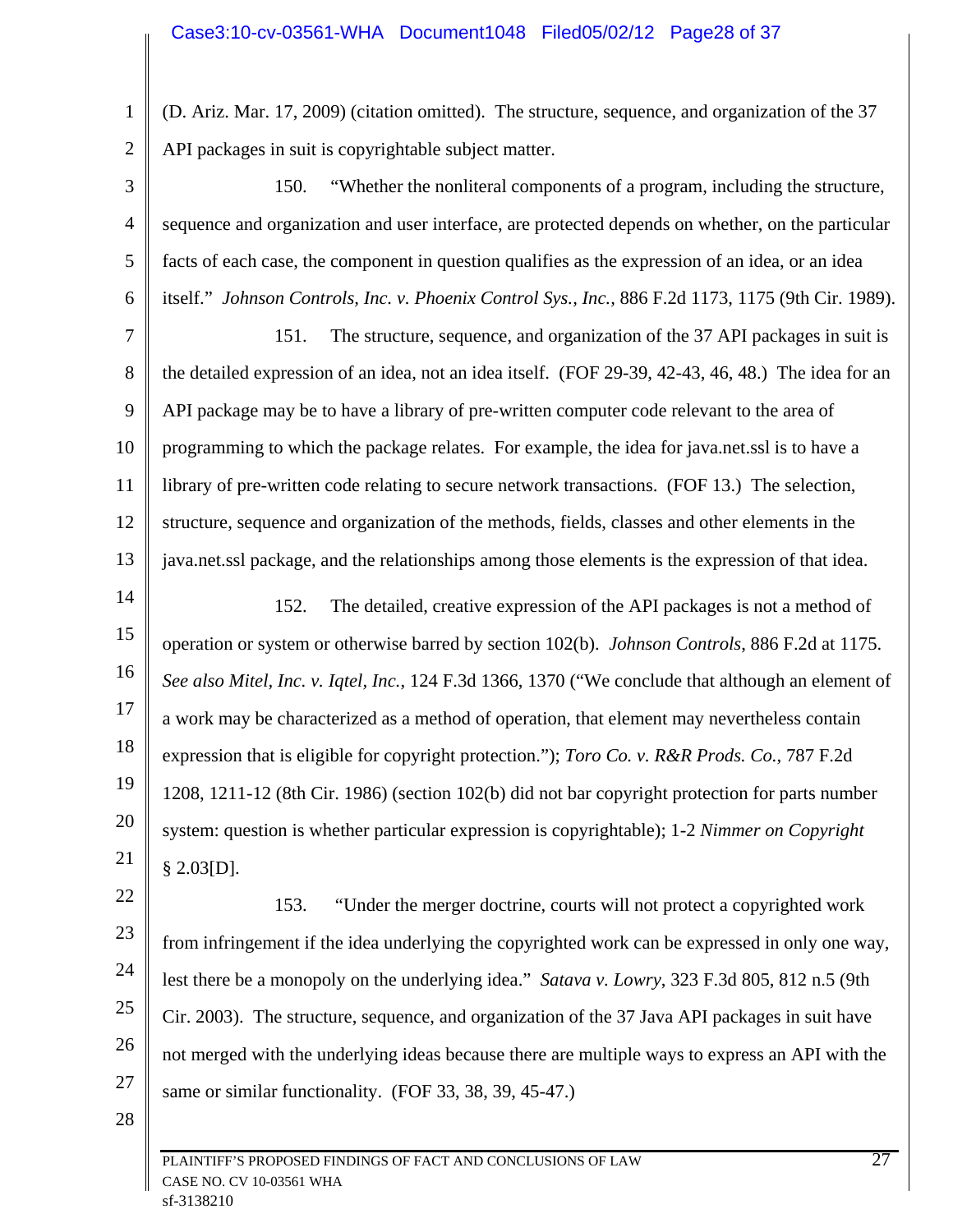| $\mathbf{1}$   | "Under the scenes a faire doctrine, when certain commonplace expressions<br>154.                  |  |  |  |  |
|----------------|---------------------------------------------------------------------------------------------------|--|--|--|--|
| $\overline{2}$ | are indispensable and naturally associated with the treatment of a given idea, those expressions  |  |  |  |  |
| 3              | are treated like ideas and therefore not protected by copyright." Swirsky v. Carey, 376 F.3d 841, |  |  |  |  |
| $\overline{4}$ | 850 (9th Cir. 2004). The SSO of the 37 Java API packages in suit are not scenes a faire because   |  |  |  |  |
| 5              | these elements are not commonplace, nor are they indispensable or standard to expressing any      |  |  |  |  |
| 6              | idea. (FOF 46.)                                                                                   |  |  |  |  |
| 7              | The SSO of the 37 API packages is not dictated by function since very<br>155.                     |  |  |  |  |
| 8              | little structure is required for the code to operate with the virtual machine and computer. (FOF  |  |  |  |  |
| 9              | 47.)                                                                                              |  |  |  |  |
| 10             | Google was not required to copy the 37 API packages for compatibility<br>156.                     |  |  |  |  |
| 11             | with the Java programming language. (FOF 41, 50-51.) Google could have designed its own           |  |  |  |  |
| 12             | APIs, and did in other areas for Android. (FOF 50.)                                               |  |  |  |  |
| 13             | "Words and short phrases such as names, titles, and slogans" are "not<br>157.                     |  |  |  |  |
| 14             | subject to copyright." 37 C.F.R. § 202.1(a). "[A] combination of unprotectable elements is        |  |  |  |  |
| 15             | eligible for copyright protection only if those elements are numerous enough and their selection  |  |  |  |  |
| 16             | and arrangement original enough that their combination constitutes an original work of            |  |  |  |  |
| 17             | authorship." Satava v. Lowry, 323 F.3d 805, 811 (9th Cir. 2003). In this case, the original       |  |  |  |  |
| 18             | combination of the thousands names of the elements in the 37 Java API packages in suit is         |  |  |  |  |
| 19             | copyrightable. (FOF 15, 16, 29-39, 41-43, 46, 48.)                                                |  |  |  |  |
| 20             | The structure described in written documentation is copyrightable when it<br>158.                 |  |  |  |  |
| 21             | reflects creative expression. See, e.g., Situation Mgmt. Sys., Inc. v. ASP Consulting Group, 560  |  |  |  |  |
| 22             | F.3d 53, 61 (1st Cir. 2009) (overall arrangement and structure of training manuals found to be    |  |  |  |  |
| 23             | subject to copyright protection even though they described uncopyrightable system); Jacobsen v.   |  |  |  |  |
| 24             | Katzer, 2009 U.S. Dist. LEXIS 115204, at *9-10 (N.D. Cal. Dec. 10, 2009) (selection and           |  |  |  |  |
| 25             | arrangement of data reflecting information obtained from model railroad manufacturers entitled to |  |  |  |  |
| 26             | copyright protection).                                                                            |  |  |  |  |
| 27             | The structure, sequence, and organization of the documentation for the 37<br>159.                 |  |  |  |  |
| 28             | Java API packages is the same as the structure, sequence, and organization of the class libraries |  |  |  |  |
|                | 28<br>PLAINTIFF'S PROPOSED FINDINGS OF FACT AND CONCLUSIONS OF LAW<br>CASE NO. CV 10-03561 WHA    |  |  |  |  |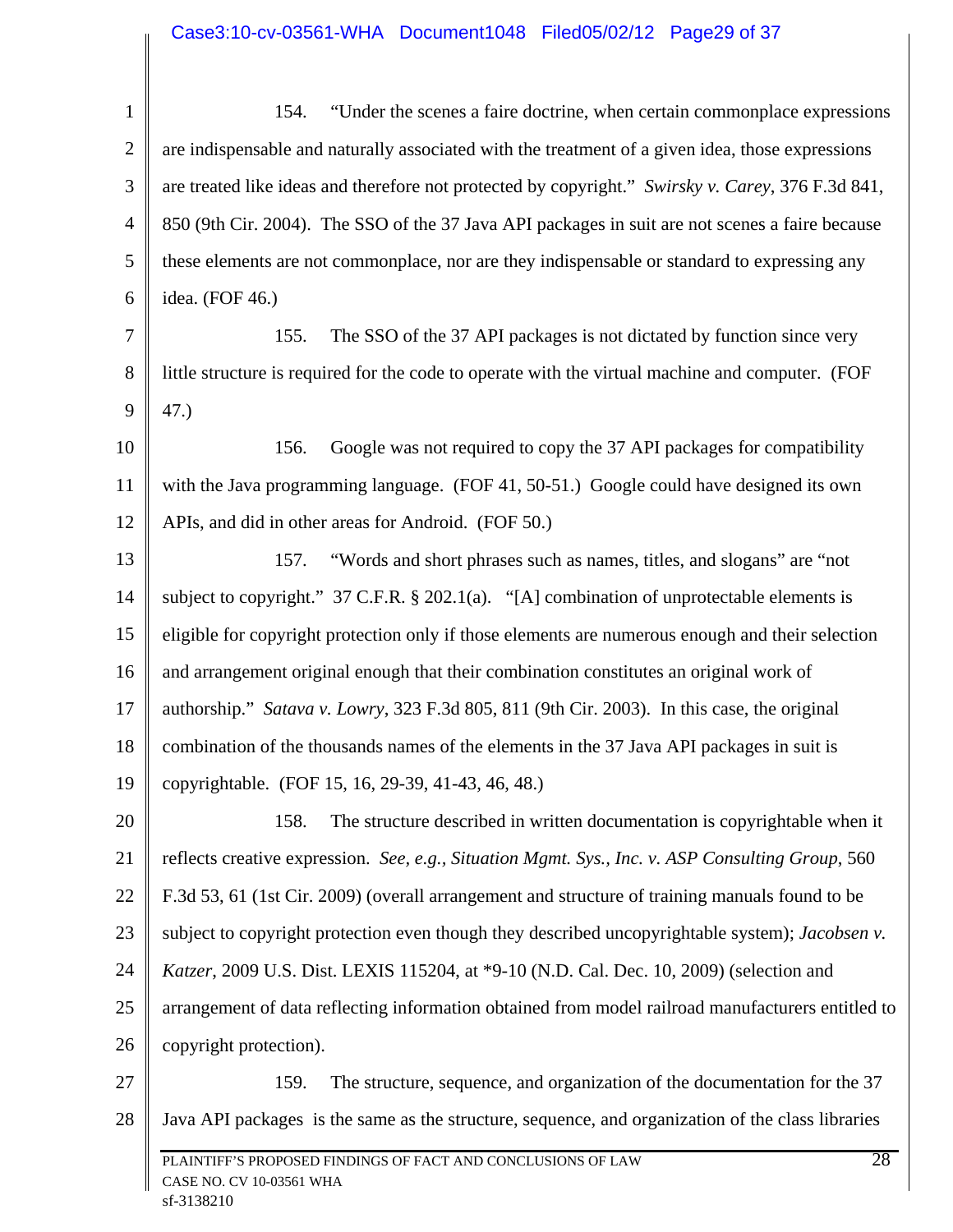### Case3:10-cv-03561-WHA Document1048 Filed05/02/12 Page30 of 37

1 2 3 to which they relate since both are generated from the same source code. (FOF 24-25.) These aspects of the documentation are copyrightable for the same reasons that the structure, sequence, and organization of the code are copyrightable.

4 5 160. Google copied the structure, sequence and organization for the 37 Java API packages into the Android documentation. (FOF 14, 26, 28.)

6

#### **C. DERIVATIVE WORKS**

7 8 9 161. A copyright owner has the exclusive right "to prepare derivative works based upon the copyrighted work." 17 U.S.C. § 106(2). "A 'derivative work' is a work based upon one or more preexisting works, such as a translation." 17 U.S.C. § 101.

10 11 12 162. Because Google based the code for the Android core libraries on the Java API specifications' SSO, as well as the English prose descriptions contained therein, Google infringed Oracle's copyright by creating a derivative work. (FOF 24-26.)

13 14 15 16 17 18 19 20 21 22 23 24 25 26 27 163. In the *Sheldon v. Metro-Goldwyn Pictures Corp.*, Judge Learned Hand found copyright infringement when the defendant created a movie that copied much of the detailed plot outline of the plaintiff's play, although it included none of the dialogue and changed many of the specifics: "The play is the sequence of the confluents of all these means, bound together in an inseparable unity; *it may often be most effectively pirated by leaving out the speech, for which a substitute can be found, which keeps the whole dramatic meaning***.** That as it appears to us is exactly what the defendants have done here, the dramatic significance of the scenes we have recited is the same, almost to the letter." 81 F.2d 49, 50-56 (2nd Cir. 1936) (emphasis added). *See also eScholar LLC v. Otis Educational Sys., Inc.*, 2005 U.S. Dist. LEXIS 40727, at \*25 (S.D.N.Y. Nov. 3, 2005) (citing *Sheldon* and stating "[c]opyright protection of the non-literal elements of a computer program is analogous to protection that has been extended in other areas in this circuit"); *Twin Peaks Prods. V. Pul'n Int'l Ltd.*, 996 F.2d 1366, 1373-74 (2nd Cir. 1993) (detailed recounting of plot outline of TV series held to be infringement). 164. While the ideas behind particular individual elements described in the documentation for the 37 API packages that Google copied may not be copyrightable, Google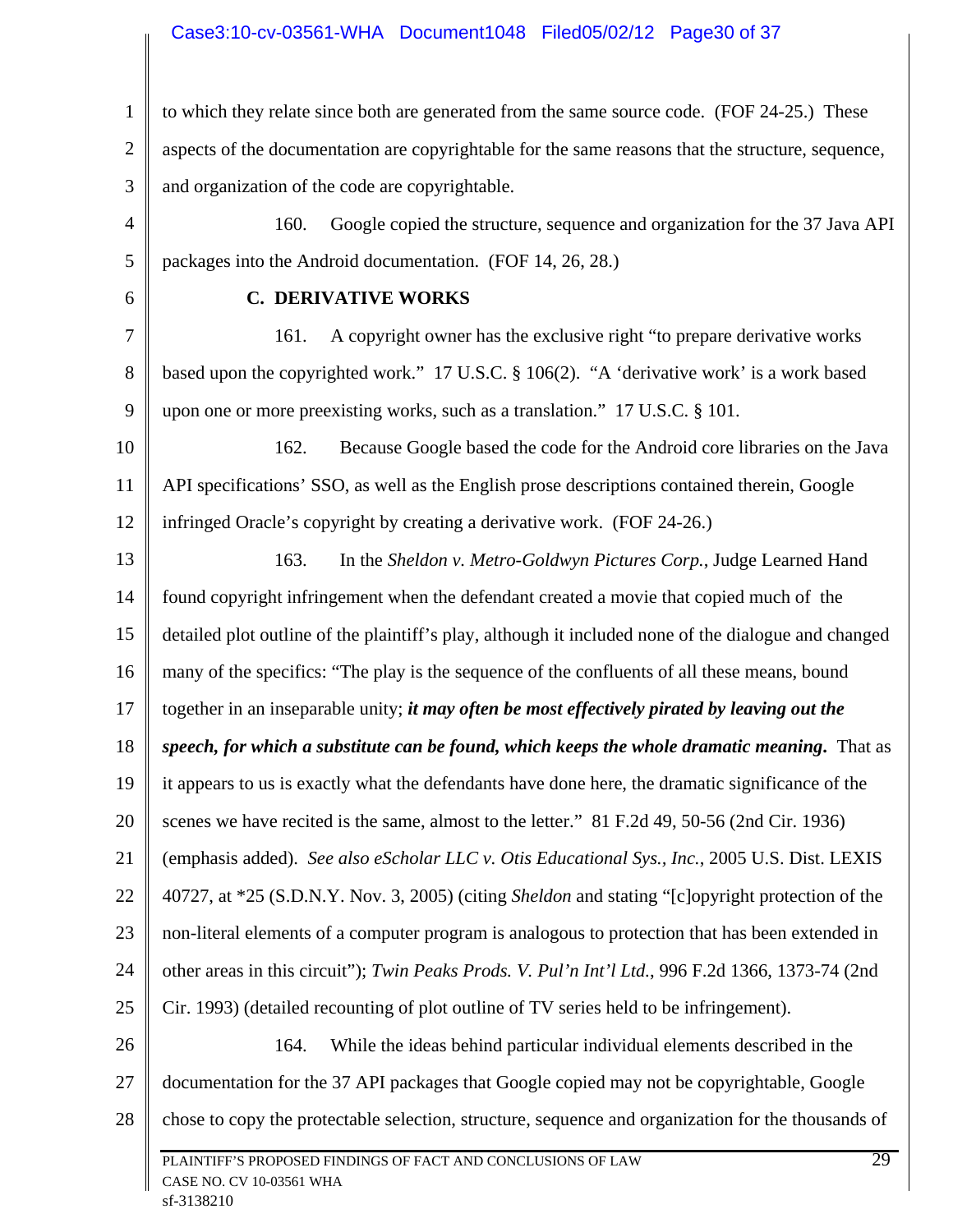### Case3:10-cv-03561-WHA Document1048 Filed05/02/12 Page31 of 37

1 2 3 4 5 6 7 8 9 10 11 12 13 14 15 16 17 18 19 20 21 22 23 24 25 26 27 28 elements expressed in that documentation, almost in its entirety, and to effectively give all of these elements the same "dramatic meaning" within that copied structure. *Sheldon*, 81 F.2d at 56. 165. In *SAS Institute, Inc. v. S&H Computer Sys. Inc.*, 605 F. Supp. 816, 830 (M.D. TN. 1985), the court held defendant created an infringing derivative work that was "based on" the SAS statistical analysis software by copying its structure. The court rejected the defendant's attempt to downplay the 44 examples of copying specific lines of code: "In addition, the copying proven at trial does not affect only the specific lines of code cited by Dr. Peterson in his testimony. Rather, to *the extent that it represents copying of the organizational and structural details of SAS, such copying pervades the entire S&H product*." *Id.* (emphasis added). Similarly, in *Meredith v. Harper & Row, Publishers, Inc.*, the court found copyright infringement based on the defendants copying of 11% of a book along with its structure: "Thus I conclude while the Meredith text contains *some* independent ideas of the author, *some* independent research, *some* additional topics and *some* differing structure, the topic selection and arrangement of the Meredith book are in substantial part the result of copying of the Mussen book not attributable to independent effort by Meredith or the necessary result of limited possibilities for organizing and presenting the material to be covered." 413 F. Supp. 385, 387 (S.D.N.Y. 1975) (emphasis in original). Google's deliberate copying of the structure, sequence and organization of the 37 Java APIs pervades all of the 37 accused Android API packages, notwithstanding Google's claim that it wrote the implementing source code itself. **D. WAIVER**  166. To show waiver, Google must prove Sun/Oracle had an intent to relinquish its known rights to its copyrights in the 37 API packages and code and that Sun/Oracle manifested that intent in an unequivocal manner. *United States v. King Features Entm't, Inc.*, 843 F.2d 394, 399 (9th Cir. 1988); *Adidas Am., Inc. v. Payless Shoesource, Inc.*, 546 F. Supp. 2d 1029, 1074 (D. Or. 2008) ("waiver must be manifested in an unequivocal manner" (internal citations omitted)); *see Novell, Inc. v. Weird Stuff, Inc.*, 1993 U.S. Dist. LEXIS 6674, at \*54 (N.D. Cal. May 14, 1993).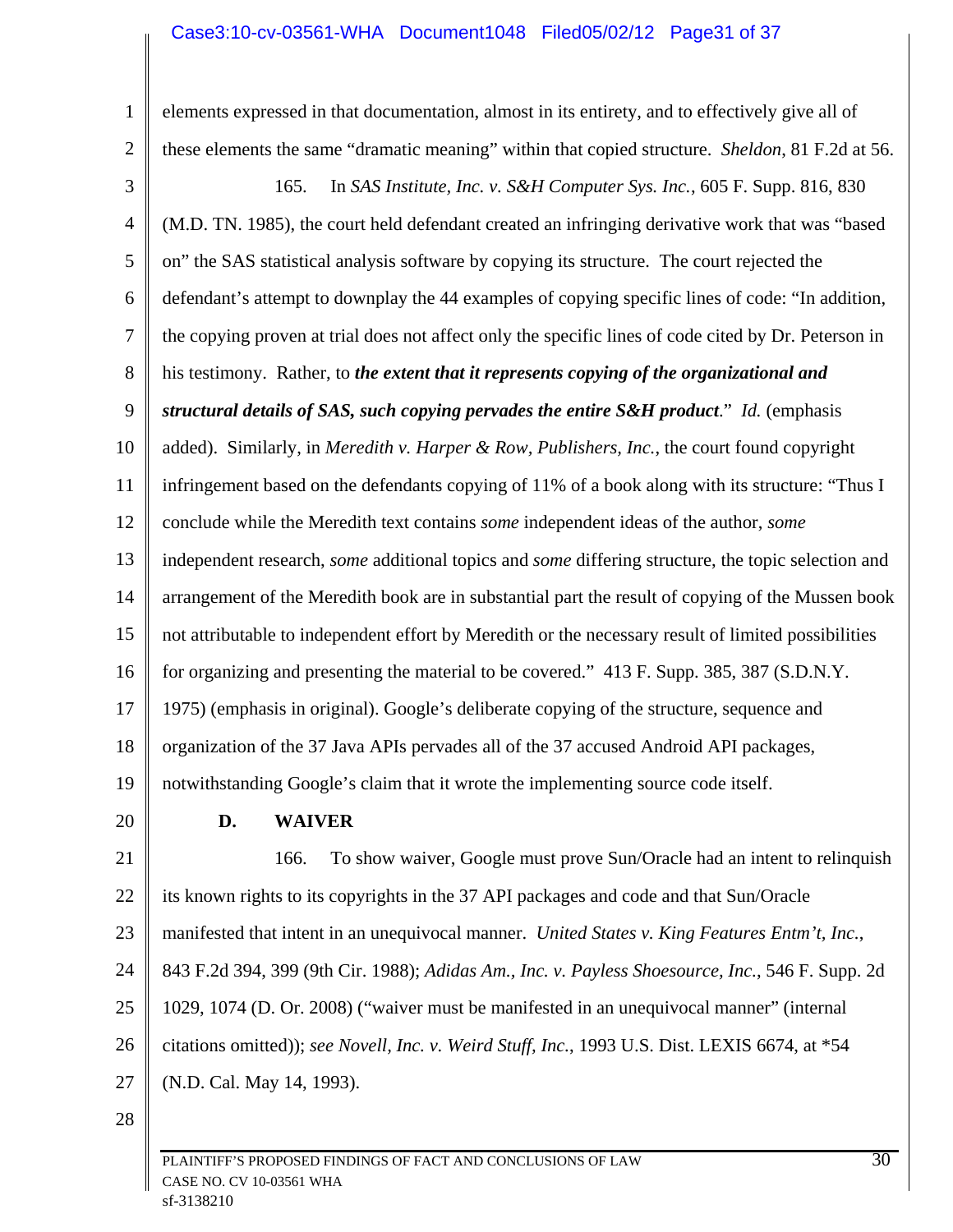### Case3:10-cv-03561-WHA Document1048 Filed05/02/12 Page32 of 37

| $\mathbf{1}$   | "An implied waiver of rights will be found where there is 'clear, decisive<br>167.                      |  |  |  |
|----------------|---------------------------------------------------------------------------------------------------------|--|--|--|
| 2              | and unequivocal' conduct which indicates a purpose to waive the legal rights involved." Adidas,         |  |  |  |
| 3              | 546 F. Supp. 2d at 1074 (quoting Groves v. Prickett, 420 F.2d 1119, 1126 (9th Cir. 1970)).              |  |  |  |
| $\overline{4}$ | 168.<br>In light of all the credible evidence, Sun/Oracle did not unequivocally                         |  |  |  |
| 5              | intend to relinquish its intellectual property rights. (FOF 82-87, 94-100, 102-103, 105.)               |  |  |  |
| 6              | The fact that Sun and Oracle expressed continued concern and engaged in<br>169.                         |  |  |  |
| 7              | repeated negotiations with Google to persuade it to take a license negates any inference from blog      |  |  |  |
| $8\phantom{1}$ | posts or otherwise that Oracle had an unequivocal intent to relinquish its rights to the 37 Java API    |  |  |  |
| 9              | packages. King, 843 F.2d at 399; Adidas, 546 F. Supp. 2d at 1074. (FOF 84-86, 97-98, 101.)              |  |  |  |
| 10             | Whether Sun/Oracle failed to prevent third parties, such as Apache or GNU<br>170.                       |  |  |  |
| 11             | Classpath, from infringing is not sufficient to prove Sun/Oracle's express and affirmative intent to    |  |  |  |
| 12             | relinquish its copyrights against Google. Adidas, 546 F. Supp. 2d at 1074-75 (citing Novell, 0094       |  |  |  |
| 13             | WL 16458729, at *13 ([E]ven if [plaintiff] failed to take preventative measures to stop                 |  |  |  |
| 14             | [defendant's infringement-related activities, failure to act, without more is insufficient evidence     |  |  |  |
| 15             | of the trademark owner's intent to waive its right to claim infringement.")). (FOF 34, 38.)             |  |  |  |
| 16             | Because Google has not proved that Sun/Oracle manifested an unequivocal intent<br>171.                  |  |  |  |
| 17             | to relinquish its rights, Google's defense of waiver fails.                                             |  |  |  |
| 18             | <b>ESTOPPEL</b><br>E.                                                                                   |  |  |  |
| 19             | "Estoppel arises only when a party's conduct misleads another to believe that a<br>172.                 |  |  |  |
| 20             | right will not be enforced and causes him to act to his detriment in reliance upon this belief."        |  |  |  |
| 21             | <i>Novell</i> , 1993 U.S. Dist. LEXIS 6674, at *41; <i>Adidas</i> , 564 F. Supp. 2d at 1075.            |  |  |  |
| 22             | 173.<br>Four elements must be present to establish the defense of estoppel: (1) The party to            |  |  |  |
| 23             | be estopped must know the facts; (2) he must intend that his conduct shall be acted on or must so       |  |  |  |
| 24             | act that the party asserting the estoppel has a right to believe it is so intended; (3) the latter must |  |  |  |
| 25             | be ignorant of the true facts; and (4) he must rely on the former's conduct to his injury.              |  |  |  |
| 26             | Hampton v. Paramount Pictures Corp., 279 F.2d 100, 104 (9th Cir. 1960); Novell, 1993 U.S.               |  |  |  |
| 27             | Dist. LEXIS 6674, at *42, 54-55 (N.D. Cal. May 14, 1993).                                               |  |  |  |
| 28             |                                                                                                         |  |  |  |
|                |                                                                                                         |  |  |  |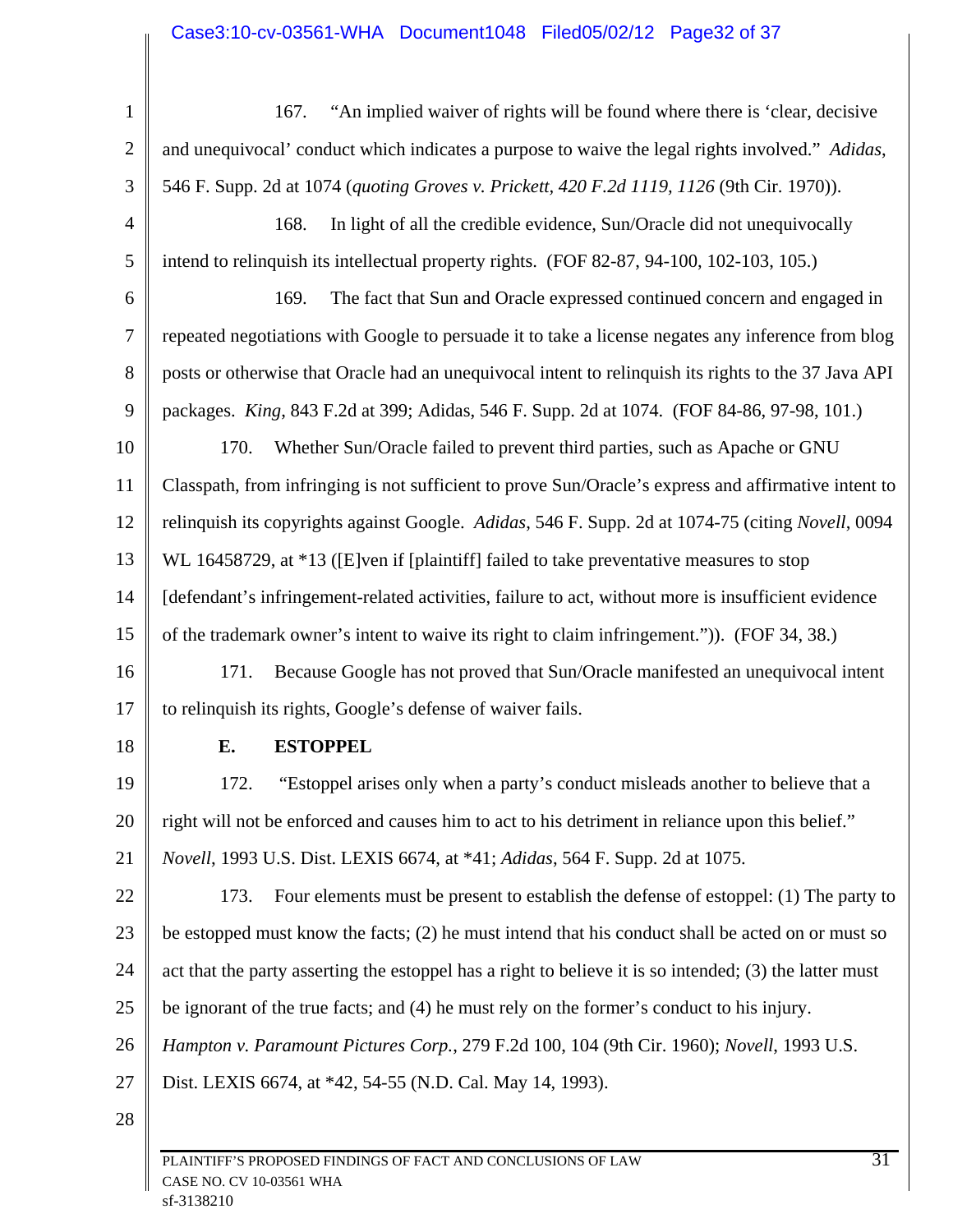1 2 3 174. Google had the burden of establishing each of the four elements of estoppel. . *Adidas*, 546 F. Supp. 2d at 1075 ("Because Payless cannot prove each element of equitable estoppel, the defense must fail.").

4 5 6 7 8 175. Google's defense relied heavily upon a November 5, 2007 blog post by Jonathan Schwartz and a statement made by Larry Ellison in April 2009, but Google failed to prove that Sun or Oracle knew of Google's infringement when it made those two public statements, or any other statements or conduct by Sun or Oracle. (FOF 90-93.) As such, Google failed to establish the facts necessary for the first element of this defense.

9 10 11 12 13 176. Google also failed to prove that Sun or Oracle intended its conduct to give Google a reason to believe that Sun or Oracle would not seek to enforce any intellectual property rights against Google in connection with Android. (FOF 93-94, 96, 98, 102.) Sun continued to pursue discussions with Google regarding Android, and Sun and then Oracle told Google that it needed a license for Android. These facts undermine Google's defense. (FOF 84-85.)

14 15 16 17 18 19 177. Google also failed to prove that it was ignorant of any facts, including Sun's assertions of its copyrights in connection with the Java API or Google's use of Sun's intellectual property for Android. (FOF 57-59, 61-64, 66-67, 70-71, 73, 80.) This element cannot be established given Google's knowing use of Sun's copyrighted APIs without any license and Google's recognition, in its internal documents, that Google faced potential legal action by Sun in connection with Android.

20 21 22 23 24 25 178. Google also failed to prove reliance on any conduct by Sun or Oracle in connection with Android. Google's documents demonstrated that Google was acutely aware of Sun's concerns in connection with Android, and Sun sought to have Google take a license and make Android compatible. (FOF 59, 61-63, 66-72, 86, 95-96, 98, 113, 116, 119-121, 130.) In response, Google took steps to conceal its conduct from Sun and to avoid further discussions with Sun. Such evidence bars application of this defense. (FOF 122-125.)

26 27 28 PLAINTIFF'S PROPOSED FINDINGS OF FACT AND CONCLUSIONS OF LAW 32 CASE NO. CV 10-03561 WHA 179. Google was never "lulled into a sense of security" by Sun or Oracle. *A.C. Aukerman Co. v. R.L. Chaides Constr. Co.*, 960 F.2d 1020, 1043 (9th Cir. 1992) ("to show reliance, the infringer must have had a relationship or communication with the plaintiff which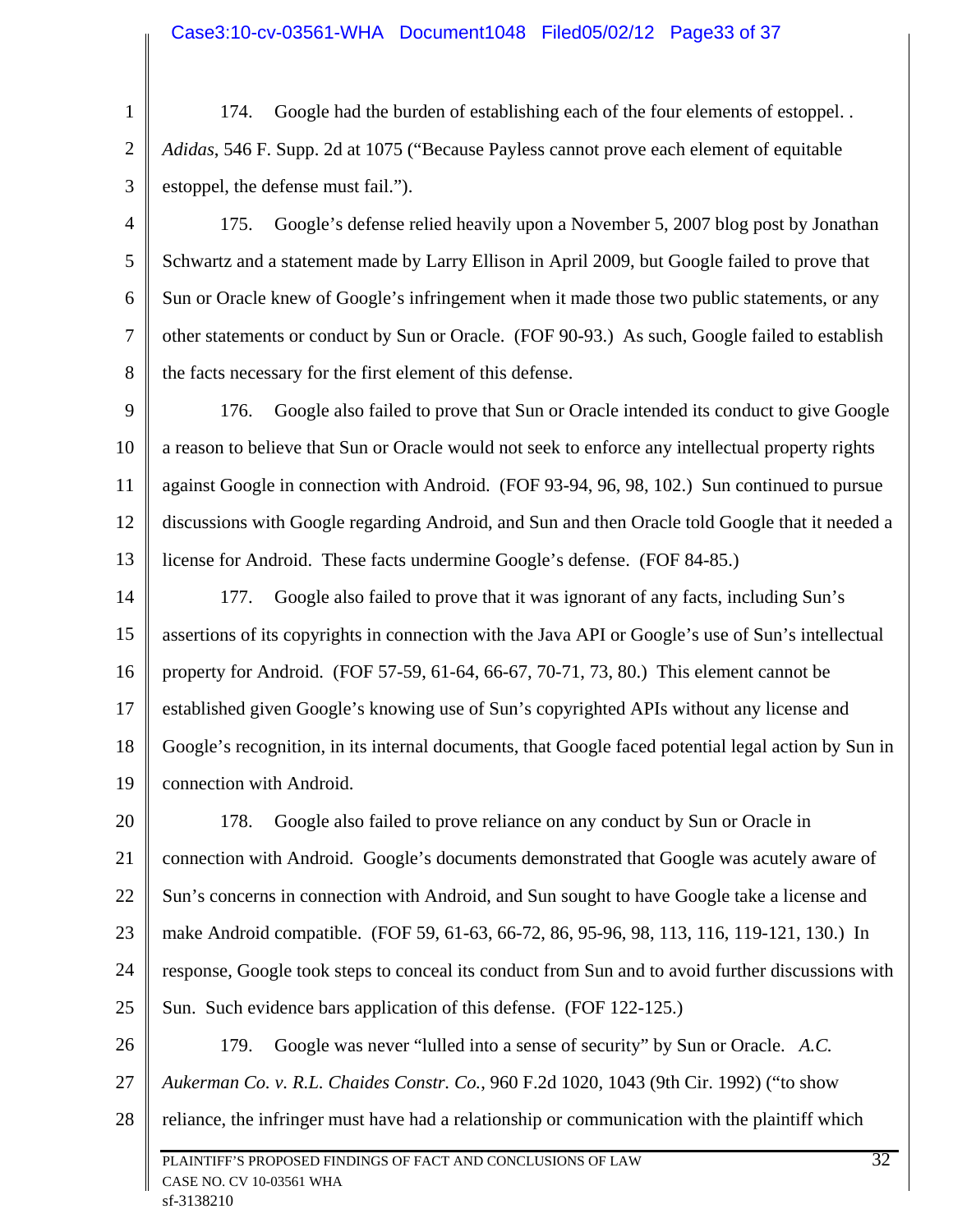1 2 3 4 lulls the infringer into a sense of security in going ahead"). To the contrary, Google was acutely aware of Sun's concerns over Android, and at one point considered approaching Sun with a proposal to buy Java for hundreds of millions of dollars, including the Java copyrights and patents, and in doing so make Google's "Java lawsuits go away." (FOF 128-129.)

5 6 7 8 9 10 11 12 13 14 180. Google's defense also fails because Google did not change its position in reliance on any conduct of Sun or Oracle to its detriment. (FOF 135-140.) It had chosen to use Sun's copyrighted Java APIs long before it announced Android, and before the statements by Mr. Schwartz and Mr. Ellison. *See Hampton*, 279 F.2d at 105 (finding no estoppel where "any change of position by [infringer] was in reliance upon the representations of the third parties and despite the notice conveyed to him by [copyright holder's] assertion of right printed on each film."); *Novell*, 1993 U.S. Dist. LEXIS 6674, at \*54-55; *Adidas*, 546 F. Supp. 2d at 1075 ("[T]here is no evidence that Payless actually relied on Adidas' alleged inaction. Because Payless cannot prove each element of equitable estoppel, the defense must fail."). (FOF 109-115, 118, 122.)

15

181. Because Google has not proven each element of estoppel, the defense fails.

16

### **F. IMPLIED LICENSE**

17 18 19 20 21 22 23 24 25 26 27 28 PLAINTIFF'S PROPOSED FINDINGS OF FACT AND CONCLUSIONS OF LAW 33 182. For the equitable defense of implied license, Google must prove that Oracle/Sun affirmatively granted permission to Google to use the 37 API packages at issue and that the entire course of conduct between the parties over the relevant time period led Google to reasonably infer Oracle/Sun's consent. *Effects Assocs. v. Cohen*, 908 F.2d 555, 558-559 (9th Cir. 1990) Implied licenses exist "only in 'narrow' circumstances where one party 'created a work at [the other's] request and handed it over, intending that [the other] copy and distribute it." *A&M Records, Inc. v. Napster, Inc.*, 239 F.3d 1004, 1026 (9th Cir. 2001) (citing *Effects Assocs.*, 908 F.2d at 558) (alterations in original); *Oddo v. Ries*, 743 F.2d 630, 634 (9th Cir. 1984) (in a partnership to create and publish a book, plaintiff handed copyrighted manuscript to defendant for publication, thus court found plaintiff "impliedly gave the partnership a license to use the articles insofar as they were incorporated in the manuscript"); *Metro-Goldwyn-Mayer Studios, Inc. v. Grokster, Ltd.*, 518 F. Supp. 2d 1197, 1226 (C.D. Cal. 2007) (rejecting implied license defense where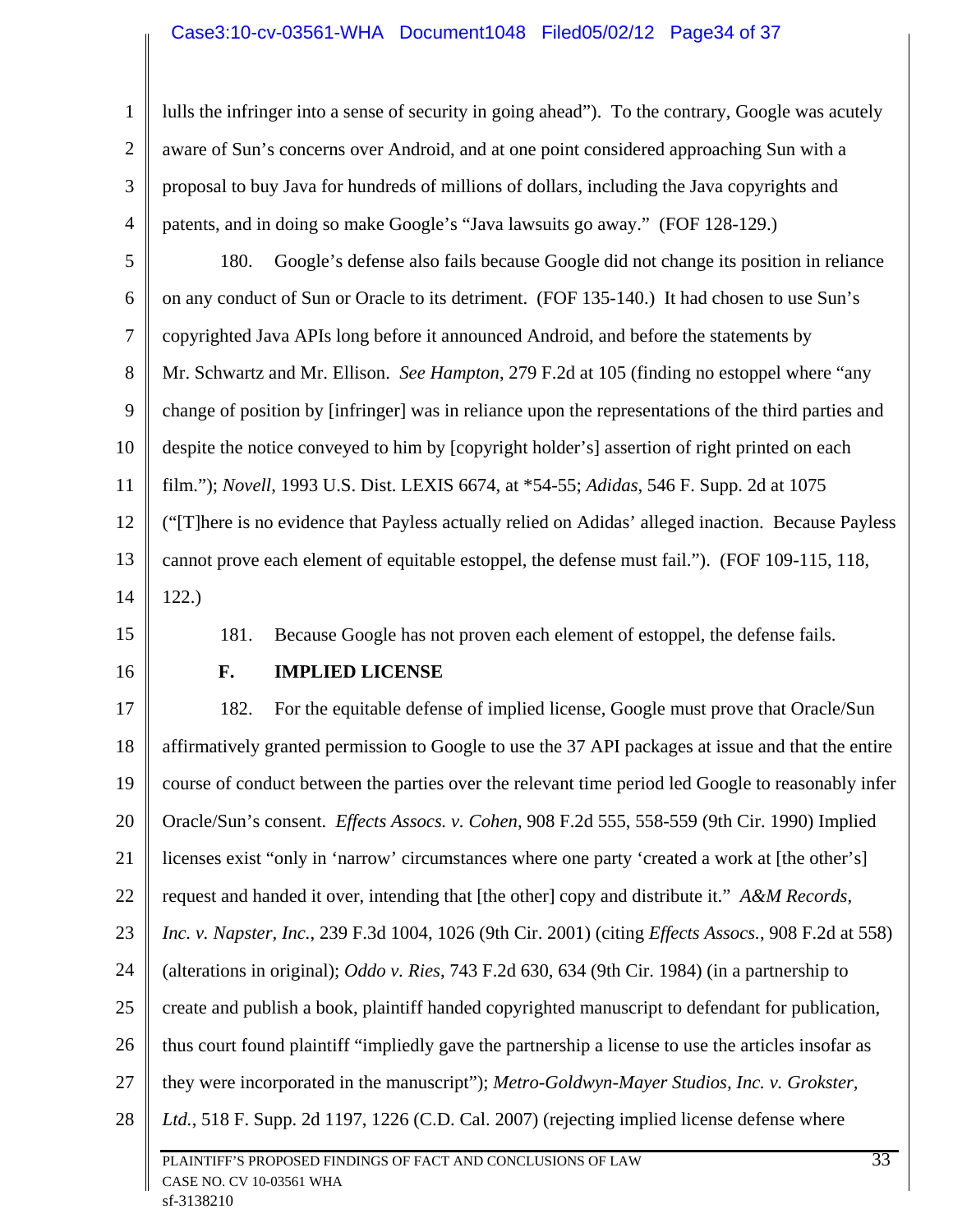### Case3:10-cv-03561-WHA Document1048 Filed05/02/12 Page35 of 37

1 2 "[o]bviously, Plaintiffs did not create their copyrighted works at StreamCast's request or for StreamCast's benefit").

3 4 5 183. Sun/Oracle did not affirmatively grant permission to Google to use the 37 API packages or code at issue here without a license; in fact the record shows the contrary. (FOF 66, 83-84, 98, 106, 131, 133.)

6 7 8 184. It was not reasonable for Google to infer consent to use the 37 Java APIs without a license because the entire course of conduct between the parties demonstrated Sun/Oracle's assertion of its IP rights. (FOF 82-107.)

9

### **G. LACHES**

10 11 12 13 14 185. For the equitable defense of laches, Google must prove that (1) Oracle/Sun unreasonably delayed filing the lawsuit; (2) the delay was inexcusable, and (3) that Google has suffered material prejudice due to Oracle/Sun's delay. *Danjaq LLC v. Sony Corp.*, 263 F.3d 942 (9th Cir. 2001) (three-part analysis of "delay," "reasonableness of the delay," and "prejudice"). 186. First, "the relevant delay is the period from when the plaintiff knew (or should

15 16 have known) of the allegedly infringing conduct, until the initiation of the lawsuit in which the defendant seeks to counterpose the laches defense." *Danjaq*, 263 F.3d at 952.

17 18 187. Oracle filed suit in August 2010, within three years of the first time that the APIs and the code in Android were made available to the public (in November 2007). (FOF 92.)

19 20 21 22 23 188. Courts recognize negotiations with the accused as an excuse for delay. *In re Katz Interactive Call Processing Patent Litig.*, 712 F. Supp. 2d 1080, 1110 (C.D. Cal. 2010) ("the negotiation must 'ordinarily be continuous and bilaterally progressing, with a fair chance of success, so as to justify significant delays'"); *Lucent Techs., Inc. v. Gateway, Inc.*, 580 F. Supp. 2d 1016, 1053 (S.D. Cal. 2008); *A.C. Aukerman Co.*, 960 F.2d at 1033.

24 25 26 27 189. Courts have found delay reasonable or excusable where evidence shows that for several years leading up to the start of litigation, plaintiff engaged in efforts to sell a license to defendant or engaged in bilateral negotiations with a fair chance of success. *Lucent*, 580 F. Supp. 2d at 105; *In re Katz*, 712 F. Supp. 2d at, 1110-11.

28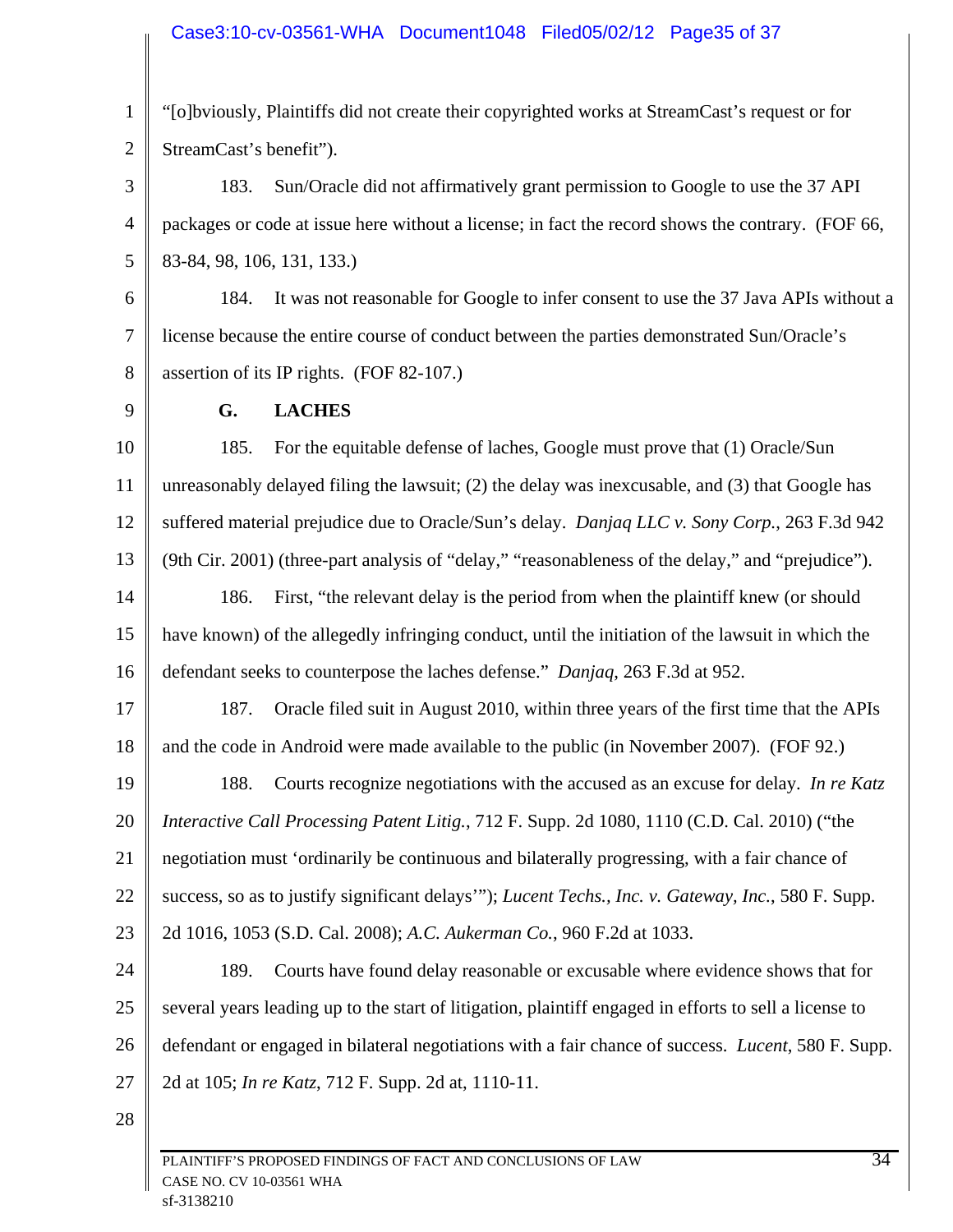## Case3:10-cv-03561-WHA Document1048 Filed05/02/12 Page36 of 37

| $\mathbf{1}$   | Since Sun/Oracle's continued discussions and negotiations with Google regarding<br>190.              |  |  |  |  |
|----------------|------------------------------------------------------------------------------------------------------|--|--|--|--|
| $\overline{2}$ | licensing options were bilateral and had a fair chance of success, including through the time of     |  |  |  |  |
| 3              | Google's CEO Larry Page's testimony at trial, Sun/Oracle's delay in bringing suit is excusable.      |  |  |  |  |
| $\overline{4}$ | In re Katz, 712 F. Supp. 2d at 1110-11 (rejecting argument that correspondence between parties       |  |  |  |  |
| 5              | were "sporadic" and futile and holding that their 6 year correspondence, up until defendant          |  |  |  |  |
| 6              | conclusively communicated that it does not need a license, constituted rebuttal of presumption of    |  |  |  |  |
| 7              | laches and raised genuine issue of excuse); Lucent Techs., 580 F. Supp. 2d at 1053 ("Court           |  |  |  |  |
| 8              | concludes that any delay was reasonable or excusable since Lucent attempted to seek                  |  |  |  |  |
| 9              | compensation for its patent through the computer manufacturers"). (FOF 84, 85, 97-99, 101,           |  |  |  |  |
| 10             | 132.)                                                                                                |  |  |  |  |
| 11             | Third, Google has failed to demonstrate prejudice by showing that it took actions<br>191.            |  |  |  |  |
| 12             | or suffered consequences that it would not have, had Sun/Oracle brought suit promptly. Danjaq,       |  |  |  |  |
| 13             | 263 F.3d at 955. (FOF 140.)                                                                          |  |  |  |  |
| 14             | Indeed, "[t] he very purpose of laches as an equitable doctrine $-$ and the reason that<br>192.      |  |  |  |  |
| 15             | it differs from a statute of limitations – is that the claim is barred because the plaintiff's delay |  |  |  |  |
| 16             | occasioned the defendant's prejudice. Danjaq, 263 F.3d at 955 (quoting Telink Inc. v. U.S., 24       |  |  |  |  |
| 17             | F.3d 42, 45 (9th Cir. 1994)); A.C. Aukerman Co., 960 F.2d 1020, 1033 (9th Cir. 1992) ("Material      |  |  |  |  |
| 18             | prejudice to adverse parties resulting from the plaintiff's delay is essential to the laches         |  |  |  |  |
| 19             | defense.").                                                                                          |  |  |  |  |
| 20             | Google's policy was to push forward and develop Android with the infringing Java<br>193.             |  |  |  |  |
| 21             | APIs, "making enemies along the way," and thus did not change its position in reliance on            |  |  |  |  |
| 22             | Oracle's inaction. (FOF 57-64, 71-73, 108-118.)                                                      |  |  |  |  |
| 23             | 194.<br>Moreover, "laches is not available in a case of willful infringement, when the               |  |  |  |  |
| 24             | infringing conduct occurs 'with knowledge that the defendant's conduct constitutes copyright         |  |  |  |  |
| 25             | infringement." Winn v. Opryland Music Group, Inc., 22 Fed. Appx. 728, 729 (9th Cir. 2001)            |  |  |  |  |
| 26             | (internal citations omitted).                                                                        |  |  |  |  |
| 27             | As the evidence indicates that Google's infringement was willful, Google is<br>195.                  |  |  |  |  |
| 28             | ineligible to assert the defense of laches. (FOF 57-64, 71-73, 108-118.)                             |  |  |  |  |
|                | 35<br>PLAINTIFF'S PROPOSED FINDINGS OF FACT AND CONCLUSIONS OF LAW                                   |  |  |  |  |
|                | CASE NO. CV 10-03561 WHA<br>sf-3138210                                                               |  |  |  |  |